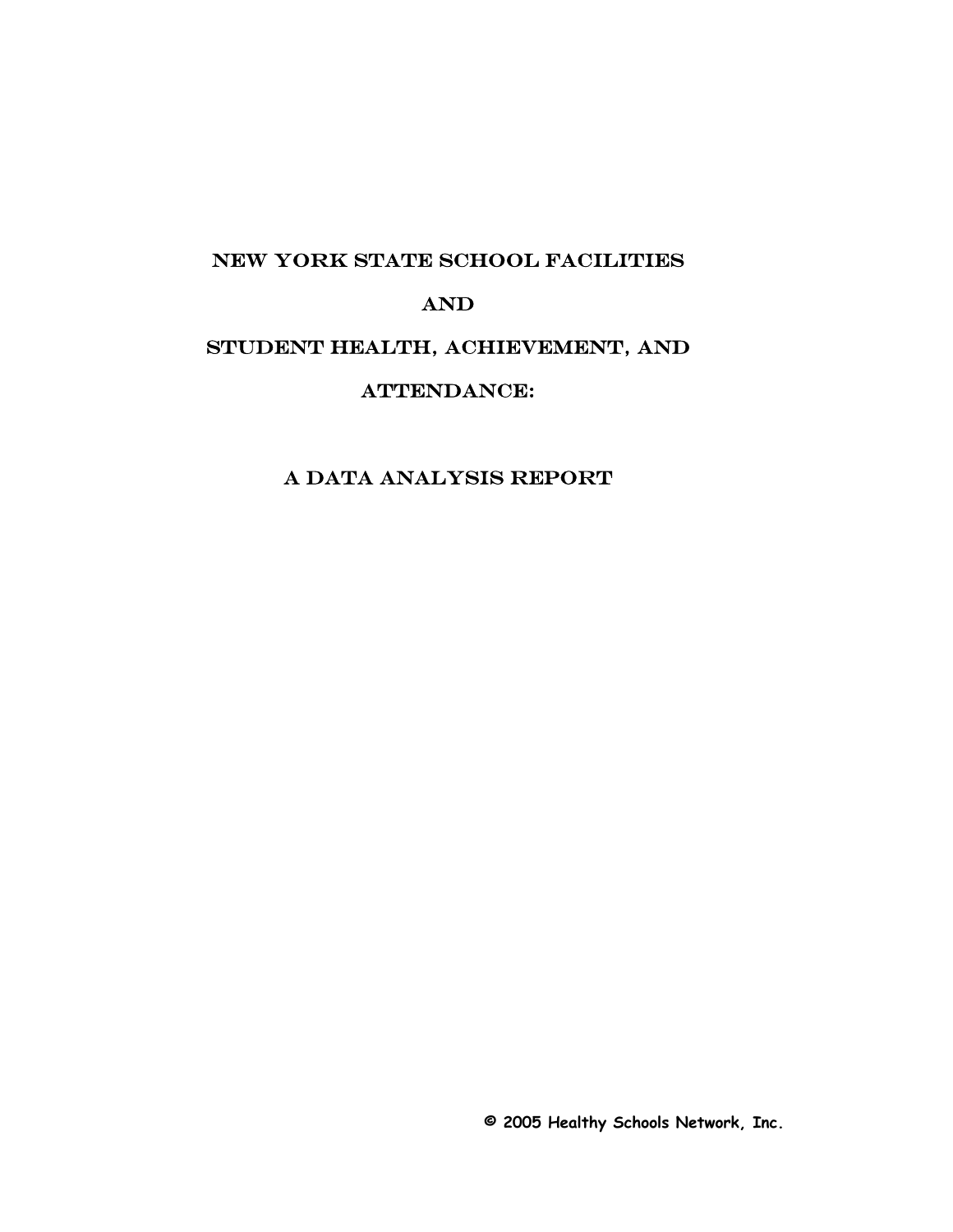#### **ACKNOWLEDGEMENTS**

Healthy Schools Network wishes to acknowledge the inspirational leadership, advice, and generous support of the Rockefeller Foundation's Working Communities Program that encouraged us and gave us the support we ne4eded to attempt this unique and heretofore unattempted data analysis of new York State Schools Facilities. The work is possible only because New York State makes public school academic report cards available and has laws that require school facility reports as well.

We also wish to thank the Mount Sinai School of Medicine's Department of Community Medicine and the State University of New York at Albany School of Public Health for their Masters in Public Health Interns who assisted with data collection, data entry, and data analysis in 2004 and 2005.

Finally, we are particularly grateful to consultant John D. Shaw, CEO, Next Wave, Albany, NY, without whose knowledge and expertise in data systems this project would not have happened.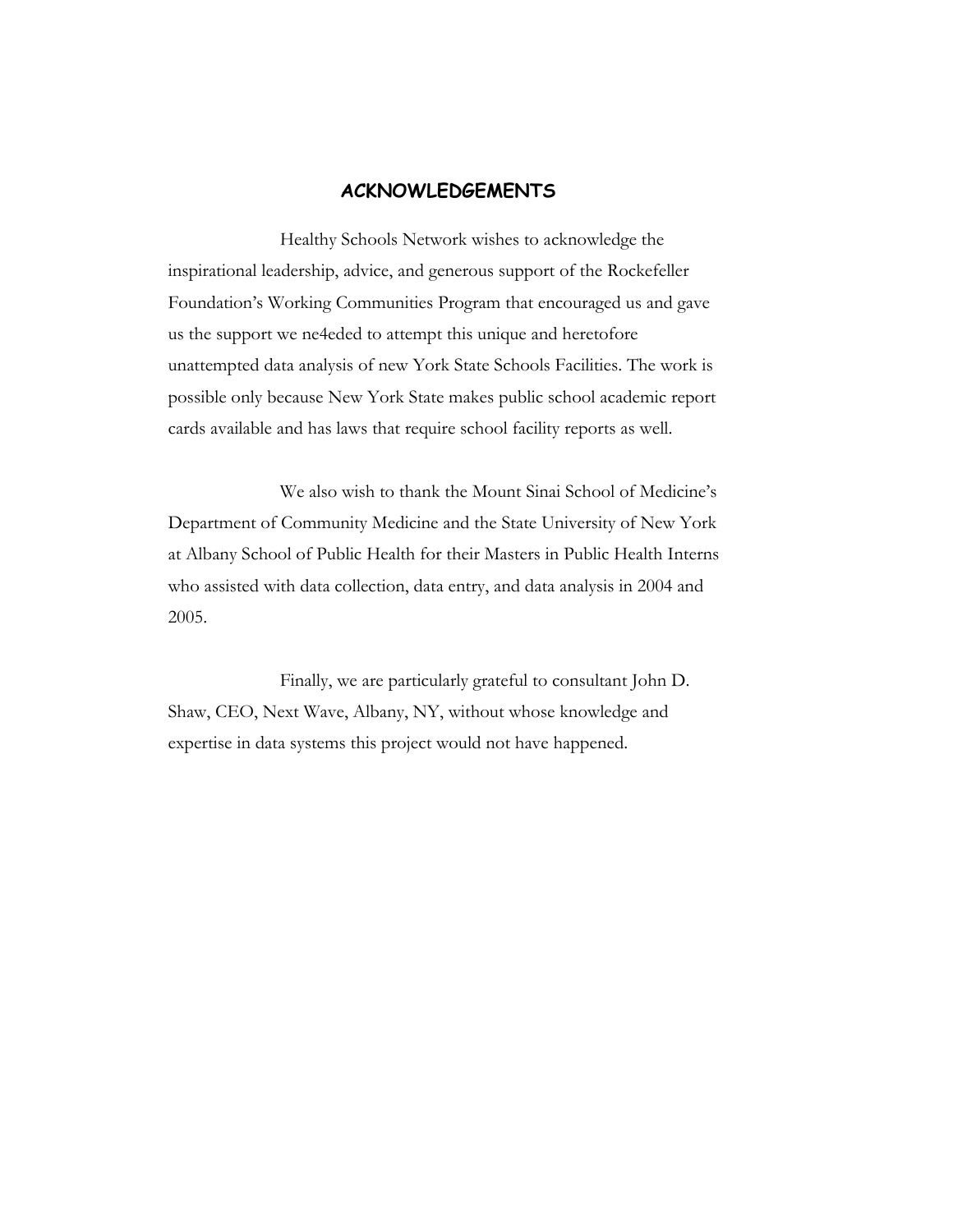#### **New York State School Facilities**

 **and** 

#### **Student Health, Achievement, and Attendance:**

**A Data Analysis Report** 

**\_\_\_\_\_\_\_\_\_\_\_\_\_\_\_\_\_\_\_\_\_\_\_\_\_\_\_\_\_\_\_\_\_\_\_\_\_\_\_\_\_\_\_\_\_\_\_\_\_\_\_\_\_\_\_\_\_\_\_\_\_\_\_\_\_\_\_\_\_\_\_\_\_\_\_\_\_\_** 

#### **Executive Summary and Recommendations**

Students who attend schools with environmental hazards that impact indoor air quality are more likely to miss class, and therefore lose learning opportunities.

Yet school environmental health and safety remains largely unregulated and there is no state or federal agency in charge of protecting children's environmental health in schools. This report, *School Facilities and Student Health, Achievement, and Attendance: A Data Analysis*, looks at information compiled from all public schools in two New York counties, and from a select group of schools from around the state that have reported environmental health and safety problems.

The findings show that, despite the lack of an up-to-date system for collecting data on environmental hazards in schools, it is still possible to correlate existing information with state funding to repair hazards and to show that unhealthy schools rob students of valuable classroom learning time.

As a result of the Campaign for Fiscal Equity lawsuit, discussion and debate concerning New York State education policy in recent years has centered on funding. The New York State Court of Appeals has upheld a ruling ordering New York to increase the amount it spends per student in New York City, although the State has yet to act on the ruling. State political leaders are searching for ways to meet that mandate, while also increasing spending on students in school districts outside the City. Making sure students are learning in healthy school environments is one cost-effective way to meet state education spending goals. This involves holding the state and school districts accountable for spending funds on new and renovated facilities that are designed to improve student health and learning from the beginning.

Unfortunately, very little work has been done to explore the relationship between the condition of school facilities and student performance. Demonstrating such a link would provide an important new element to the discussion about the efficient use of valuable, yet limited, educational resources. With generous support from the Rockefeller Foundation, Healthy Schools Network (HSN) has conducted this relatively small research project to survey the landscape that can lead to a full large scale study researching the link between the environmental health of school facilities and student performance.

To achieve this goal, HSN has carried out the most thorough study ever conducted into how New York State records the data necessary to make such important evaluations.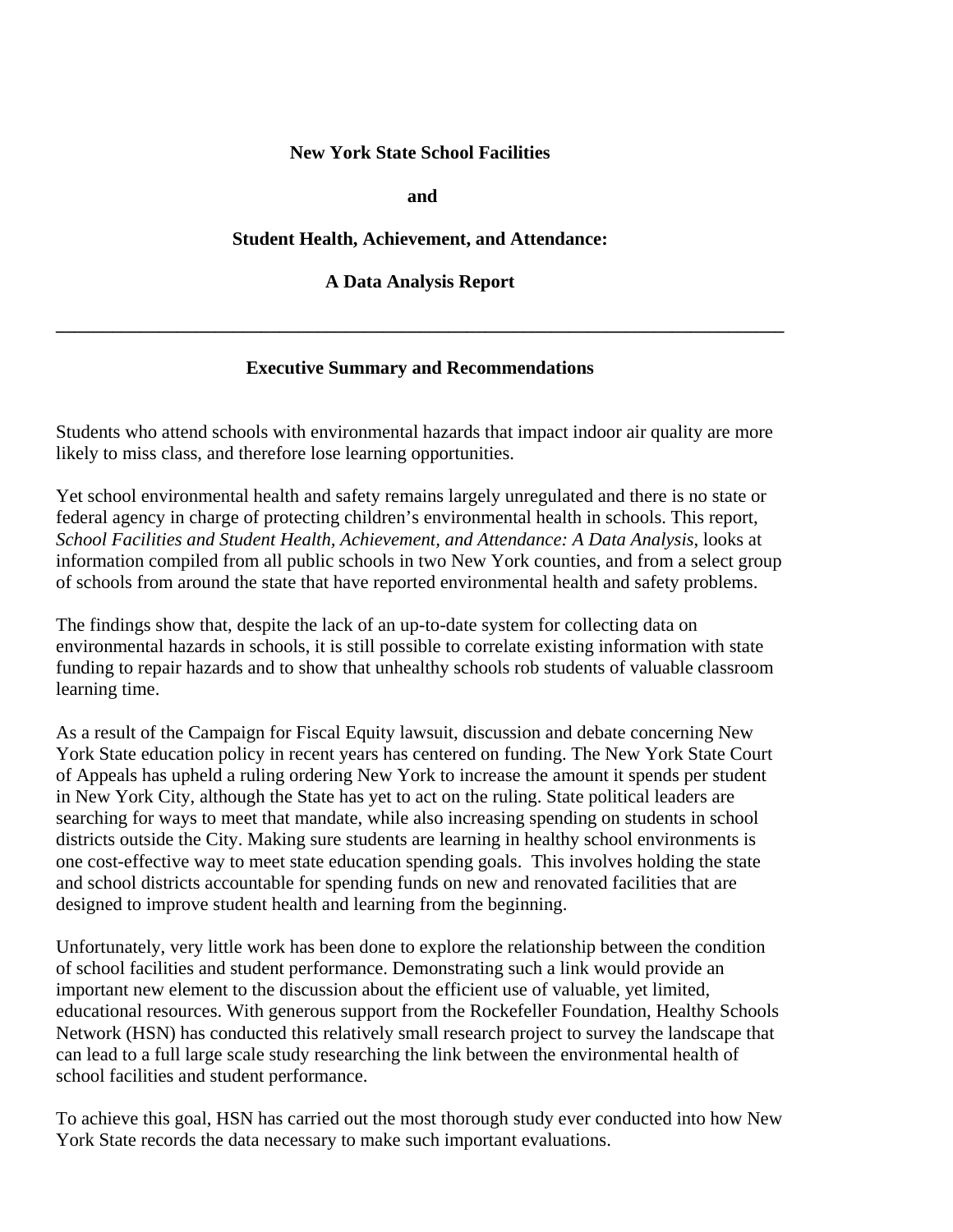Our report looks at schools in two of New York State's fastest growing counties: Dutchess and Columbia. These two Hudson Valley counties, typical of so much of Upstate New York, were selected for their mix of small cities, suburbs and rural communities. In the past decade, New York State has put in place rules and procedures to track environmental quality in schools, notably the 1999 Re build Schools to Uphold Education (RESCUE) program initiated by the Commissioner of Education. Nevertheless, we found that the lack of consistent reporting criteria and data collection makes it very difficult to track and correlate official individual school and district reports of hazards in schools.

This necessitated solving a problem that was unanticipated at the start of the project: the lack of an interfaced reporting system that would allow us to compare school facilities data reported to the State Education Department (SED) from building condition surveys (BCS) and annual visual inspections (AVI). Healthy Schools Network solved this problem by creating a model reporting system that worked for this report and that could serve as a template for SED to improve the future quality of its facilities conditions database.

 Healthy Schools Network next correlated the results of the building surveys with existing data on student health complaints from a sample of 30 schools across the state. For the latter, we relied mainly on reports to our own student health hotline from students, parents and teachers and school staff. Through this research, we were able to determine that the current school facility assessment tool is a fair indicator of potential student environmental health problems.

Finally, we correlated our facility data from the two county area with NYS Education Department School Report Cards, reflecting a measure of student academic achievement. From this limited study we learned that there is indeed a correlation between poorer academic achievement for students attending schools where environmental hazards have been identified. Again, this limited study examines the landscape for a potential next phase, large study looking at the effect of the condition of school facilities on student achievement.

Based on the conclusions of our research, we are making the following recommendations:

- 1. Replace the current system of annual school facilities reports with one using evidencebased assessments actionable in a short (one year) time frame and link it to state funding that is currently available under the minor maintenance and repair (MMR) program to mitigate identified hazards.
- 2. Create unified linking codes for each school and collect the data via the internet for better accuracy and public accessibility.
- 3. The New York State Education Department should make the facilities environmental quality data available to parents and the general public to facilitate improvement efforts.
- 4. The methods used for this study, in particular the linked building and performance data, should be replicated in other counties around the state for more precision of analysis and targeting of priorities.

Data for this report came from 18 separate school districts, six in Columbia County and 12 in Dutchess County, for the 2002-2003 school year. It was augmented by data collected from 11 of the same districts for the 2003-2004 school year.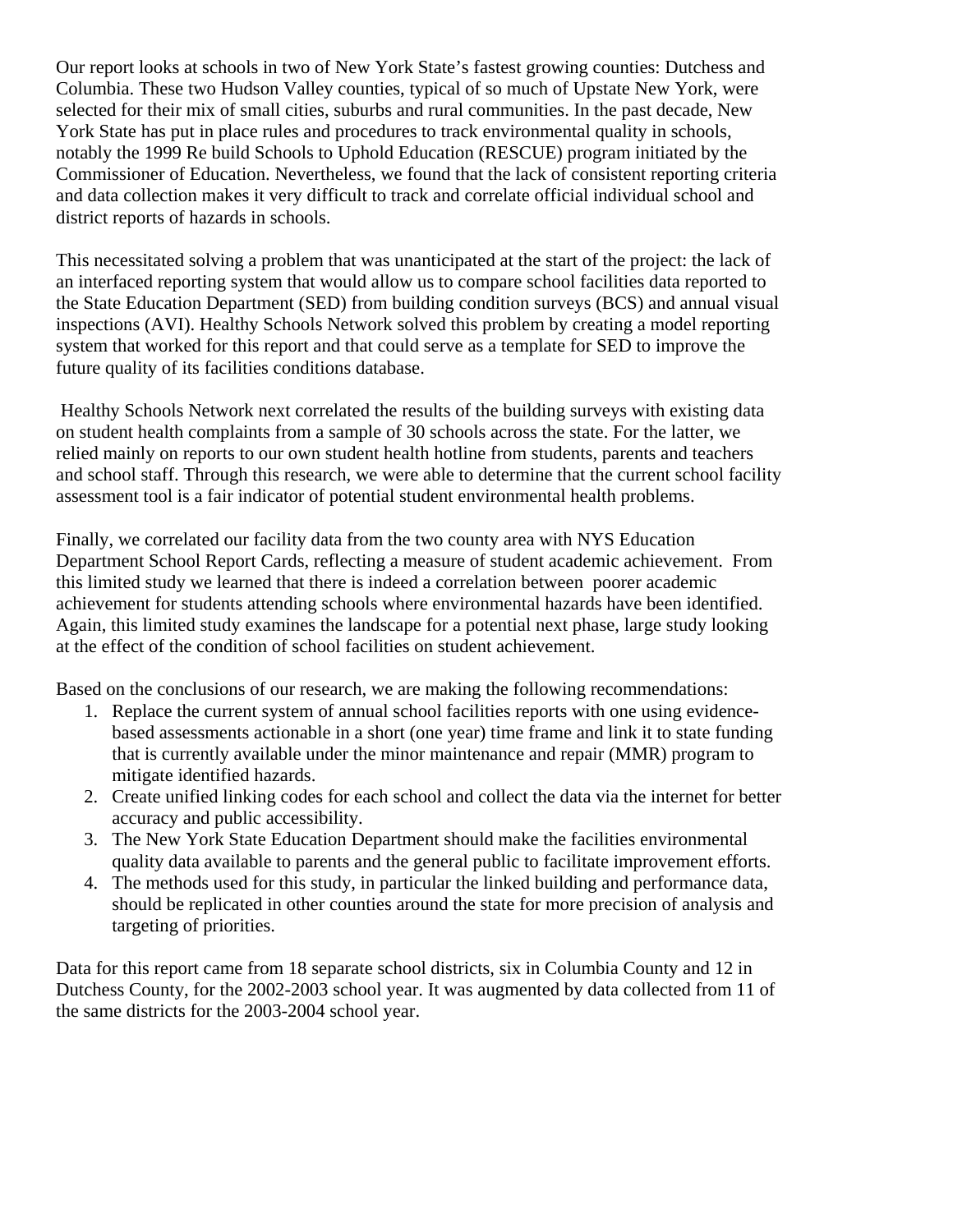### **New York State School Facilities**

### **and Student Health, Achievement, and Attendance:**

**A Data Analysis Report**

November 2005

*Prepared by* 

 *Stephen Boese, New York State Director, Healthy Schools Network, Inc.* 

*and* 

 *John Shaw, Consultant, CEO,* 

*Next Wave* 

*\_\_\_\_\_\_\_\_\_\_\_\_\_\_\_\_\_\_\_\_\_\_\_\_\_\_\_\_\_\_\_\_\_\_\_\_\_\_\_\_\_\_\_\_\_\_\_\_\_\_\_\_\_\_\_\_\_\_\_\_\_\_\_\_\_\_\_\_\_\_\_\_\_\_\_\_\_\_*

*\_\_\_\_\_* 

New York State is home to over 4000 schools, receiving nearly three million children everyday. An estimated 20% of the state's population is in a school facility on any given school day. Assuring the health and safety of children, teachers and all school staff should be among the highest priorities of state policymakers.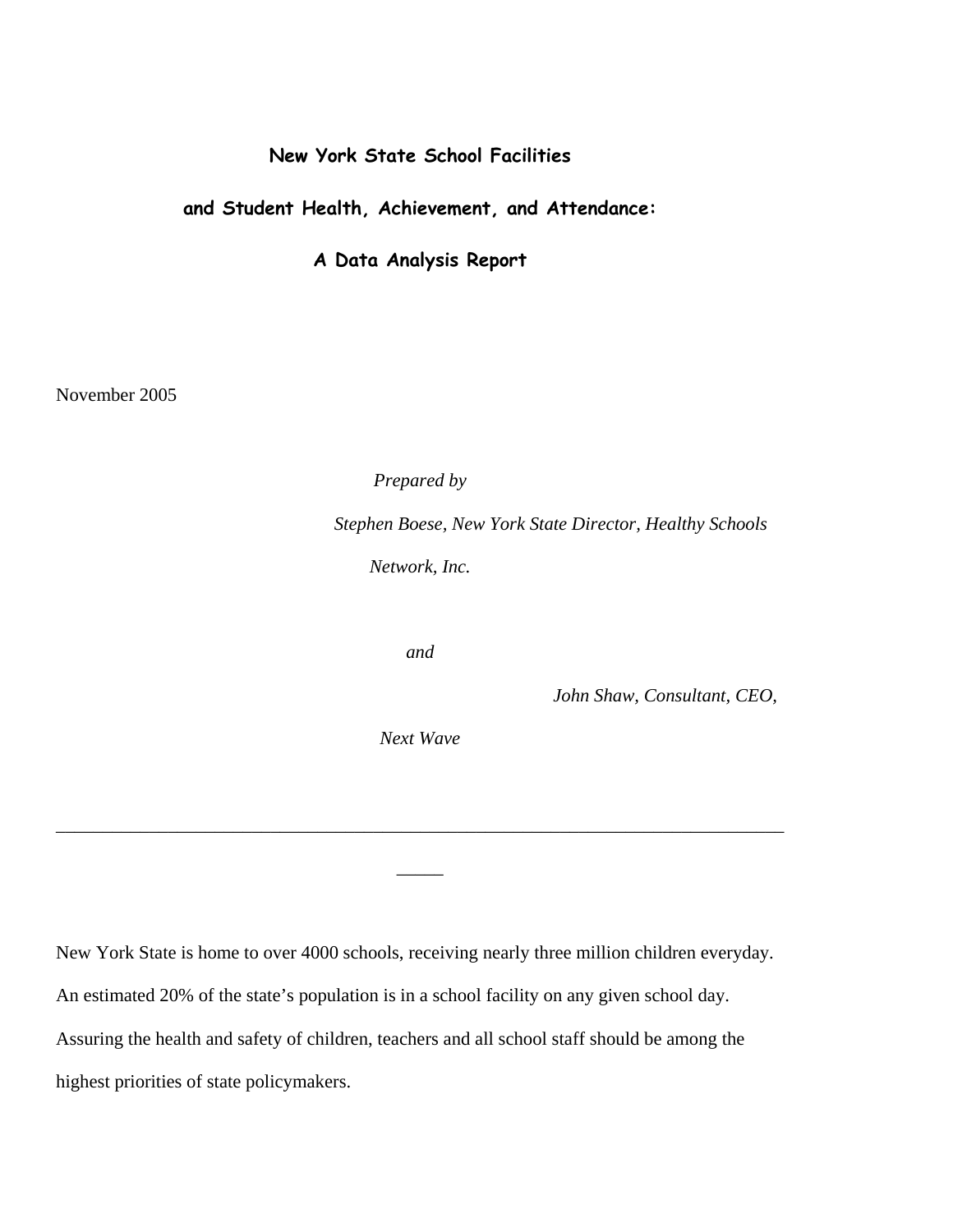Yet in New York State, and throughout the country, school environmental health and safety remains largely unregulated. School officials are, for the most part, unaccountable for assuring environmentally healthy and safe schools for students, teachers and staff. While children are especially vulnerable to school facility related environmental hazards, there is no regulatory authority equivalent to OSHA that protects children's "occupational health" at school. Many, especially parents, are also surprised to learn that neither the state nor local health departments have jurisdiction to regulate environmental health and safety in school, except for cafeterias and swimming pools. Even code enforcement officers may be denied entry to public educational facilities unless invited in by local school authorities.

To its credit, New York State has taken a few steps forward in attempting to address school environmental quality.

• Ten years ago, the Board of Regents approved the groundbreaking recommendations of the Regents Advisory Committee on Environmental Quality in Schools. They provided a groundbreaking analysis of environmental health and safety in NYS schools and a set of guiding principles and a detailed set of recommendations for addressing school environmental quality.

• In 1999, the Commissioner of Education's RESCUE (Rebuild Schools to Uphold Education) regulations represented an unprecedented effort by the State to improve school facilities. These regulations require schools to conduct periodic facility inspections, including five year building condition surveys, and annual visual inspections. Yearly school facility report cards are supposed to be made public. The RESCUE regulations also require schools to adhere to a process for resolving environmental health and safety problems, including establishment of school district health and safety committees.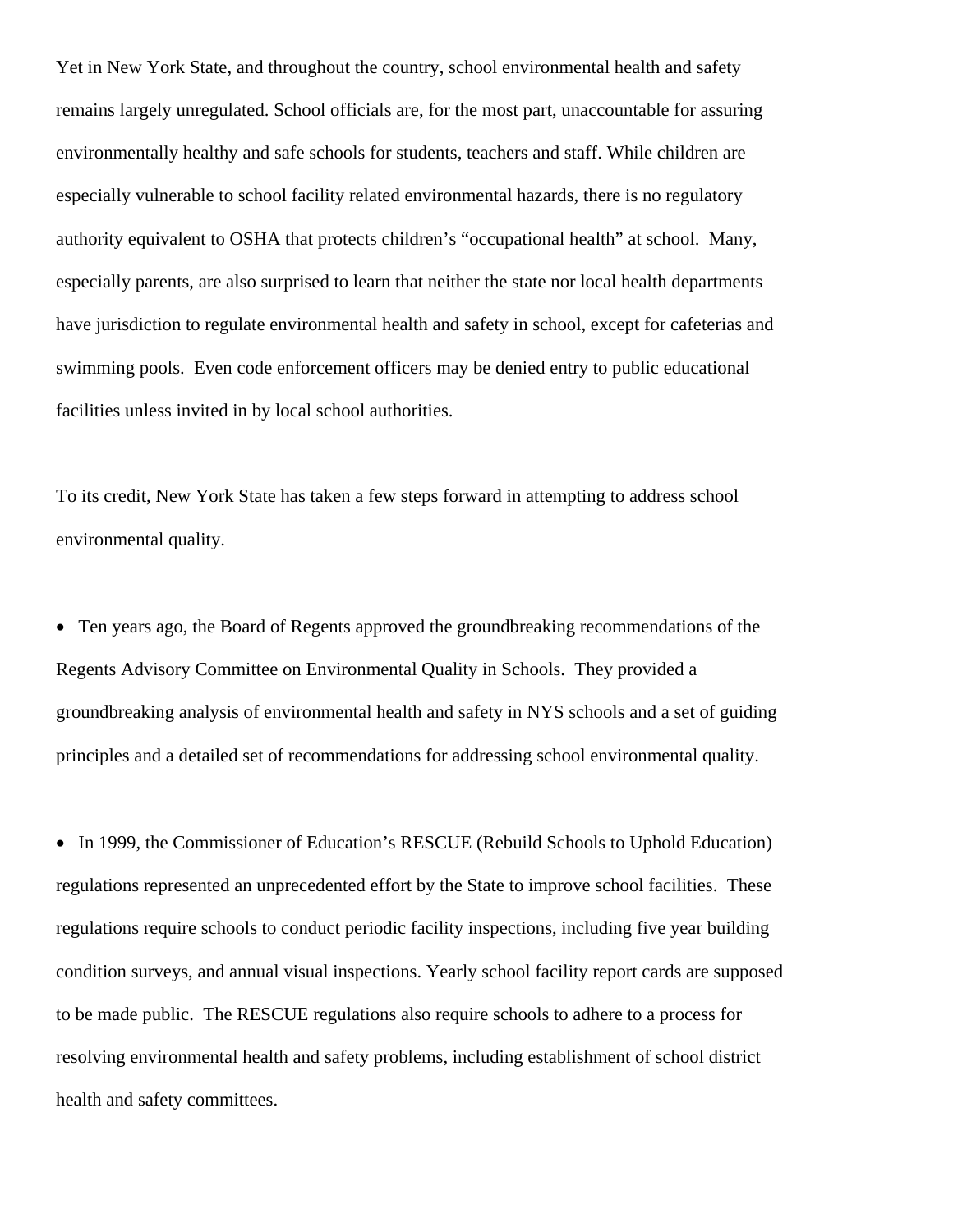• In 2004 State Education Commissioner Richard Mills and New York Energy Research and Development Authority (NYSERDA) President Peter Smith agreed to co-develop new healthy and high performance school design guidelines for New York State schools.

• In 2005 Governor Pataki signed the Green Products Cleaning bill. This legislation that will require schools to use healthier, environmentally preferable green cleaning products. The green products cleaning program for schools will begin with the new 2006 school year.

• This, combined with other legislation of recent years protecting children from pesticides, mercury exposure, arsenic treated playground equipment, the Minor Maintenance and Repair Fund, and other initiatives show a genuine bipartisan commitment by New York State to address issues of children's environmental health, learning and schools facilities.

For this study, Healthy Schools Network has assessed the adequacy of the New York State Education Department's (SED) school facility inspection and accountability system, as it pertains to environmental health and safety. This analysis examines a limited set of school facility data, to identify certain patterns, and to pose questions for further research regarding a potential future large-scale study to more broadly assess the condition of school facilities on student health and learning. The specific SED data used includes;

• Building Condition Surveys (BCS) -- a facility inspection report required by regulation to be completed every five years by the district and signed by a licensed architect or engineer for each school facility (see attachment # 1)- Note that the BCS has been revised and reformatted for 2006. This analysis used the first version of the BCS.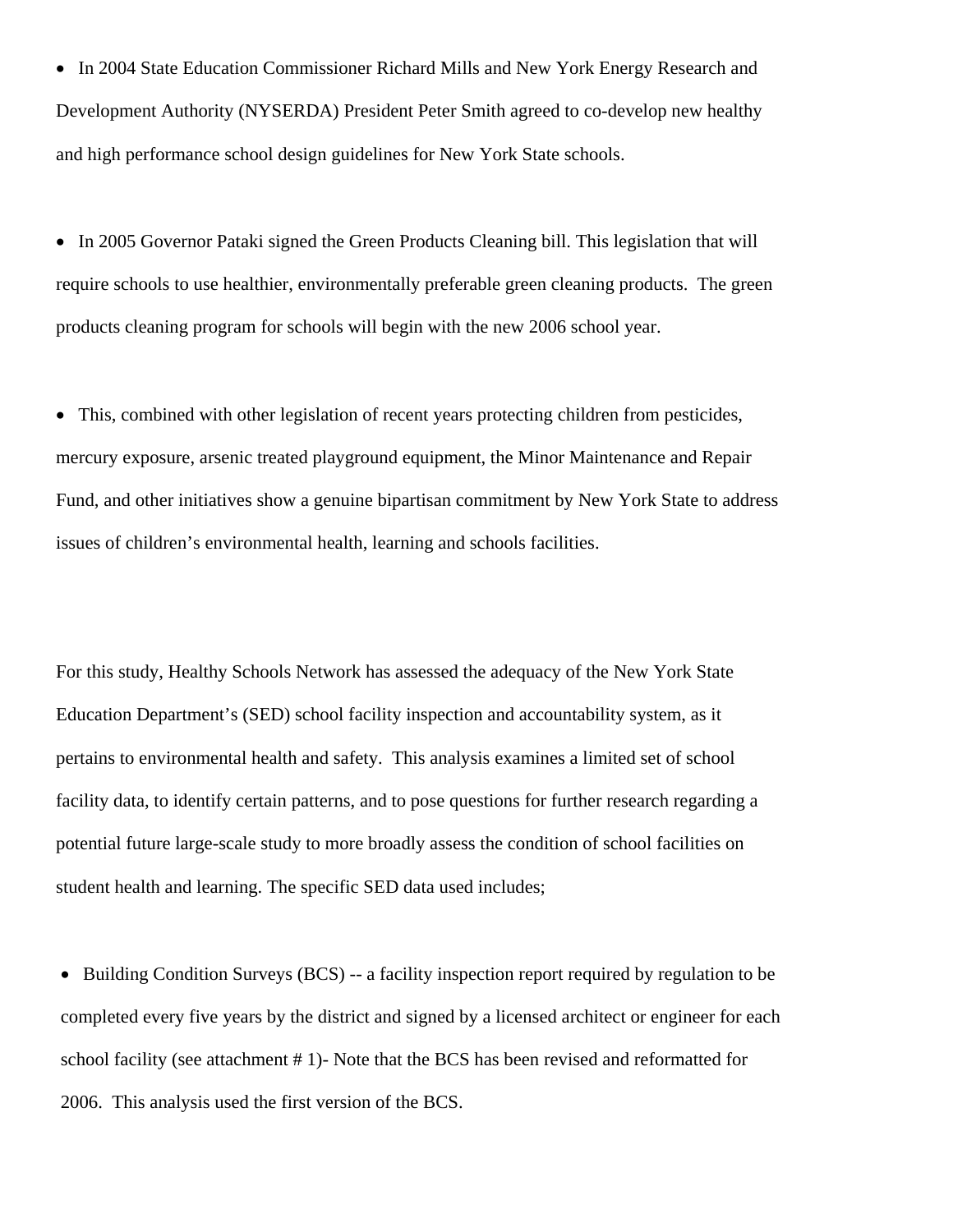• Annual visual Inspections (AVI) -- a facility inspection report to be completed by the district annually (see attachment # 2). As with the BCS, the AVI has been revised and reformatted for 2006.

• Minor Maintenance and Repair Aid (MMR) – forms completed by districts to apply for aid for minor facility repair and maintenance projects (see attachment # 3)

• Building Aid – data available from the SED website regarding district expenditures for renovation and construction of school facilities.

We looked at the relationship of building aid and MMR data to the school inspection data and also examined SED school facility inspection data in relationship to student health and learning. This analysis also produced findings regarding the adequacy of SED facility data and the SED facility data collection process.

Our objectives in this analysis are to determine: 1) if the current New York State facility reporting system is adequate for predicting financing needs for renovation and repair; 2) if this data suggests that the condition of school facilities has a measurable and tangible impact on student performance, and 3) if the current facility reporting system is adequate to document and measure the condition of school facilities in relation to student health and achievement.

#### **Data Sources**

- Building condition survey data for Columbia and Dutchess Counties (year 2000).
- Annual visual inspection data for Columbia and Dutchess Counties (years 2001, 02, 03).
- Data regarding building aid expenditures for Columbia and Dutchess Counties (ongoing database).
- Data on Minor Maintenance and Repair expenditures for Columbia and Dutchess Counties.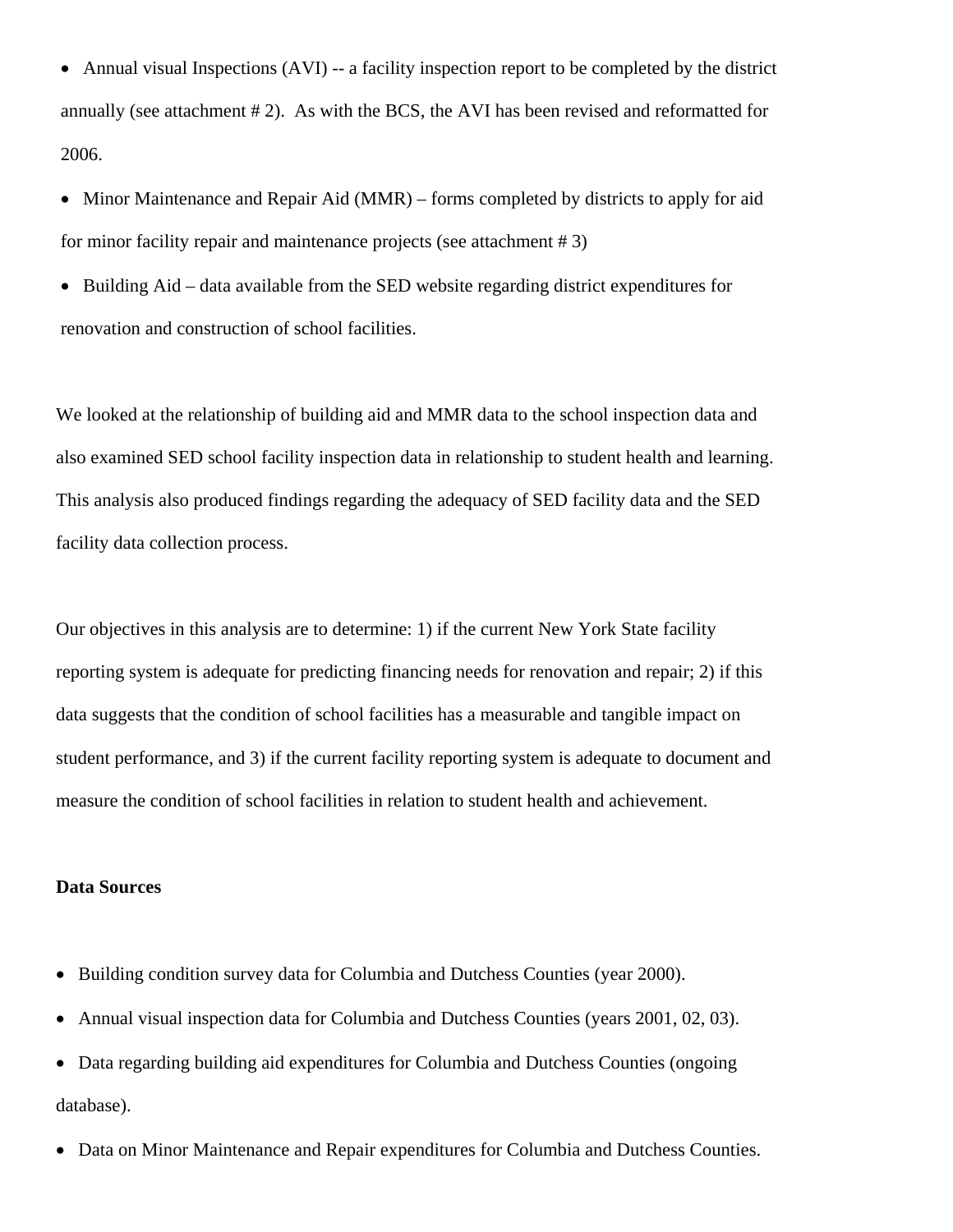- Data regarding student academic achievement from the NYS database of School Report Cards  $(SRC)(?)$
- Healthy Schools Network data from our NYS database of environmental health complaints for NYS schools (ongoing database).

#### **Findings: Limitations in SED Data**

In general, we found that significant improvement is needed in the content of the tools, the process to collect the data, and the process to retrieve and effectively use the data.

• The NYS SED's system of data collection is disjointed. Each data source is designed

independently, using different codes and code formats to represent each school. Some data is computer collected, while other data is collected on paper, creating manual retrieval and data entry effort. Pulling together data from all sources for each school required creating of a linked table of all applicable codes for all data sources for each school.

• SED control numbers are not listed on MMR forms; we had to look up in BCS and put them in the database.

- Inconsistent building numbers for SRC and facilities inspection reports.
	- o Inconsistent formats (order of fields, dashes, etc.).
	- o Inconsistent within SED vs. in Districts (e.g. AVI's Codes Reformatted).

• AVI data is not available electronically and a large amount of time was spent creating this database. Note: We had received 217 hard copies of AVI Reports for 101 schools in Columbia and Dutchess Counties for years 2001-02, 2002-03 & 2003-04.

- While doing the data entry process we discovered several limitations with the AVI data.
	- o 18 of 217 reports had important information on the AVI Report missing or left blank.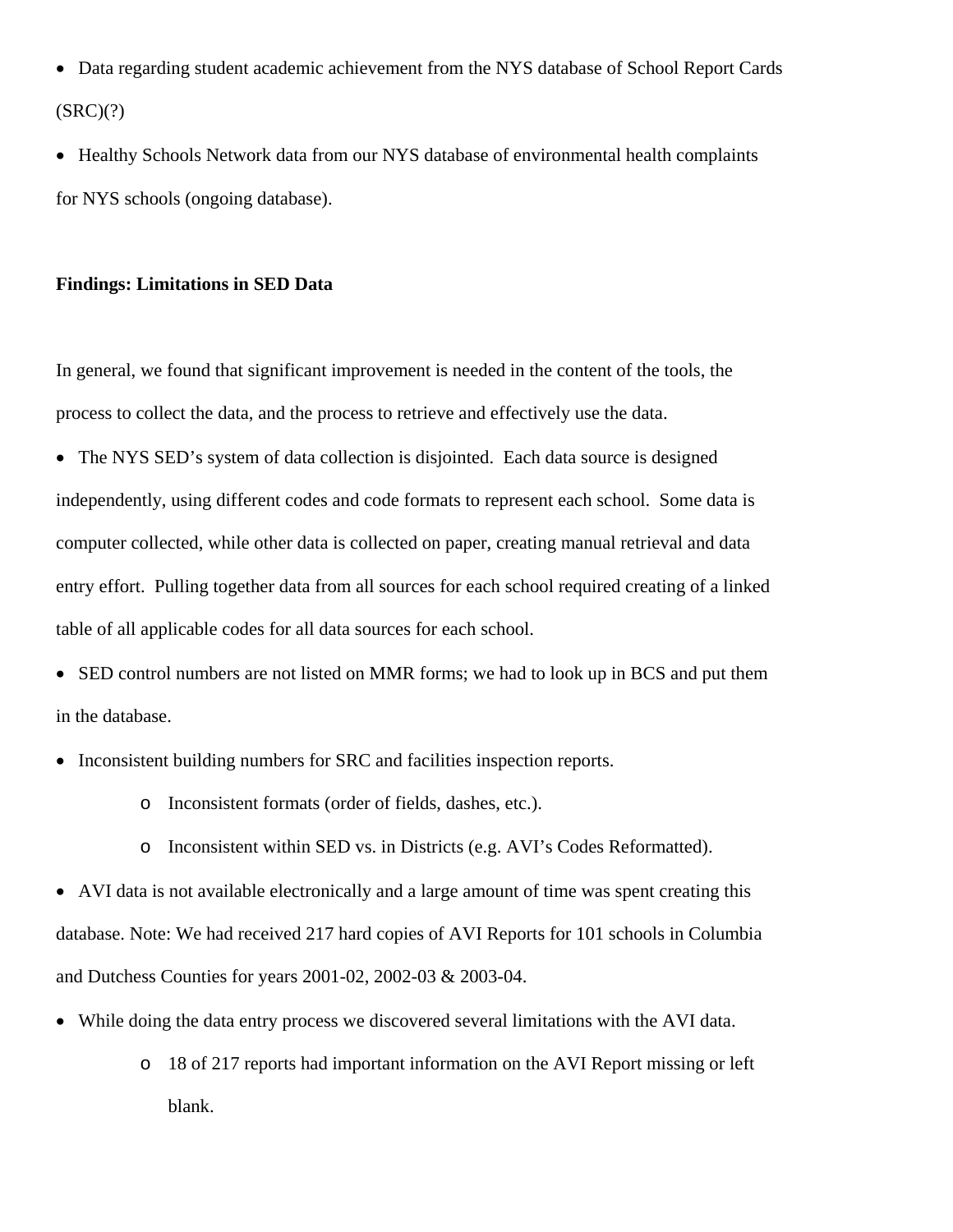- o Control numbers were printed wrong for some schools, had different formats and different numbers of digits. This made it impossible to link the information with BCS. This necessitated creation of our own link table.
- SED has MMR data for districts, but not for individual schools.. There is insufficient MMR data to assess use of these funds in relation to needs identified in the BCS and AVI.
- AVI Reports look similar to BCS and are exactly the same in the information required of schools. In terms of data reported by schools, there is minimal variation (only 1.3% for unsatisfactory building components) between the BCS and the AVI.

• Inconsistent identification of school facilities across SED data sources[, many to many relationships]?

- o Several buildings for one program (e.g. mobile classrooms used).
- o Several programs for one building (e.g. Jr./Sr. High).

#### **Part 1**

#### Part 1. Research Question

The first level of analysis was to assess the adequacy of data tools used by the New York State Education Department and local school districts that are intended to document and measure the conditions of school facilities (the BCS, the AVI). The BCS and AVI are legally required facility inspection reports to be completed by schools in accordance with Part 155 of the New York State Commissioner of Education's Regulations, also known as RESCUE (Rebuild Schools to Uphold Education).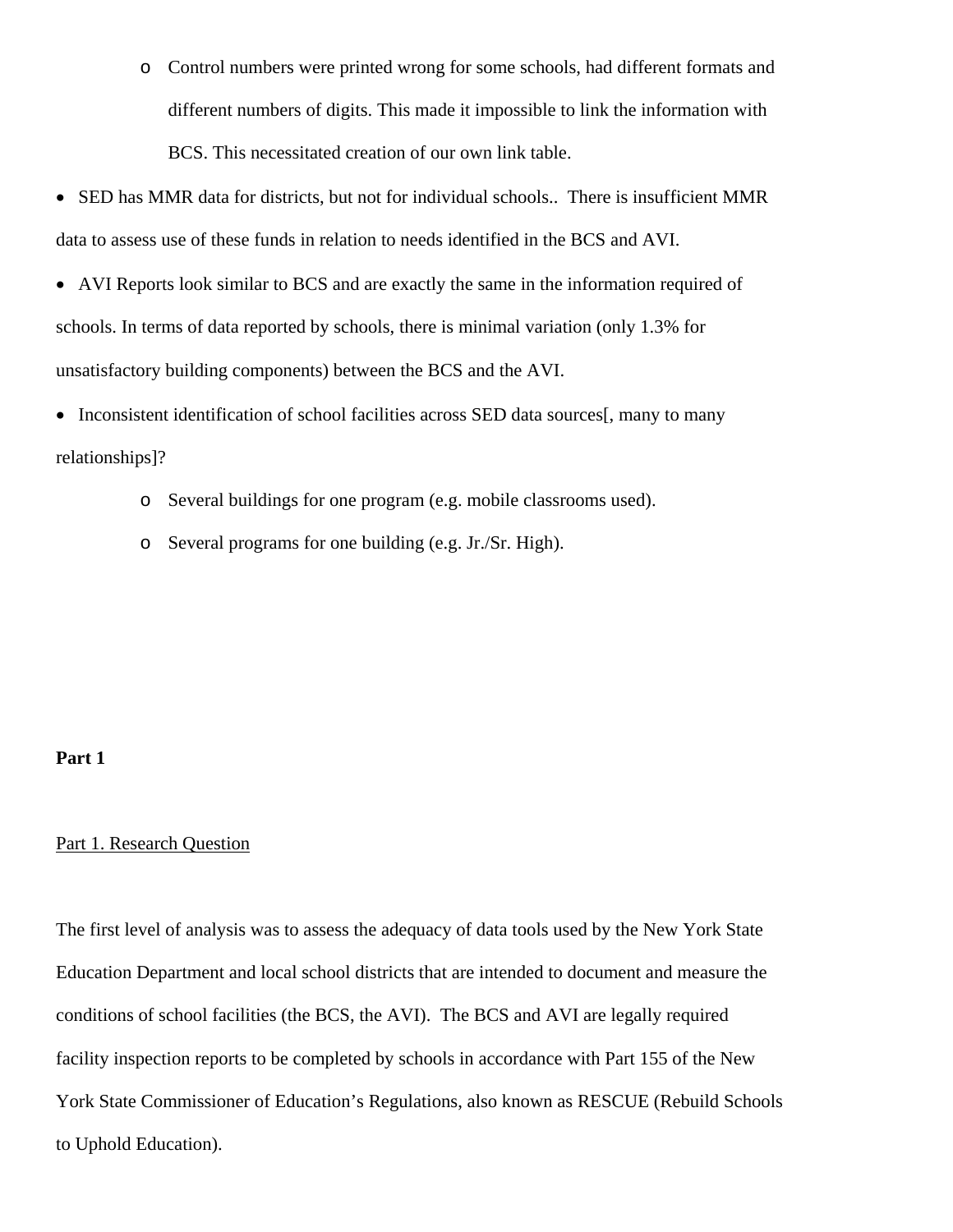While required by law, it is unclear what function these inspection reports have for management of school facility health and safety. We are especially interested in the State's allotment of funds for renovation and replacement of school facilities in the aid category known as building aid. In previous discussions with SED officials, we learned that BCS and AVI school inspection data was not used by SED in their process of allotting school building aid for rebuilding and renovating schools. We are also similarly interested in the allotment of funds to school districts for minor maintenance and repair. Minor Maintenance and Repair (MMR) funds are provided to school districts for certain facility maintenance projects. We compared the minor maintenance and repair expenditures with the building aid expenditures.

#### Part 1. Methodology

For this first level of analysis, we limited our study to two contiguous NYS counties, primarily to limit the scope to produce meaningful findings with limited means. Columbia and Dutchess Counties were chosen because they represent a geographic region that is broadly representative of upstate NY, with a mix of small cities, suburbs and rural communities.

We asked the research question; "are school facility environmental health issues identified in the BCS and AVI related to MMR and building aid expenditures?" If building aid is expended for projects that bear a relationship to facility needs identified by schools in the BCS and AVI, then this would indicate that the inspection reports are capturing some data relevant to environmental health and safety. If there is a weak or no discernable relationship between BCS and AVI school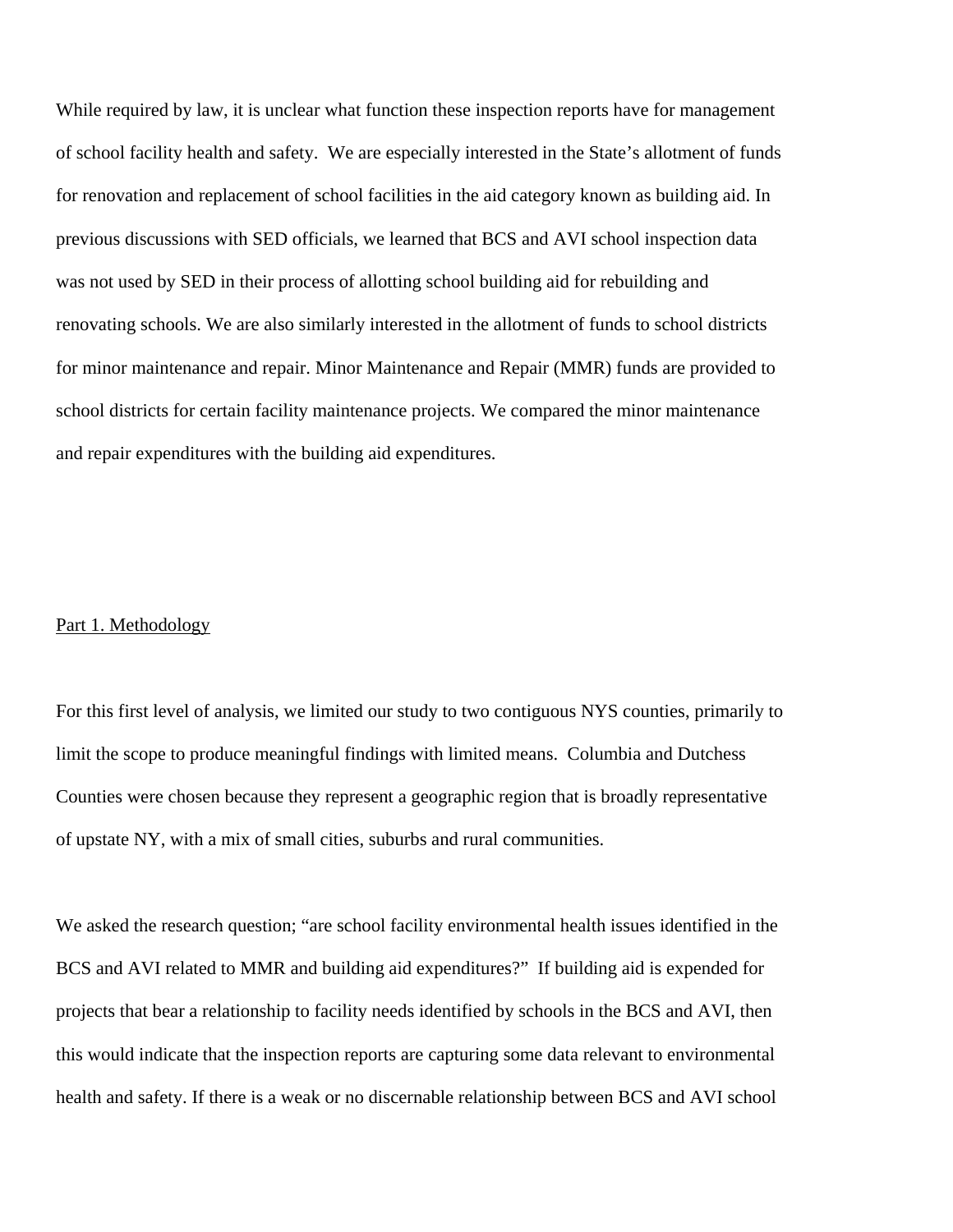inspection data, then this would indicate that the inspection reports themselves are not capturing relevant data.

Our working assumption is that school district officials and SED should be spending public building aid funds for projects that address the greatest needs. If building aid is allotted for projects that don't represent a facility need as identified in the BCS and AVI, then this would indicate a weakness in the inspection reports, the building aid expenditure process, or both.

We compared BCS and AVI data with MMR and state building aid funds drawn down by schools to see any patterns and relationships between the school inspection data and actual funds used for renovation, repair and rebuilding of schools. To do this, we created a master table to link these different data sources, since BCS, AVI and building aid reports are all collected by SED using different formats (see attachment #4). In fact, we found that SED has no electronic database of Annual Visual Inspections, necessitating hours of effort on our part to organize and enter data manually from AVI photocopies supplied to us by SED.

Once the master table was designed and populated, we were able to link and merge the BCS, AVI, MMR and building aid date. We measured the relationship between identified facility needs from the BCS and AVI in relation to school aid expenditures and further estimated the degree of the relationship between building condition and student performance. We compared them with each other for a two county sample of 95 schools, to relevant science evidence for maintaining a healthy school environment, and to a database of reported health and safety problems. Using the merged data, we estimated the relationship between building condition and school performance.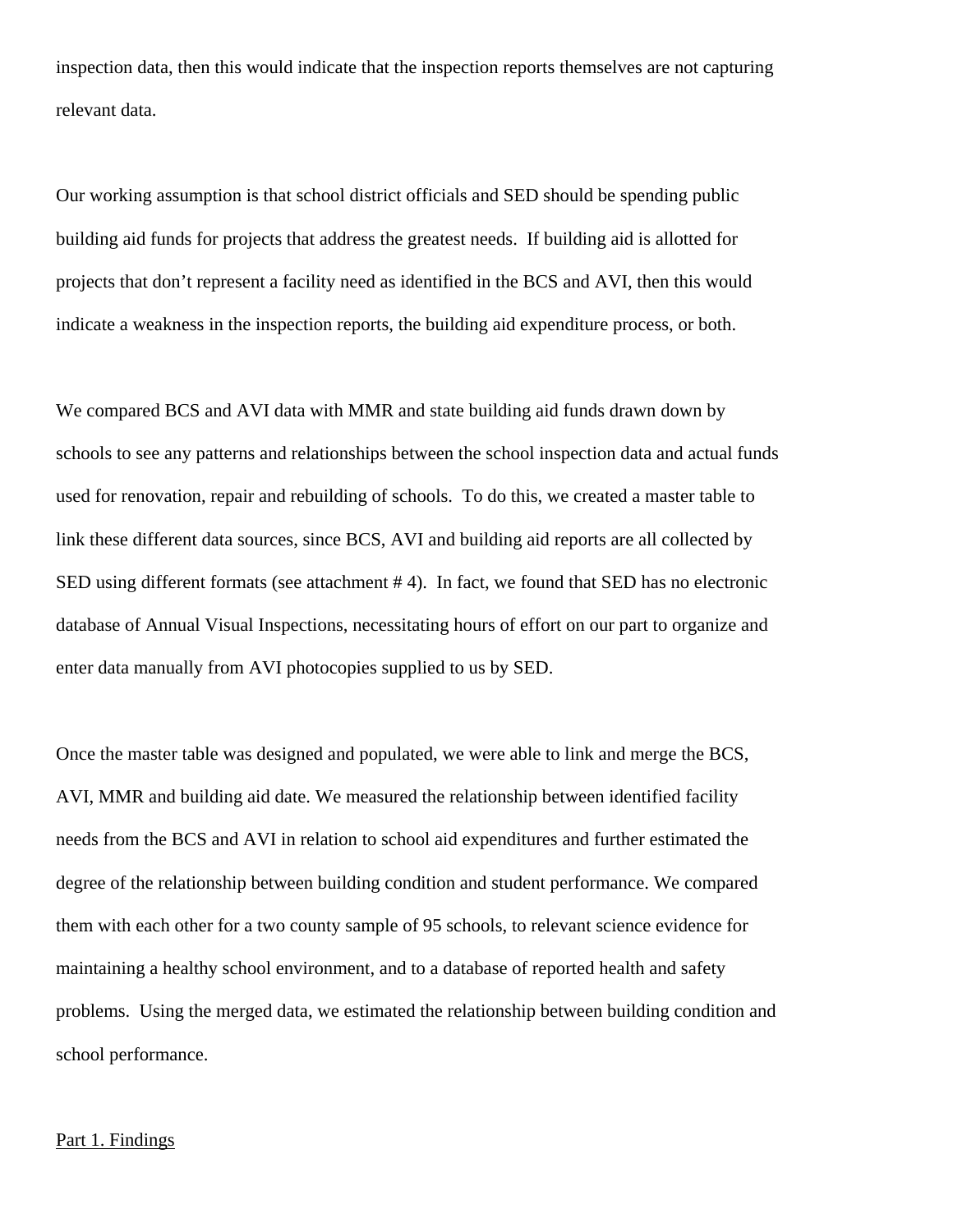• Building components rated "unsatisfactory" on the BCS typically had an approved building aid capital project apparently approved to address the need, but lack of detail precluded specific verification. There is insufficient detail to address targeting of maintenance and repair funds.

#### Part 2 . Problem Schools Research Question

For our second level of analysis, we asked whether schools with identified environmental health and safety problems were also showing potential health and safety issues as reflected in the BCS. If we identify a relationship between the HSN data of thirty select New York State schools that had individuals reporting health and safety problems with those schools' building condition surveys, then this would indicate that the BCS is capturing some information indicative of a serious school environmental health issue. If this comparison showed no relationship, it would indicate that the BCS is not capturing relevant data.

#### Part 2. Methodology

For this phase of the study, we selected 30 schools from the HSN New York State database that have reported facility related environmental health issues. We then compared this data to the State BCS database. From the information we have the facilities complaints can be one or more of the following:

- 1. Construction and renovation inside or outside the building dust , fumes (welding, paint), cement, chemicals, big equipment kept around study areas.
- 2. Molds
- 3. Roof leaks
- 4. Indoor air quality ventilation, odors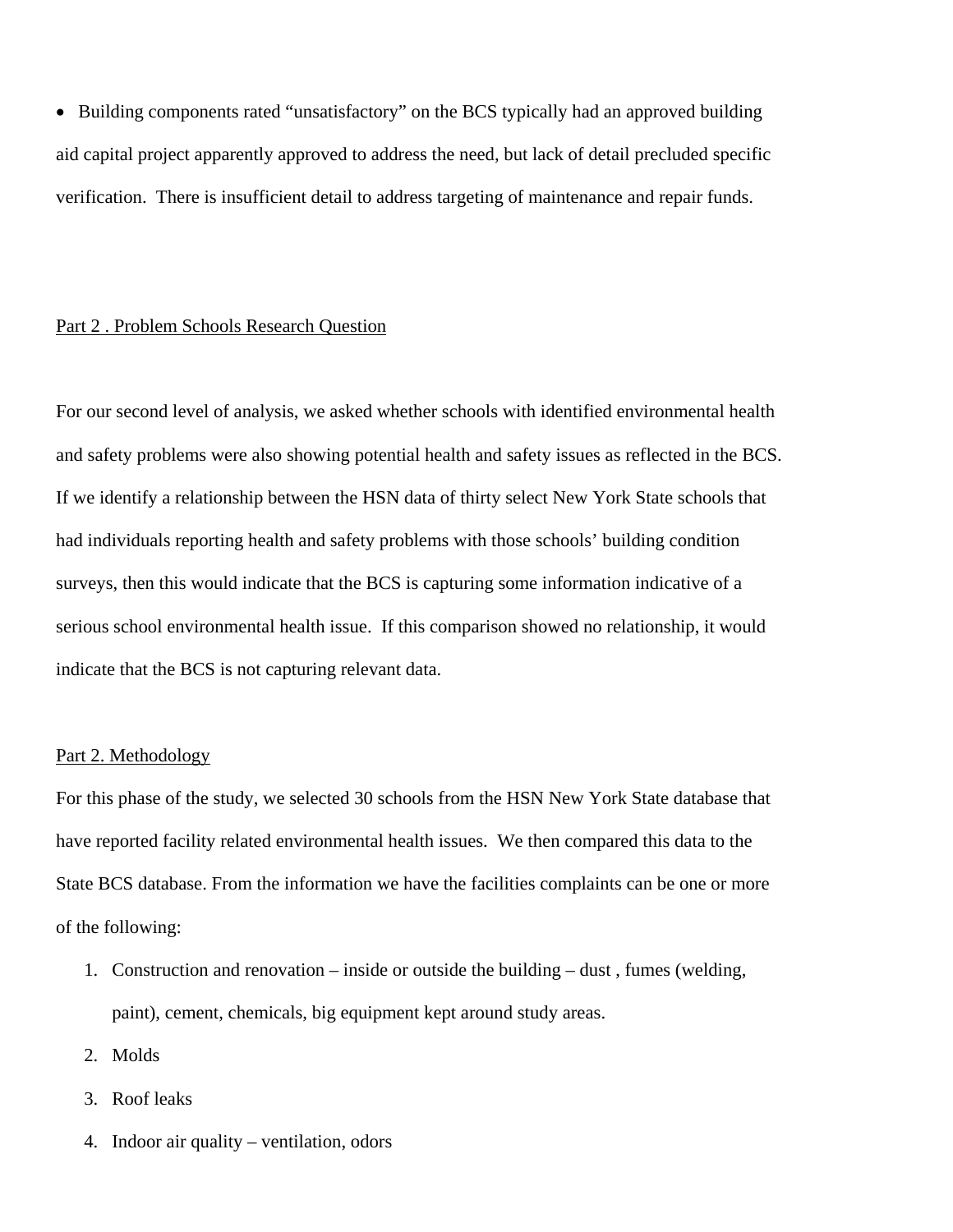- 5. Temperature control
- 6. Lighting
- 7. Use/presence of harmful chemicals (cleaning chemicals, presence of pesticides)
- 8. Asbestos
- 9. Sewage backup

Similarly the health complaints were one or more of the following:

- 1. Asthma
- 2. Sinus
- 3. Nose bleeds
- 4. Sore throats
- 5. Headaches/migraines
- 6. Stomach aches/cramps ,other stomach problems
- 7. Various allergies (most of them unspecified by person complaining)
- 8. Miscarriages

#### Part 2. Findings

- We have information for 30 schools. Out of that 12 complaints (40 %) were respiratory tract infections/problems.
- Asthma is the most common. Among the respiratory tract problems, nine of 12 were asthma.
- There were 4/30 complaints of headaches, 2/30 miscarriages, 2/30 allergies, 1/30 Nose bleed and 1/30 case of dizziness.
- Among the facilities, complaints due to construction and renovation going on in school were

highest 13 /30 (43 %).

• Out of 13 facilities complaints, 8/13 schools (61%) also had one or more of the above health complaints associated with it.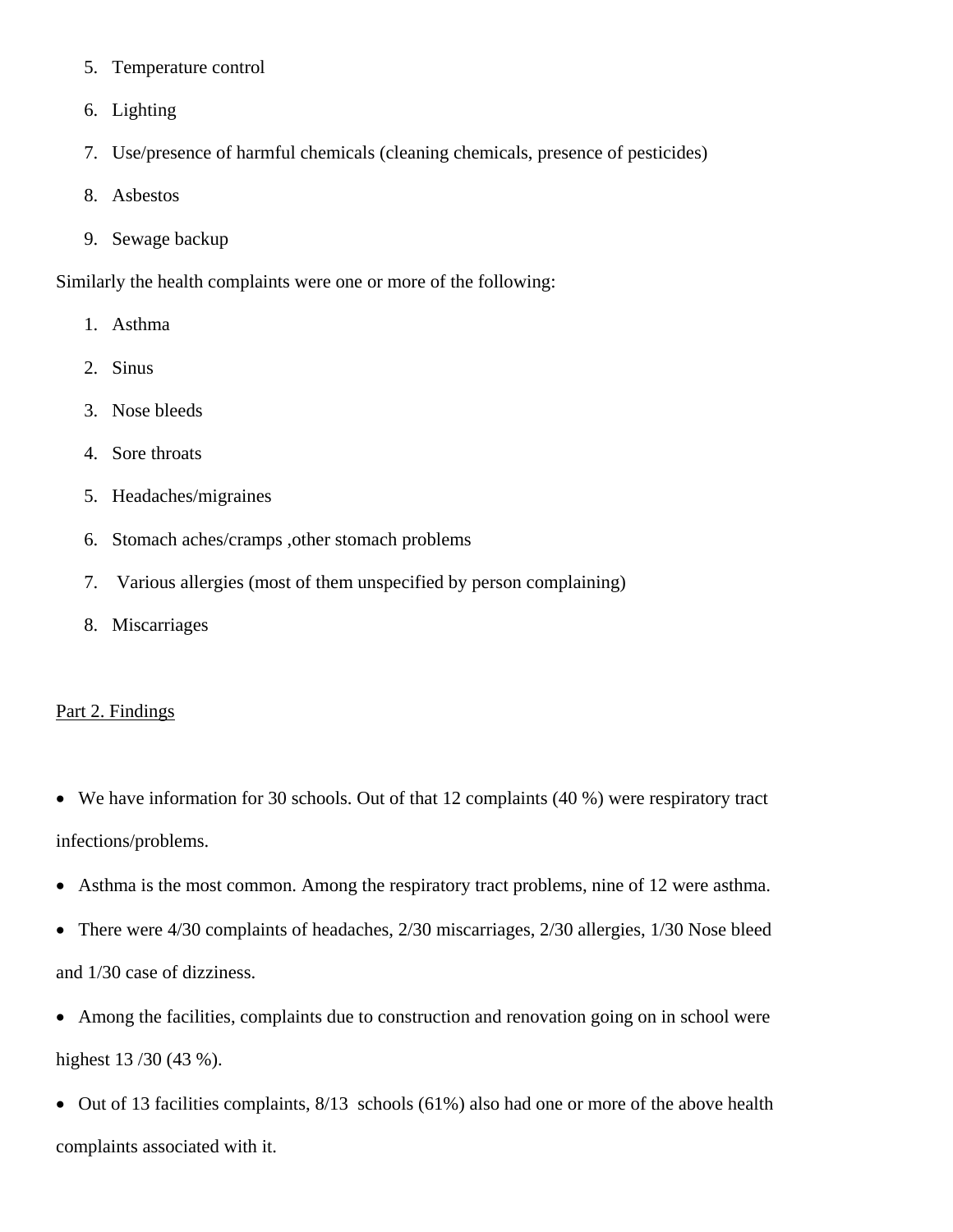- Molds were the next most frequent problem 8/30 (26%) followed by poor indoor air quality 7/30 (23 %) and roof leaks 5/30 (16%).
- We had BCS data for 21/30 schools. The rest of the schools were not on the electronic BCS database.

#### **Linking the BCS, Key Systems (Systems linked to Asthma) and the 30 Problem Schools**.

We found that 5 schools -- Wilbur H. Lynch Middle, Ryder Elementary, Woodstock Elementary, New Windsor School and Troy High School -- had one or more unsatisfactory key systems and complaints of respiratory tract infections. Wilbur H. Lynch Middle and Ryder Elementary had sinus and/or allergies complaints and the rest of the 3 had asthma and/or sinus, allergies, bronchitis. It is important to note that four of these schools Ryder ES, Woodstock ES, New Windsor School & Troy HS also had molds.

• Linking BCS reports to problem schools we found that  $11/21$  schools (50%) had one or more major/important facilities listed as unsatisfactory.

Though the results are not statistically significant due to small sample size, they clearly show some relation between health complaints and schools having poor facilities. We maintain a database of complaints and once we have enough data, leading towards a larger study, we might be able to see a clearer picture.

#### Part 3. Research Questions

Does the school inspection data suggest a correlation between school facility conditions and academic achievement? Do these findings suggest an opportunity for a larger study regarding school facility conditions and academic achievement?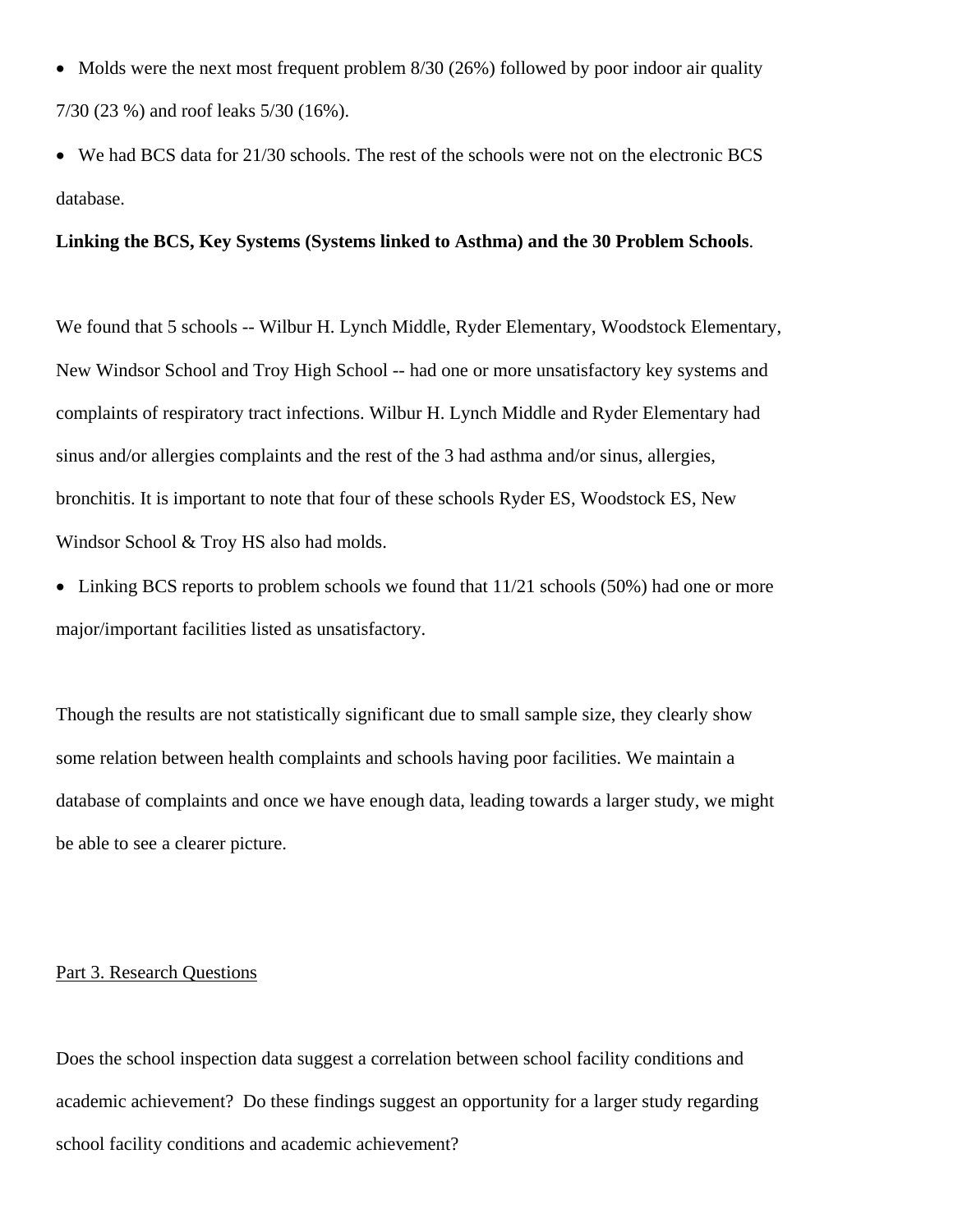#### Part 3. Methodology

For the third level of analysis, we compared the two county BCS data with the SED School Report Card database to assess patterns in conditions of school facilities and student academic achievement.

#### Part 3. Findings

- Academic achievement relationships to facility conditions were both measurable and consistent with scientific evidence.
- Schools with "unsatisfactory" reported in one or more of 53 measured building components had:
	- o higher suspension rates (2-9%)
	- o lower attendance rates in middle and high school (2-3%)
	- o lower total (math and English language arts) test scores (-5%)
	- o In the subset of schools where the "unsatisfactory" facility condition was in one or more of eight building components science evidence predicted the greatest relationship **(See other study)**, differences were even greater: suspension rates 2- 14% higher, attendance 2-4% lower and test scores 6% lower.
- Statewide, over one-third of schools generating a parent or staff health complaint in the HSN database had one or more major building systems rated "Unsatisfactory" in the BCS. This compares with only 4% average for schools outside of New York City and 5% for our 2 county sample.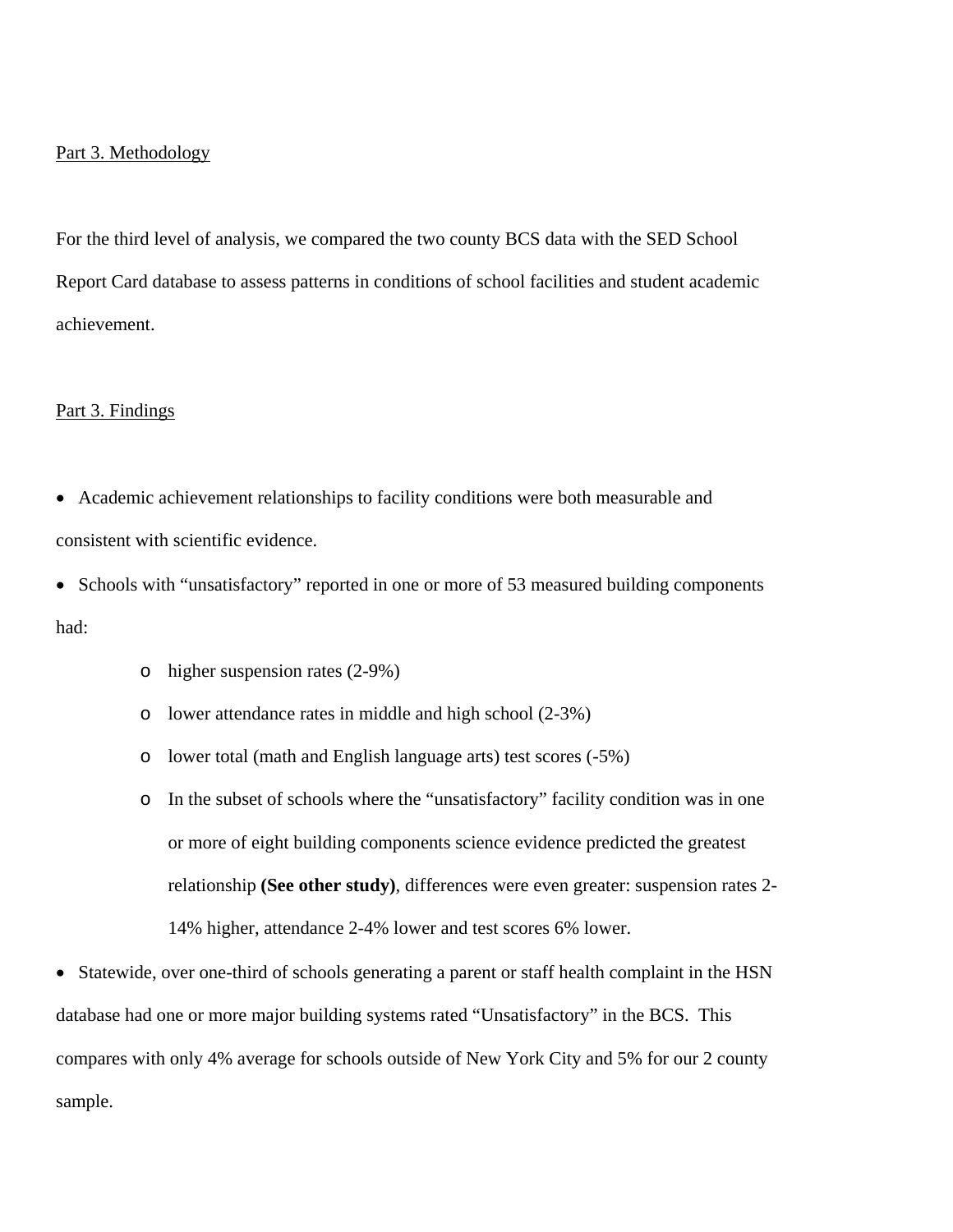• Performance relationships to facility condition were measurable and consistent with science evidence. Schools with "Unsatisfactory" in one or more of 53 building components had lower performance. Differences were even greater in the subset of schools where the Unsatisfactory was in the 8 building components where the science evidence predicts the greatest health relationship:

| <b>Performance Measure</b>    | $1+$ U in 53 Components $ $ | $1+U$ in 8 "Key" Components |  |  |  |  |
|-------------------------------|-----------------------------|-----------------------------|--|--|--|--|
| <b>Suspensions</b>            | 2-9% higher                 | $2-14\%$ higher             |  |  |  |  |
| <b>Attendance</b>             | 2-3% lower (Mid/High)       | 2-4% lower (Mid/High)       |  |  |  |  |
| <b>Test Scores (Math+ELA)</b> | $\sim$ 5% lower             | $~5\%$ lower                |  |  |  |  |

#### **Analysis**

New York has important building blocks in place for assuring that school facilities are healthy learning environments that facilitate rather then impede academic achievement. These building blocks include school inspections as required by the building condition survey, and by the annual visual inspection. The state also has a generous building aid program, worth well over \$1 billion annually, and a modest minor maintenance and repair fund, worth \$50 million annually. Yet, school inspection data is not coordinated with facility related expenditures.

Our Part One analysis shows that there is a significant correlation between funds spent for building aid, and identified school facility deficits as recorded on the school inspection reports. This is encouraging, as it shows that school inspection reports (BCS and AVI) can potentially be used by the state for prioritizing building aid. This prioritization should be geared towards remediation of school facility deficits, especially health and safety problems, as the first priority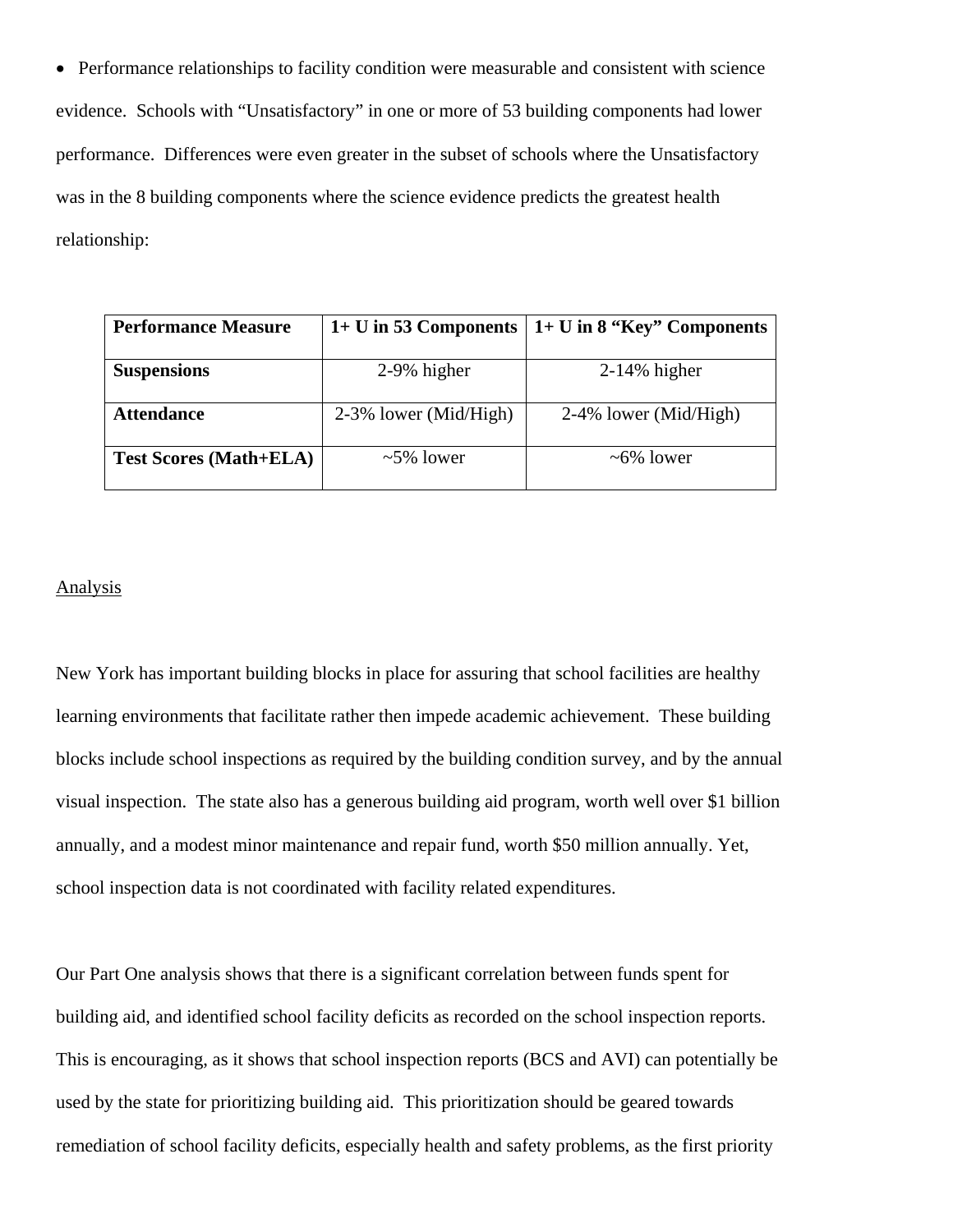for the apportionment of school building aid. Due to the very general nature of the data, no conclusions were reached regarding the MMR reports and their relationship to school facility inspection reports.

Our Part Two study shows that schools with identified health and safety problems show a tendency to have these problems reflected in the school inspection reports. While this is a small sample, it further indicates that tools may be available for SED to allocate facility funds based on identified health and safety problems.

Our Part Three study shows that we can indeed identify a significant correlation between school facility conditions and academic achievement. This could be the basis for a much larger study that would correlate facility inspection data and facility report card data for all schools in the state.

#### **Recommendations**

Based on this research, Healthy Schools Network recommends:

- 1) Replacing the current annual report with one using evidence-based assessments actionable in a short (one year) time frame, possibly linked to targeted funding under MMR.
- 2) The state Education Department should create uniform linking code(s) for each school and use internet-based data collection for better accuracy and accessibility,
- 3) SED should make this data, including historical data, routinely available to the general public to facilitate improvement efforts.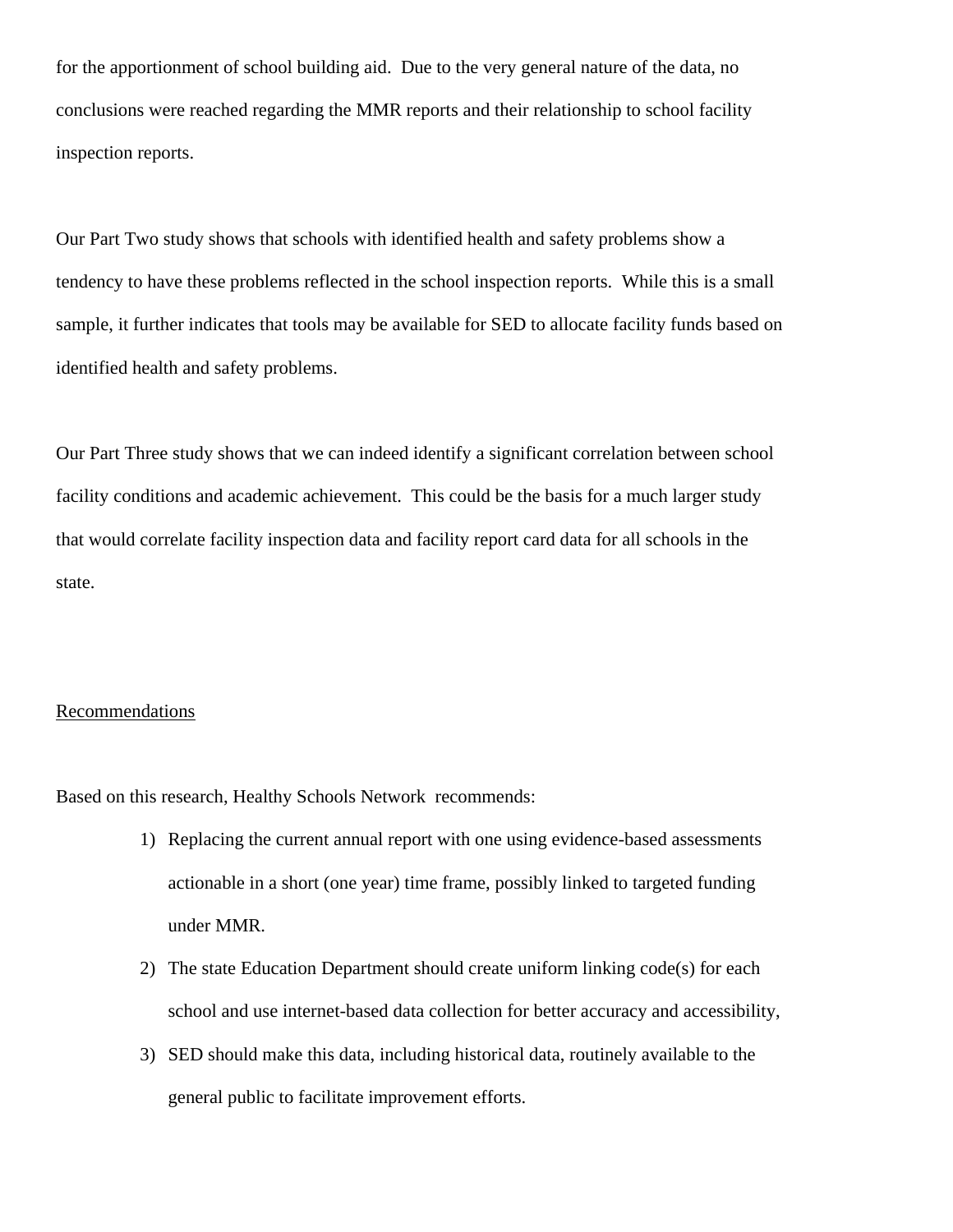4) Linked building and performance data should be compared beyond the 2 sample

counties for more precision of analysis and targeting of priorities.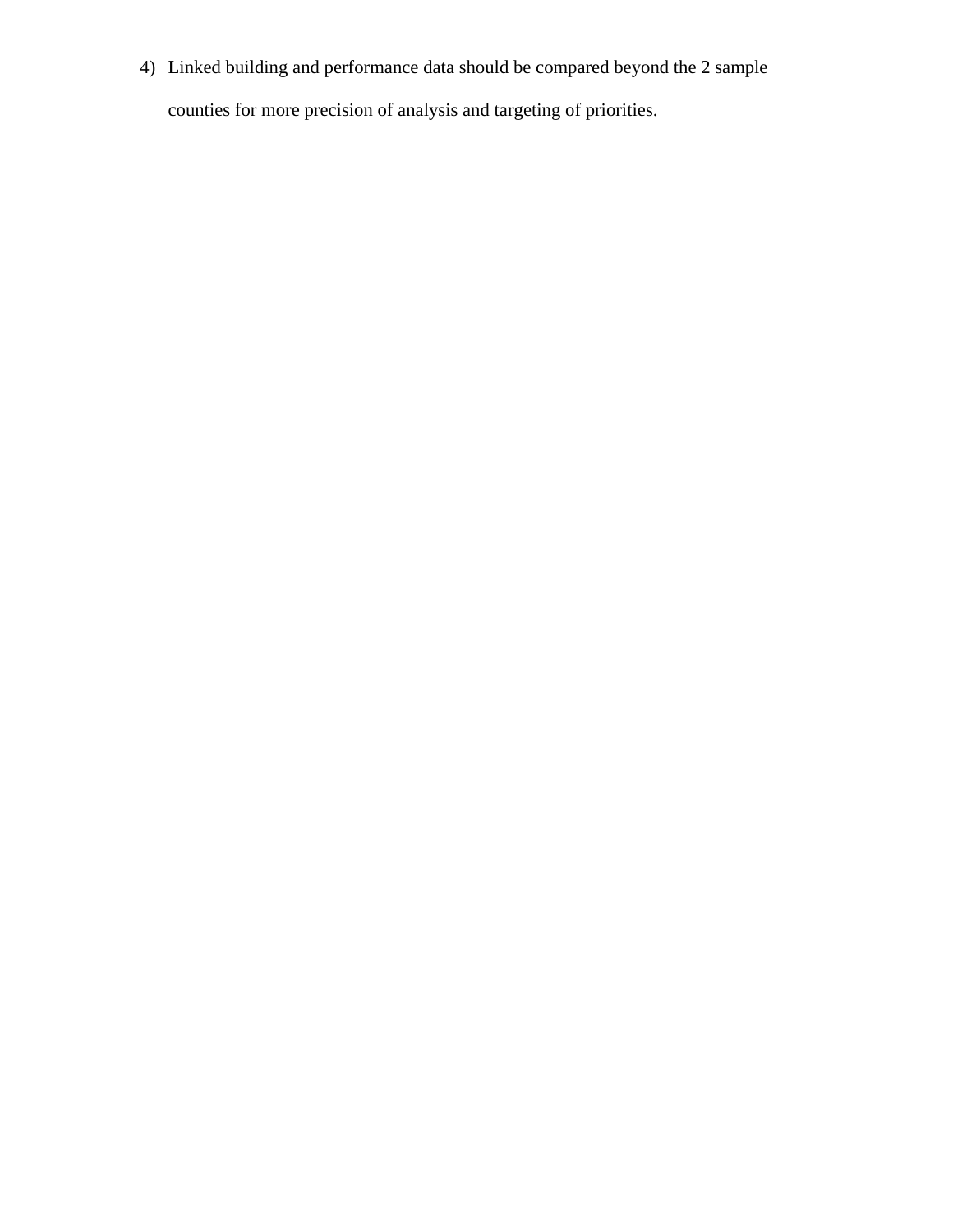## **Building Condition Survey**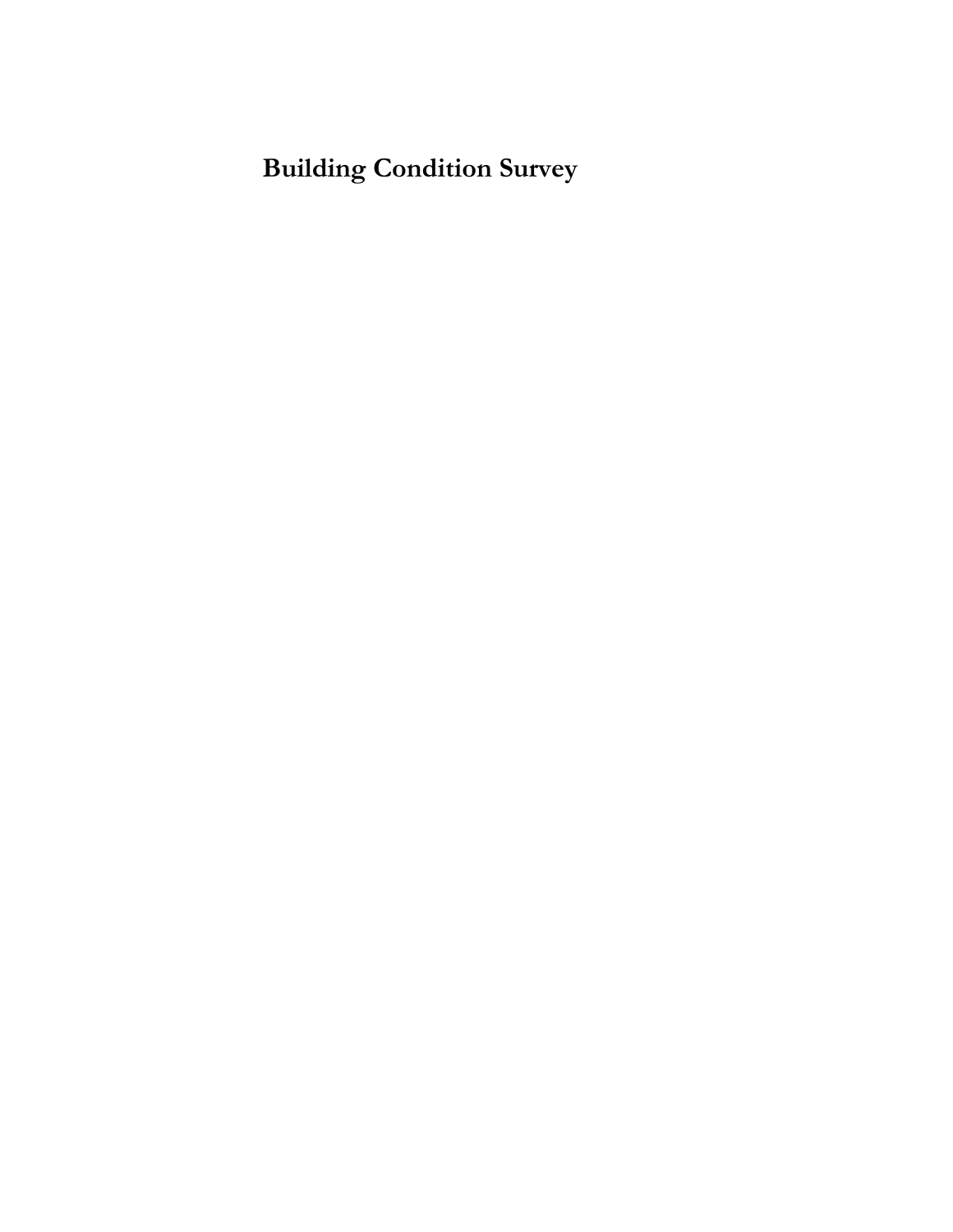## **New York State Education Department Office of Facilities Planning BUILDING CONDITION SURVEY REPORT and BUILDING SAFETY RATING**

| Name of School District School District                                                                                                                                                                                                                                                                                                                                                                                                                                                                                                                                                                                                                                                                                                    |                                                                                                                                                                                                                                                                                                                                                                                                                                                                    |                                                                                                           | Final Inspection Date: Final Inspection Date                       |                                                                                                   |                                                                                                   |  |  |  |  |  |
|--------------------------------------------------------------------------------------------------------------------------------------------------------------------------------------------------------------------------------------------------------------------------------------------------------------------------------------------------------------------------------------------------------------------------------------------------------------------------------------------------------------------------------------------------------------------------------------------------------------------------------------------------------------------------------------------------------------------------------------------|--------------------------------------------------------------------------------------------------------------------------------------------------------------------------------------------------------------------------------------------------------------------------------------------------------------------------------------------------------------------------------------------------------------------------------------------------------------------|-----------------------------------------------------------------------------------------------------------|--------------------------------------------------------------------|---------------------------------------------------------------------------------------------------|---------------------------------------------------------------------------------------------------|--|--|--|--|--|
| <b>Building Name</b>                                                                                                                                                                                                                                                                                                                                                                                                                                                                                                                                                                                                                                                                                                                       | <b>Building Name</b>                                                                                                                                                                                                                                                                                                                                                                                                                                               |                                                                                                           | SED Control Number: SED Control Number                             |                                                                                                   |                                                                                                   |  |  |  |  |  |
| <b>Building Address</b>                                                                                                                                                                                                                                                                                                                                                                                                                                                                                                                                                                                                                                                                                                                    | <b>Building Address</b>                                                                                                                                                                                                                                                                                                                                                                                                                                            |                                                                                                           |                                                                    |                                                                                                   |                                                                                                   |  |  |  |  |  |
| Grades Housed                                                                                                                                                                                                                                                                                                                                                                                                                                                                                                                                                                                                                                                                                                                              | Student Enrollment _________<br>$K - 12$                                                                                                                                                                                                                                                                                                                                                                                                                           |                                                                                                           | Certificate of Occupancy Status & Expiration Date _____            |                                                                                                   |                                                                                                   |  |  |  |  |  |
| A/E Firm Name                                                                                                                                                                                                                                                                                                                                                                                                                                                                                                                                                                                                                                                                                                                              | <u> 1980 - Johann John Stone, meil er fan de ferske fan de ferske fan de ferske fan de ferske fan de ferske fan d</u>                                                                                                                                                                                                                                                                                                                                              |                                                                                                           |                                                                    |                                                                                                   |                                                                                                   |  |  |  |  |  |
|                                                                                                                                                                                                                                                                                                                                                                                                                                                                                                                                                                                                                                                                                                                                            |                                                                                                                                                                                                                                                                                                                                                                                                                                                                    |                                                                                                           |                                                                    |                                                                                                   |                                                                                                   |  |  |  |  |  |
| Firm E-Mail:                                                                                                                                                                                                                                                                                                                                                                                                                                                                                                                                                                                                                                                                                                                               | <u> 1989 - Johann John Stone, mars et al. 1989 - John Stone, mars et al. 1989 - John Stone, mars et al. 1989 - John Stone</u>                                                                                                                                                                                                                                                                                                                                      |                                                                                                           |                                                                    |                                                                                                   |                                                                                                   |  |  |  |  |  |
|                                                                                                                                                                                                                                                                                                                                                                                                                                                                                                                                                                                                                                                                                                                                            | Name of Professional Performing Inspection: ______________  License No.: ___________________________                                                                                                                                                                                                                                                                                                                                                               |                                                                                                           |                                                                    |                                                                                                   |                                                                                                   |  |  |  |  |  |
| Overall Building Rating                                                                                                                                                                                                                                                                                                                                                                                                                                                                                                                                                                                                                                                                                                                    | Was Waiver Granted? $\Box$ Yes $\Box$ No If Yes, Date: ______________________<br>Was overall building rating established after consultation with Health and Safety Committee? $\Box$ Yes $\Box$ No                                                                                                                                                                                                                                                                 |                                                                                                           |                                                                    |                                                                                                   |                                                                                                   |  |  |  |  |  |
| Program Spaces<br>Provided.<br>N/A<br>Ш<br>Auditorium<br>Ш<br>Music<br>Ш<br><b>Health Suite</b><br>□                                                                                                                                                                                                                                                                                                                                                                                                                                                                                                                                                                                                                                       | Check all that apply.<br>Gymnasium<br>$\Box$<br>$\Box$<br>Art<br>$\Box$<br>$\Box$<br>Science Labs<br>$\Box$<br>$\Box$<br>Resource<br>$\Box$<br>□<br>Rooms<br>Accessibility Provided for Physically Impaired. Check all that apply.<br>□ Parking- Exterior Route □ Building Entrances □ Interior Route □ Toilet Rooms                                                                                                                                               | Cafeteria<br>$\Box$<br>Audio Visual<br>$\Box$<br>Technology/Shop<br><b>Remedial Rooms</b><br>$\Box$<br>П. | Kitchen<br>Computer<br>Room<br>Special Ed.<br>Teacher<br>Resources | Library<br>$\Box$<br>Home &<br>$\Box$<br>Careers<br>Pre-K<br>$\Box$<br>Swimming<br>$\Box$<br>Pool | Lrg. Group<br>$\Box$<br>Instruction<br>Guidance<br>$\Box$<br>Other (Please<br>$\Box$<br>describe) |  |  |  |  |  |
|                                                                                                                                                                                                                                                                                                                                                                                                                                                                                                                                                                                                                                                                                                                                            | Is a comprehensive maintenance plan in effect? $\Box$ Yes $\Box$ No                                                                                                                                                                                                                                                                                                                                                                                                |                                                                                                           |                                                                    |                                                                                                   |                                                                                                   |  |  |  |  |  |
|                                                                                                                                                                                                                                                                                                                                                                                                                                                                                                                                                                                                                                                                                                                                            | Was overall building rating established after consultation with Health and Safety Committee? $\Box$ Yes $\Box$ No                                                                                                                                                                                                                                                                                                                                                  |                                                                                                           |                                                                    |                                                                                                   |                                                                                                   |  |  |  |  |  |
|                                                                                                                                                                                                                                                                                                                                                                                                                                                                                                                                                                                                                                                                                                                                            | Building System Ratings: E, S, U, F, or I                                                                                                                                                                                                                                                                                                                                                                                                                          |                                                                                                           |                                                                    |                                                                                                   | System Types: C, A, H, or S                                                                       |  |  |  |  |  |
| E Excellent:<br>No remediation required.<br>System functioning reliably, but routine maintenance and repair is required.<br><b>C</b> Comfort<br><b>S</b> Satisfactory:<br>U Unsatisfactory: System is functioning unreliably or has exceeded its useful life.<br>A Aesthetic<br>A corrective action plan is in place and repairs or replacement have been scheduled.<br>H Health & Safety<br>System is non-functioning, unreliable or not functioning as designed.<br>F Failure:<br><b>S</b> Structural<br>System endangers occupant health and/or safety, and/or has deficiencies that have<br>resulted in serious accident or injury.<br>Requires additional probing or testing and a summary report will be issued.<br>I Indeterminate: |                                                                                                                                                                                                                                                                                                                                                                                                                                                                    |                                                                                                           |                                                                    |                                                                                                   |                                                                                                   |  |  |  |  |  |
| Excellent<br>Е<br>Good<br>G<br>S<br>Satisfactory<br>Occupancy may be rescinded.                                                                                                                                                                                                                                                                                                                                                                                                                                                                                                                                                                                                                                                            | Overall Building Rating: E, G, S, or U<br>Systems rated in overall excellent condition. Preventive maintenance plan in place.<br>Systems rated in overall good or better condition.<br>Any system categorized as comfort or aesthetic rated as unsatisfactory. All systems<br>categorized as health and safety or structural rated good or better.<br>U Unsatisfactory Any system categorized as health and safety or structural rated F - Building Certificate of |                                                                                                           |                                                                    |                                                                                                   |                                                                                                   |  |  |  |  |  |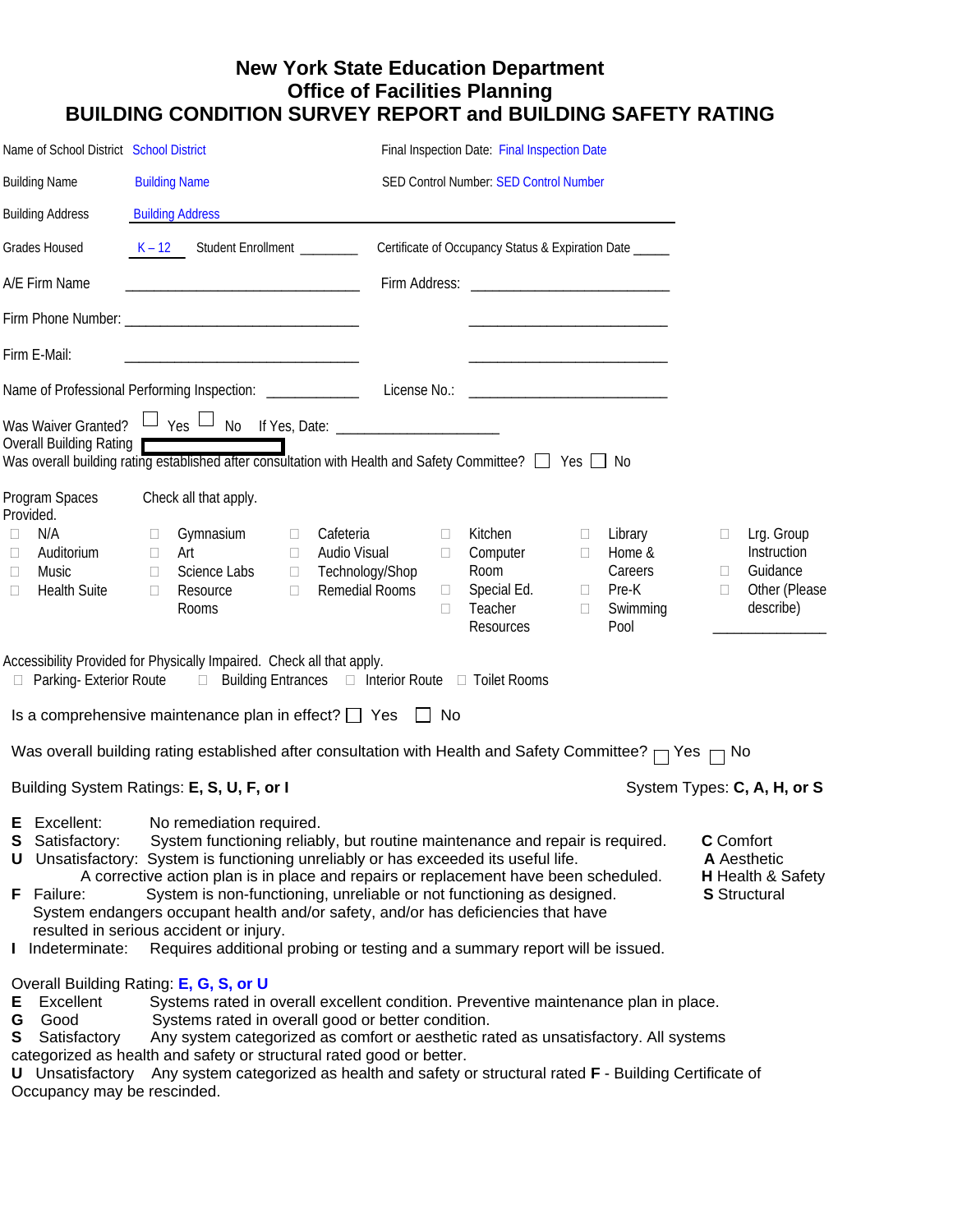|                                       | Sys Type     | Rating<br>sys | Remaining<br><b>Useful Life</b><br>(Years) | <b>Cost to</b>      | <b>Last Major</b><br><b>Reconstruction/Replacement</b> |                |
|---------------------------------------|--------------|---------------|--------------------------------------------|---------------------|--------------------------------------------------------|----------------|
| <b>System</b><br>1.1 Site Electrical  |              |               |                                            | Reconstruct/Replace | (year)                                                 | <b>Remarks</b> |
|                                       |              |               |                                            |                     |                                                        |                |
| 1.2 Site Gas                          | H            |               |                                            |                     |                                                        |                |
| 1.3 Site Water<br>1.4 Site Fuel Tanks | H<br>$\sf H$ |               |                                            |                     |                                                        |                |
|                                       |              |               |                                            |                     |                                                        |                |
| 1.5 Site Storm Water                  |              |               |                                            |                     |                                                        |                |
| 1.6 Site Sanitary                     | н            |               |                                            |                     |                                                        |                |
| 1.7 Paving                            | Н            |               |                                            |                     |                                                        |                |
| 1.8 Playgrounds                       |              |               |                                            |                     |                                                        |                |
| 1.9 Play Fields                       |              |               |                                            |                     |                                                        |                |
| 1.10 Security                         |              |               |                                            |                     |                                                        |                |
| Barriers/Fencing                      |              |               |                                            |                     |                                                        |                |
|                                       |              |               |                                            |                     |                                                        |                |
| 2.1 Roofing                           |              |               |                                            |                     |                                                        |                |
|                                       |              |               |                                            |                     |                                                        |                |
| 3.1 Exterior Walls                    |              |               |                                            |                     |                                                        |                |
| Chimneys                              |              |               |                                            |                     |                                                        |                |
| Parapets                              |              |               |                                            |                     |                                                        |                |
| 3.2 Exterior Doors                    |              |               |                                            |                     |                                                        |                |
| 3.3 Windows                           |              |               |                                            |                     |                                                        |                |
| 3.4 Fire Escapes                      | $\mathsf H$  |               |                                            |                     |                                                        |                |
| 4.1 Structural Conc.                  |              |               |                                            |                     |                                                        |                |
| Slabs                                 | $\mathbf{s}$ |               |                                            |                     |                                                        |                |
|                                       |              |               |                                            |                     |                                                        |                |
| 4.2 Masonry Bearing Wall              | ${\bf S}$    |               |                                            |                     |                                                        |                |
|                                       | $\mathbf{s}$ |               |                                            |                     |                                                        |                |
| 4.3 Structural Steel                  |              |               |                                            |                     |                                                        |                |
| 4.4 Wood Beams                        | ${\bf S}$    |               |                                            |                     |                                                        |                |
|                                       |              |               |                                            |                     |                                                        |                |
| 5.1 Floor Finishes                    |              |               |                                            |                     |                                                        |                |
|                                       |              |               |                                            |                     |                                                        |                |
| 5.2 Wall Finishes                     |              |               |                                            |                     |                                                        |                |
| 5.3 Ceilings<br>5.4 Lockers           |              |               |                                            |                     |                                                        |                |
|                                       |              |               |                                            |                     |                                                        |                |
| 5.5 Interior Doors                    |              |               |                                            |                     |                                                        |                |
| 5.6 Hardware                          |              |               |                                            |                     |                                                        |                |
|                                       |              |               |                                            |                     |                                                        |                |
|                                       |              |               |                                            |                     |                                                        |                |
| 6.1 Electrical Service/Dist.          | Н            |               |                                            |                     |                                                        |                |
| 6.2 Lighting                          |              |               |                                            |                     |                                                        |                |
| 6.3 Communications<br><b>Systems</b>  | Н            |               |                                            |                     |                                                        |                |
| 6.4 Technology                        |              |               |                                            |                     |                                                        |                |
| Infrastructure                        |              |               |                                            |                     |                                                        |                |
|                                       |              |               |                                            |                     |                                                        |                |
| 7.1 Water Dist. System                | H            |               |                                            |                     |                                                        |                |
| 7.2 Plumbing/ Drainage<br>Sys.        | H            |               |                                            |                     |                                                        |                |
| 7.3 Plumbing Fixtures                 |              |               |                                            |                     |                                                        |                |
|                                       |              |               |                                            |                     |                                                        |                |
| 7.4 Water Heaters                     |              |               |                                            |                     |                                                        |                |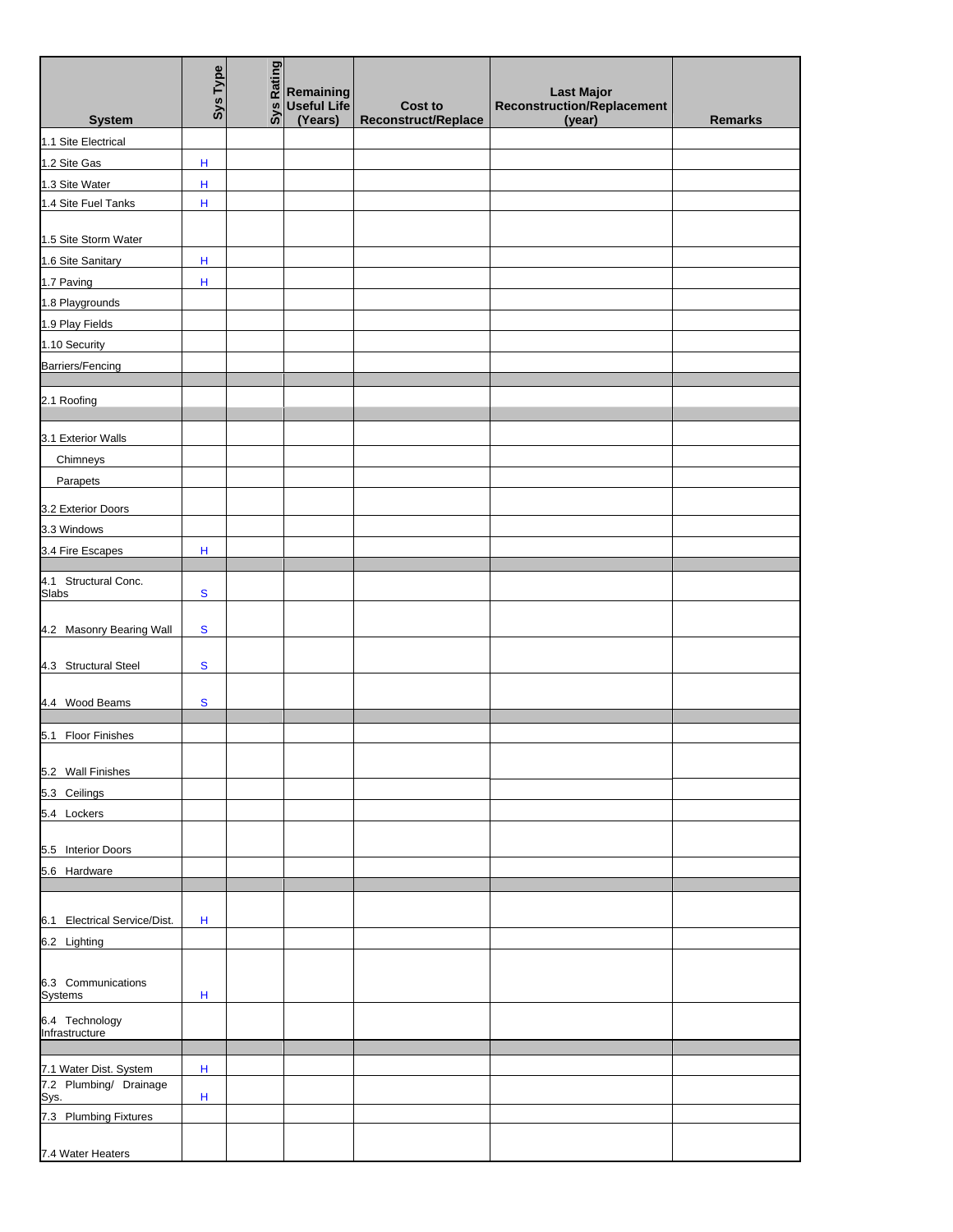| <b>System</b>                 | <b>System Type</b>        | <b>System Rating</b> | Remaining<br>Useful Life<br>(Years) | <b>Cost to</b><br>Reconstruct/Replace | <b>Last Major</b><br>Reconstruction/Replacement<br>(year) | <b>Remarks</b> |
|-------------------------------|---------------------------|----------------------|-------------------------------------|---------------------------------------|-----------------------------------------------------------|----------------|
| 8.1 Boiler /<br>Furnace       | $\mathsf H$               |                      |                                     |                                       |                                                           |                |
| 8.2 Heating<br>System Piping  |                           |                      |                                     |                                       |                                                           |                |
| 8.3 Ventilation<br>Sys.       | $\sf H$                   |                      |                                     |                                       |                                                           |                |
| 8.4 Ductwork                  |                           |                      |                                     |                                       |                                                           |                |
| 8.5 Unit<br>Ventilators       | $\sf H$                   |                      |                                     |                                       |                                                           |                |
| 8.6 Air Handling<br>Sys.      | $\sf H$                   |                      |                                     |                                       |                                                           |                |
| 8.7 Terminal<br>Units         | $\sf H$                   |                      |                                     |                                       |                                                           |                |
| 8.8 Exhaust Sys.              | $\boldsymbol{\mathsf{H}}$ |                      |                                     |                                       |                                                           |                |
| 8.9 Control Sys.              | $\mathsf H$               |                      |                                     |                                       |                                                           |                |
| 8.10 Heating Fuel<br>Sys.     | $\mathsf H$               |                      |                                     |                                       |                                                           |                |
| 8.11 Air<br>Conditioning Sys. |                           |                      |                                     |                                       |                                                           |                |
| 9.1 Stairs                    | ${\mathbf S}$             |                      |                                     |                                       |                                                           |                |
| 9.2 Elevators                 |                           |                      |                                     |                                       |                                                           |                |
| 9.3 Swimming<br>Pool Sys.     |                           |                      |                                     |                                       |                                                           |                |
|                               |                           |                      |                                     |                                       |                                                           |                |
| 10.1 Fire Alarm<br>Sys.       | H                         |                      |                                     |                                       |                                                           |                |
| 10.2 Smoke<br>Detection Sys.  | $\mathsf H$               |                      |                                     |                                       |                                                           |                |
| 10.3 Sprinkler<br>Sys.        | H                         |                      |                                     |                                       |                                                           |                |
| 10.4 Emergency<br>Lighting    | н                         |                      |                                     |                                       |                                                           |                |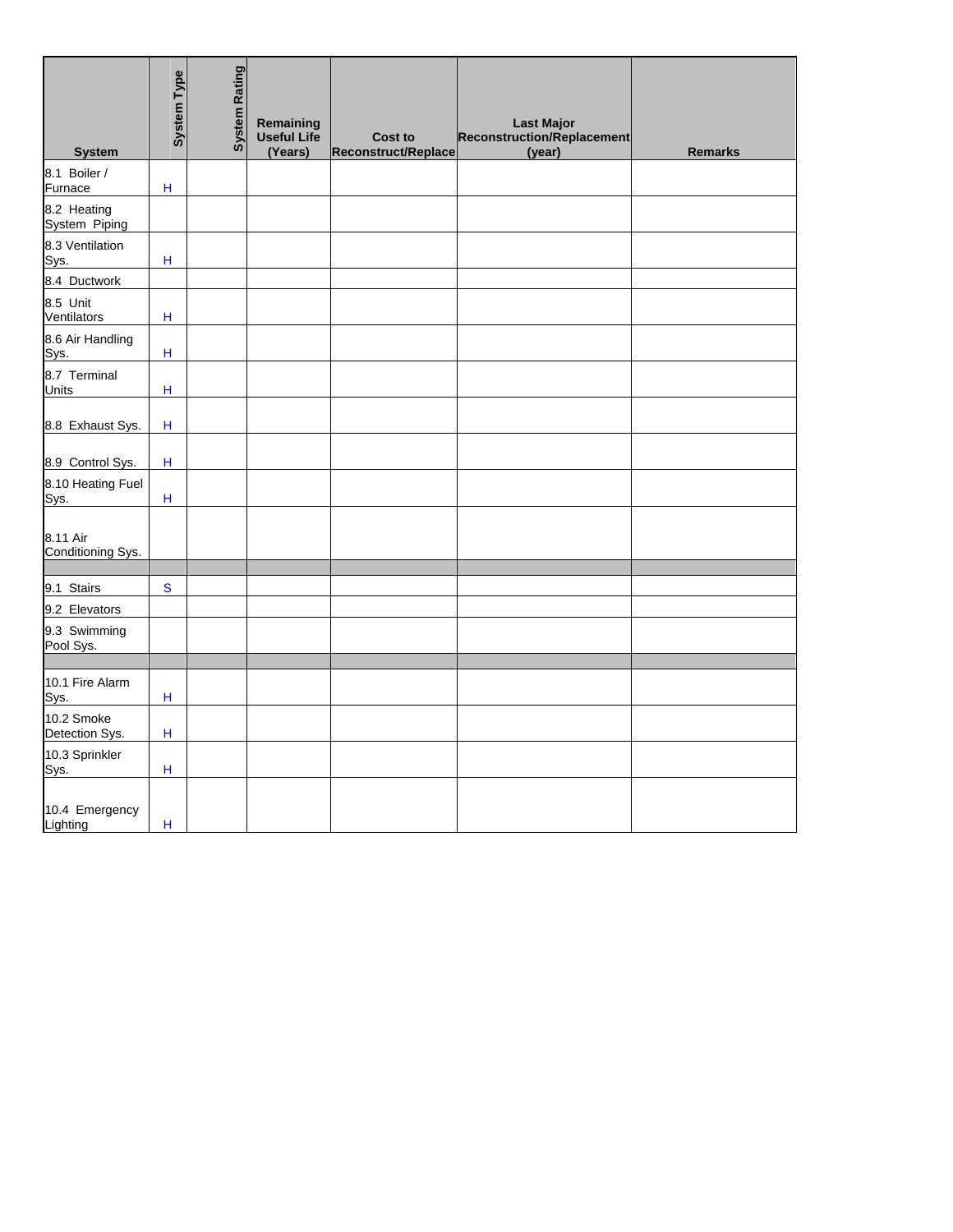| <b>System</b>                 | <b>Estimated Cost for necessary</b><br><i>improvements</i> | <b>Remarks</b> |
|-------------------------------|------------------------------------------------------------|----------------|
| 11.0 Environmental Conditions |                                                            |                |
| 11.1 General Appearance       |                                                            |                |
| 11.2 Cleanliness              |                                                            |                |
| 11.3 Acoustics                |                                                            |                |
| 11.4 Lighting Quality         |                                                            |                |
| 11.5 Thermal Comfort          |                                                            |                |
| 11.6 Humidity                 |                                                            |                |
| 11.7 Ventilation              |                                                            |                |
| 11.8 Space Adequacy           |                                                            |                |
| 11.9 Evidence of Vermin       |                                                            |                |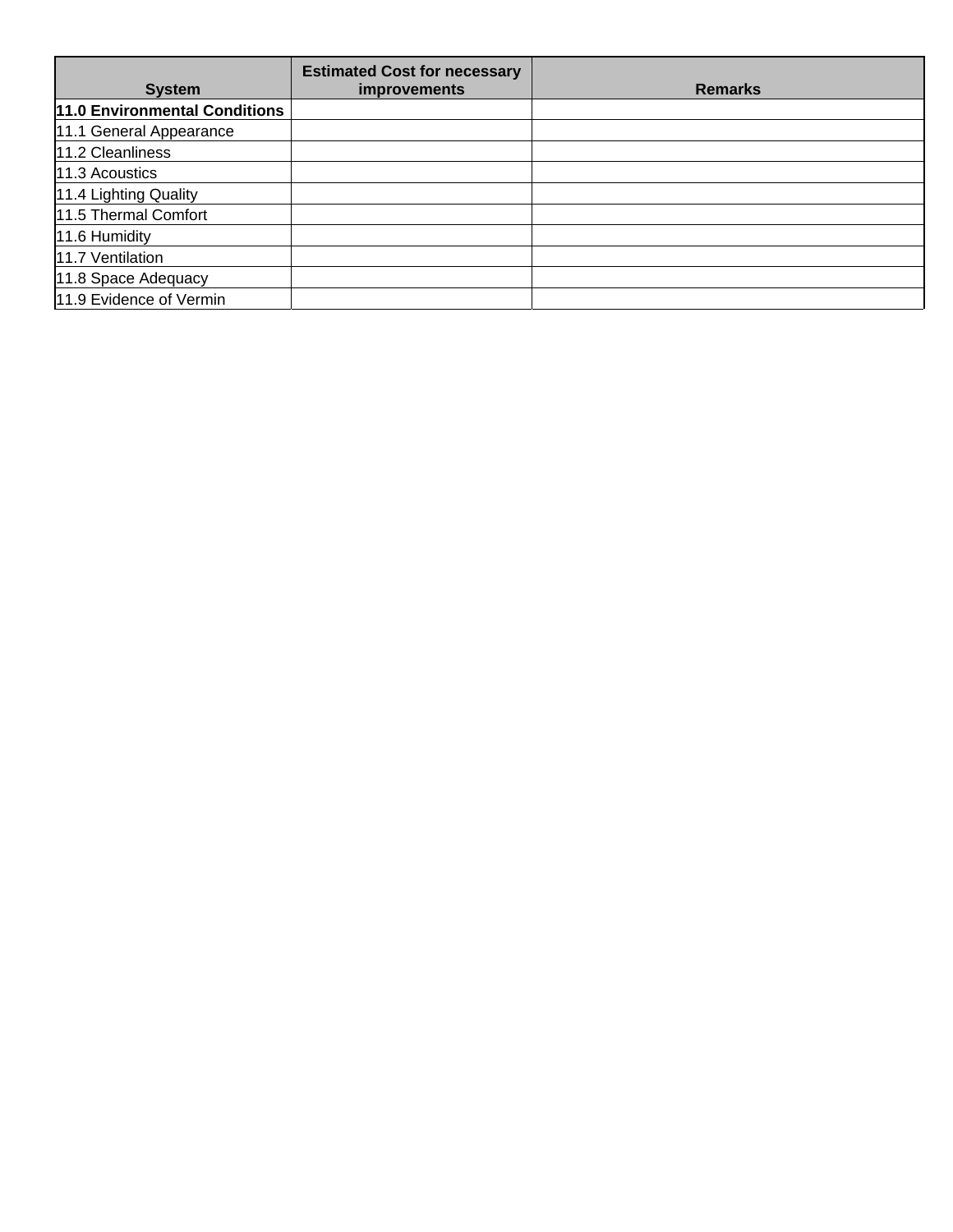**Annual Visual Inspection Report**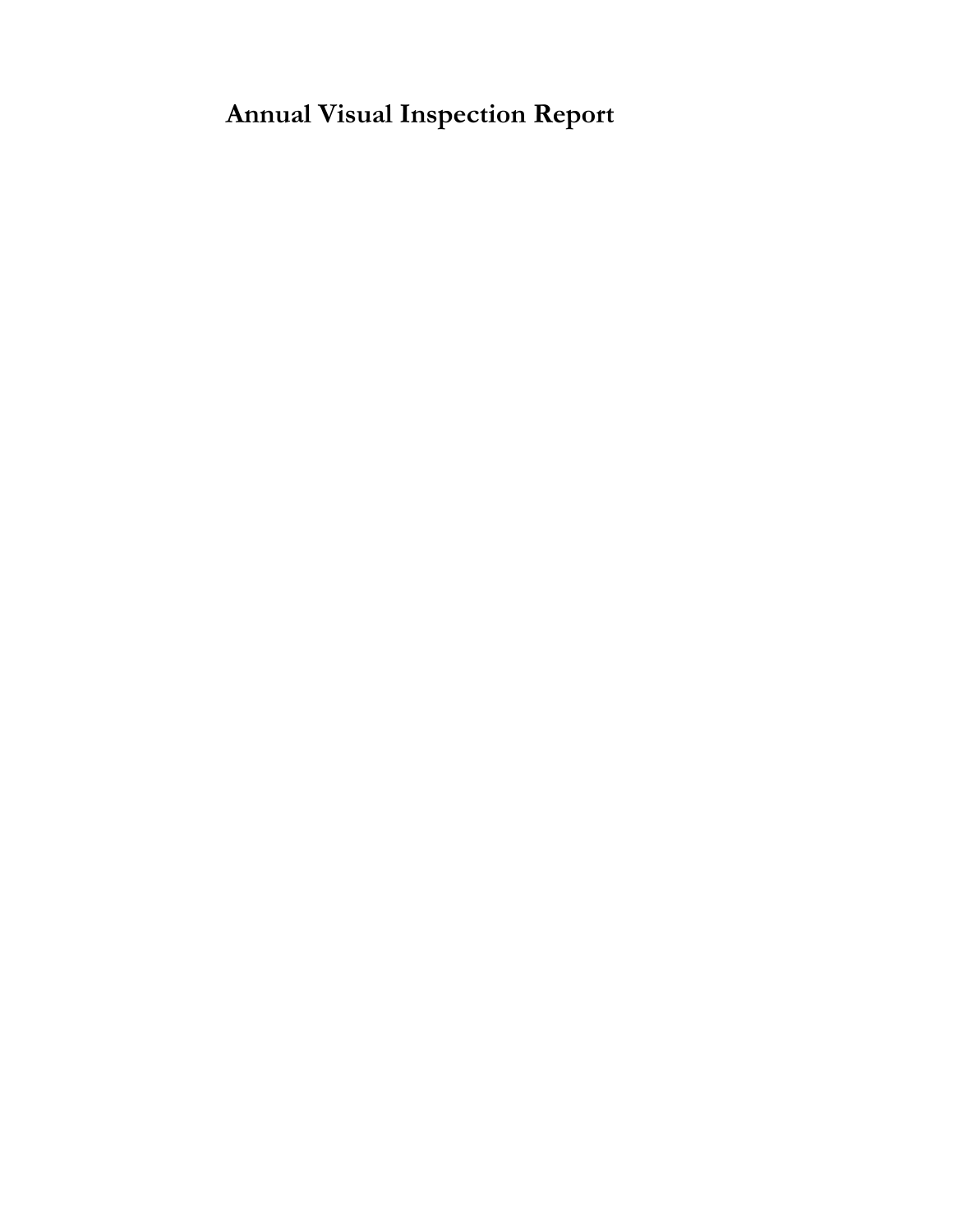#### **New York State Education Department Office of Facilities Planning ANNUAL VISUAL INSPECTION REPORT Directions for completion of the Annual Visual Inspection Report**

There are three parts to this inspection report. Across the bottom left of the computer screen you will see Directions, Working Copy and Submission Copy. To switch between parts, place the mouse pointer over the applicable tab and click the left button.

The Annual Visual Inspection Report form must be completed by November 15th and submitted to SED by January 15. The first page has information similar to the original Building Condition Survey and the remaining pages are identical to the original survey. Print as many copies of the Working Copy as you have buildings to survey. Record all your information by hand prior to filling in the submission sheet.

All the information from the Working Copies must be

typed into the Submission Copy before it is sent to SED. To do this place the mouse pointer over the box you wish to fill in, click the left mouse button and type in the information. Remarks should be brief and should not exceed the size of the box.

In order to reduce the size of the report, upon completion delete all the rows that have no information in them. To do this place the mouse pointer over the gray number on

the left of the page and highlight the row so the row becomes black. Press the right mouse button and select

delete. The row will disappear. To delete multiple rows,

place you mouse pointer over the first gray row number,

press the left mouse button, and drag the mouse pointer

down the column of numbers until all the rows to be deleted are selected. Then release the left mouse button, press the right mouse button and select delete.

Repeat these steps until all the rows containing no information in are deleted.

As you complete the Submission Copy of each building,

print it. To speed up the process for multiple buildings,

SAVE your original submission copy after you fill in page

one and prior to filling the survey information. As each

building is completed, return to your saved copy, change

the building name and complete the survey information

for that building.

Keep a copy of the completed report for your records and send the original report to:

Office of Facilities Planning New York State Education Department Room 1060 EBA Albany, N.Y. 12234 Attention: Mr. Dave Clapp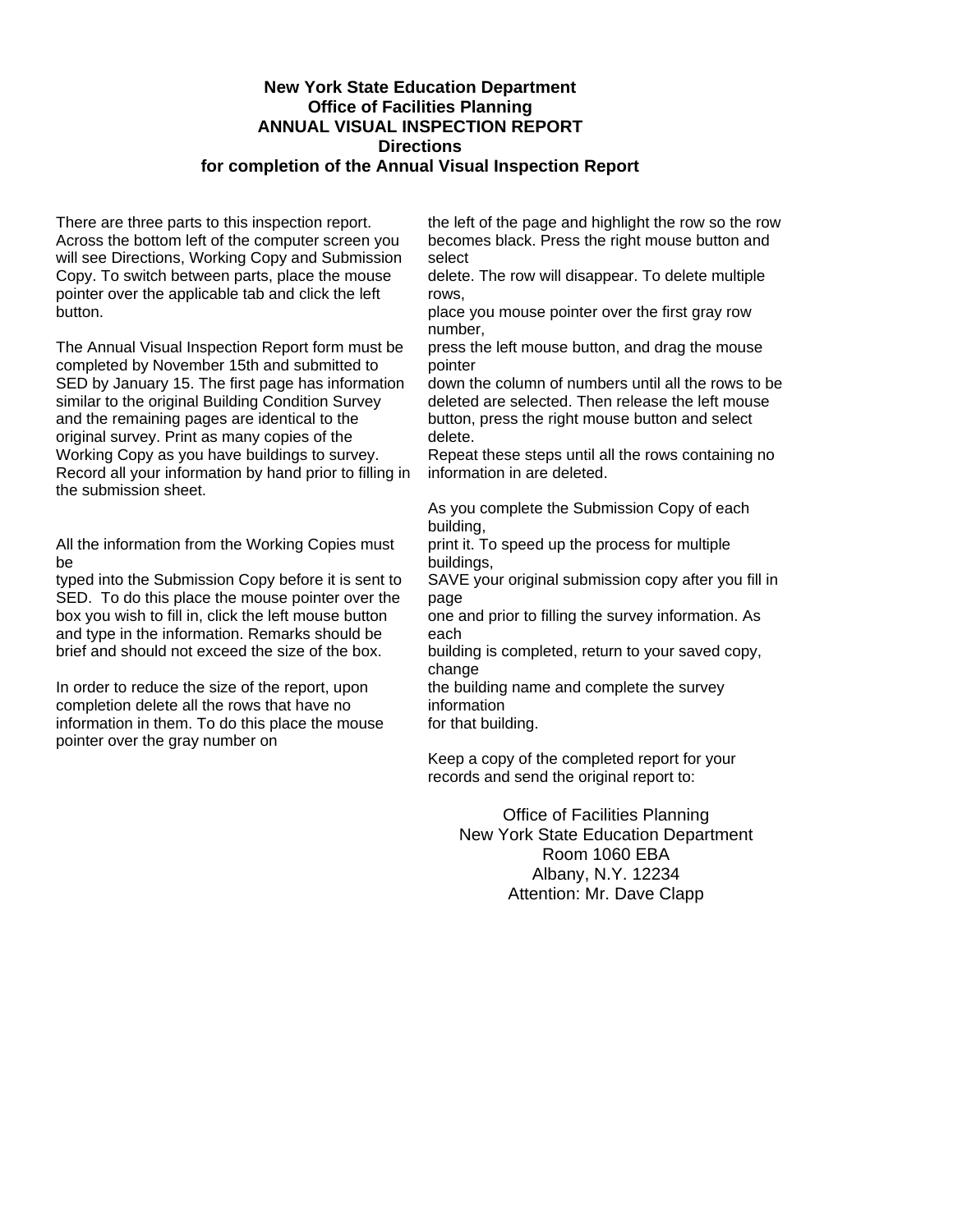## **New York State Education Department Office of Facilities Planning ANNUAL VISUAL INSPECTION REPORT**

|   | Name of School District                                    | <b>School District</b>                                  | <b>Inspection Date</b><br><b>SED Control Number</b>                                                                                                           | <b>Inspection Date</b>                                                                                                                                                                                                                          |                                          |
|---|------------------------------------------------------------|---------------------------------------------------------|---------------------------------------------------------------------------------------------------------------------------------------------------------------|-------------------------------------------------------------------------------------------------------------------------------------------------------------------------------------------------------------------------------------------------|------------------------------------------|
|   | <b>Building Name</b>                                       | <b>Building Name</b>                                    |                                                                                                                                                               |                                                                                                                                                                                                                                                 |                                          |
|   | <b>Building Address</b>                                    | <b>Building Address</b>                                 | Certificate of Occupancy<br>Status & Expiration Date                                                                                                          | <b>SED Number</b>                                                                                                                                                                                                                               |                                          |
|   | Grades Housed<br>$K-12$                                    | Enrollment:                                             |                                                                                                                                                               |                                                                                                                                                                                                                                                 |                                          |
|   | Status and Expiration Date                                 | the control of the control of the control of the        |                                                                                                                                                               |                                                                                                                                                                                                                                                 |                                          |
|   | District Director of Facilities<br><b>Telephone Number</b> | the control of the control of the control of            | Signature<br>E-Mail Address                                                                                                                                   | <u> 1989 - Johann John Stone, mars et al. 1989 - John Stone, mars et al. 1989 - John Stone, mars et al. 1989 - Joh</u><br><u> 2000 - Jan James James James James James James James James James James James James James James James James Ja</u> |                                          |
|   |                                                            |                                                         | Signature                                                                                                                                                     |                                                                                                                                                                                                                                                 |                                          |
|   | Telephone Number                                           | Health & Safety Comm. Mbr. __________________           | E-Mail Address                                                                                                                                                |                                                                                                                                                                                                                                                 |                                          |
|   |                                                            |                                                         |                                                                                                                                                               |                                                                                                                                                                                                                                                 |                                          |
|   | Code Enforcement Official                                  |                                                         | Signature                                                                                                                                                     | <u> 1989 - Johann Harry Harry Harry Harry Harry Harry Harry Harry Harry Harry Harry Harry Harry Harry Harry Harry</u>                                                                                                                           |                                          |
|   | Telephone Number                                           | <u> 1980 - Johann Barbara, martin amerikan basar da</u> |                                                                                                                                                               |                                                                                                                                                                                                                                                 |                                          |
|   | Building System Ratings: E, S, U, F, or I                  |                                                         | Was overall building rating established after consultation with Health and Safety Committee? $\Box$ Yes $\Box$ No                                             |                                                                                                                                                                                                                                                 | System Types: C, A, H, or S              |
| Е | Excellent:                                                 | No remediation required.                                |                                                                                                                                                               |                                                                                                                                                                                                                                                 |                                          |
|   | <b>S</b> Satisfactory:                                     |                                                         | System functioning reliably, but routine maintenance and repair is required.                                                                                  |                                                                                                                                                                                                                                                 | <b>C</b> Comfort                         |
|   |                                                            |                                                         | U Unsatisfactory: System is functioning unreliably or has exceeded its useful life.                                                                           |                                                                                                                                                                                                                                                 | A Aesthetic                              |
|   | <b>F</b> Failure:                                          |                                                         | A corrective action plan is in place and repairs or replacement have been scheduled.<br>System is non-functioning, unreliable or not functioning as designed. |                                                                                                                                                                                                                                                 | H Health & Safety<br><b>S</b> Structural |
|   |                                                            |                                                         | System endangers occupant health and/or safety, and/or has deficiencies that have                                                                             |                                                                                                                                                                                                                                                 |                                          |
|   | resulted in serious accident or injury.                    |                                                         |                                                                                                                                                               |                                                                                                                                                                                                                                                 |                                          |
|   |                                                            |                                                         | I Indeterminate: Requires additional probing or testing and a summary report will be issued.                                                                  |                                                                                                                                                                                                                                                 |                                          |
|   | Overall Building Rating: E, G, S, or U                     |                                                         |                                                                                                                                                               |                                                                                                                                                                                                                                                 |                                          |
| Е | Excellent                                                  |                                                         | Systems rated in overall excellent condition. Preventive maintenance plan in place.                                                                           |                                                                                                                                                                                                                                                 |                                          |
| G | Good                                                       | Systems rated in overall good or better condition.      |                                                                                                                                                               |                                                                                                                                                                                                                                                 |                                          |
| S | Satisfactory                                               |                                                         | Any system categorized as comfort or aesthetic rated as unsatisfactory. All systems                                                                           |                                                                                                                                                                                                                                                 |                                          |

categorized as health and safety or structural rated good or better. **U** Unsatisfactory Any system categorized as health and safety or structural rated **F** - Building Certificate of Occupancy may be rescinded.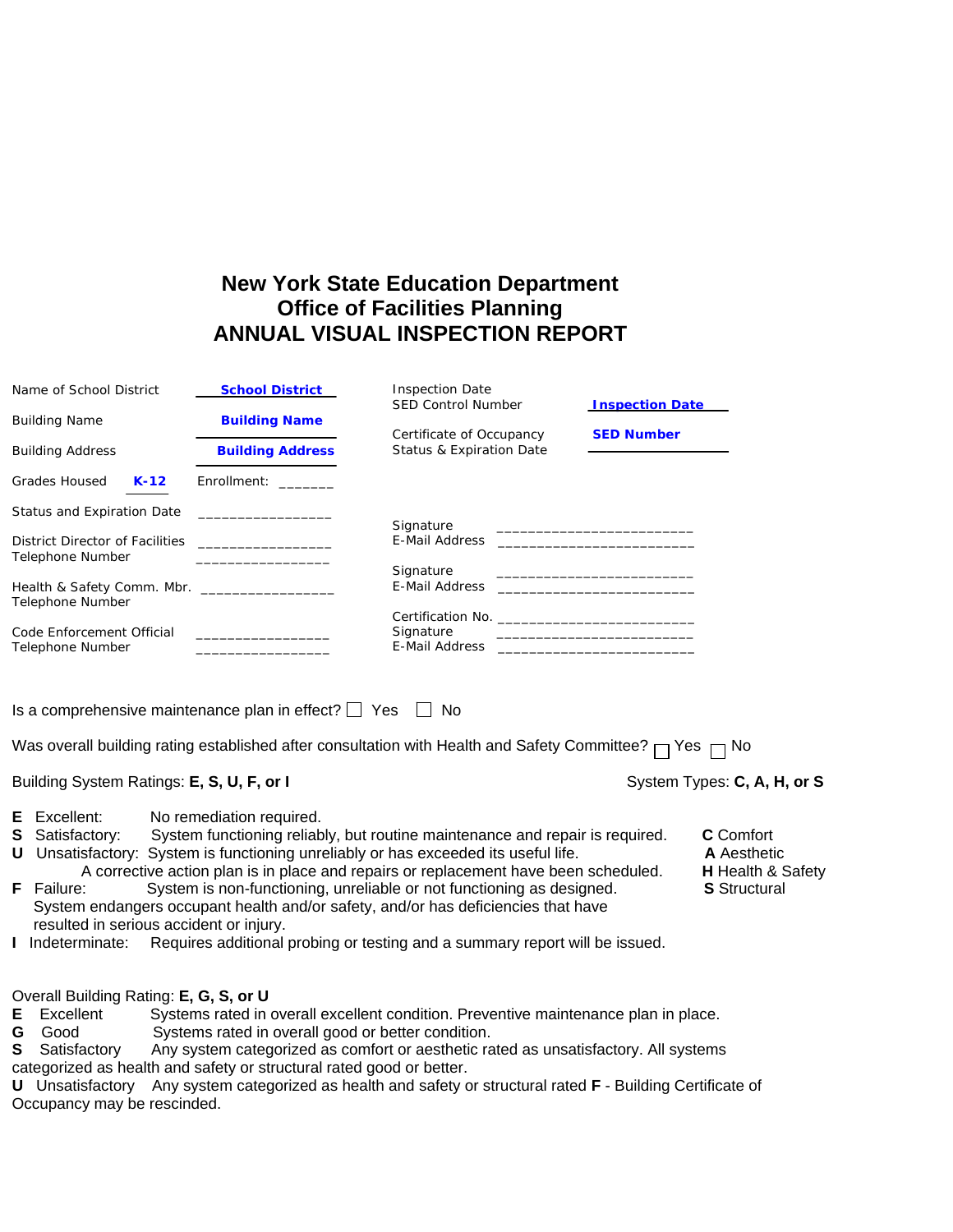|                               | Sys Type  | Rating<br>Sys | Remaining<br><b>Useful Life</b> | <b>Cost to</b>             | <b>Last Major</b><br>Reconstruction/Replaceme |                |
|-------------------------------|-----------|---------------|---------------------------------|----------------------------|-----------------------------------------------|----------------|
| <b>System</b>                 |           |               | (Years)                         | <b>Reconstruct/Replace</b> | nt (year)                                     | <b>Remarks</b> |
| 1.1 Site Electrical           |           |               |                                 |                            |                                               |                |
| 1.2 Site Gas                  | н         |               |                                 |                            |                                               |                |
| 1.3 Site Water                | н         |               |                                 |                            |                                               |                |
| 1.4 Site Fuel Tanks           | Н         |               |                                 |                            |                                               |                |
| 1.5 Site Storm Water          |           |               |                                 |                            |                                               |                |
| 1.6 Site Sanitary             | н         |               |                                 |                            |                                               |                |
| 1.7 Paving                    | н         |               |                                 |                            |                                               |                |
| 1.8 Playgrounds               |           |               |                                 |                            |                                               |                |
| 1.9 Play Fields               |           |               |                                 |                            |                                               |                |
| 1.10 Security                 |           |               |                                 |                            |                                               |                |
| Barriers/Fencing              |           |               |                                 |                            |                                               |                |
|                               |           |               |                                 |                            |                                               |                |
| 2.1 Roofing                   |           |               |                                 |                            |                                               |                |
| 3.1 Exterior Walls            |           |               |                                 |                            |                                               |                |
| Chimneys                      |           |               |                                 |                            |                                               |                |
| Parapets                      |           |               |                                 |                            |                                               |                |
|                               |           |               |                                 |                            |                                               |                |
| 3.2 Exterior Doors            |           |               |                                 |                            |                                               |                |
| 3.3 Windows                   |           |               |                                 |                            |                                               |                |
| 3.4 Fire Escapes              | н         |               |                                 |                            |                                               |                |
| 4.1 Structural Conc.<br>Slabs | ${\bf S}$ |               |                                 |                            |                                               |                |
| 4.2 Masonry Bearing Wall      | S         |               |                                 |                            |                                               |                |
| 4.3 Structural Steel          | ${\bf S}$ |               |                                 |                            |                                               |                |
| 4.4 Wood Beams                | S         |               |                                 |                            |                                               |                |
| 5.1 Floor Finishes            |           |               |                                 |                            |                                               |                |
|                               |           |               |                                 |                            |                                               |                |
| 5.2 Wall Finishes             |           |               |                                 |                            |                                               |                |
| 5.3 Ceilings                  |           |               |                                 |                            |                                               |                |
| 5.4 Lockers                   |           |               |                                 |                            |                                               |                |
| 5.5 Interior Doors            |           |               |                                 |                            |                                               |                |
| 5.6 Hardware                  |           |               |                                 |                            |                                               |                |
|                               |           |               |                                 |                            |                                               |                |
| 6.1 Electrical Service/Dist.  | н         |               |                                 |                            |                                               |                |
|                               |           |               |                                 |                            |                                               |                |
| 6.2 Lighting                  |           |               |                                 |                            |                                               |                |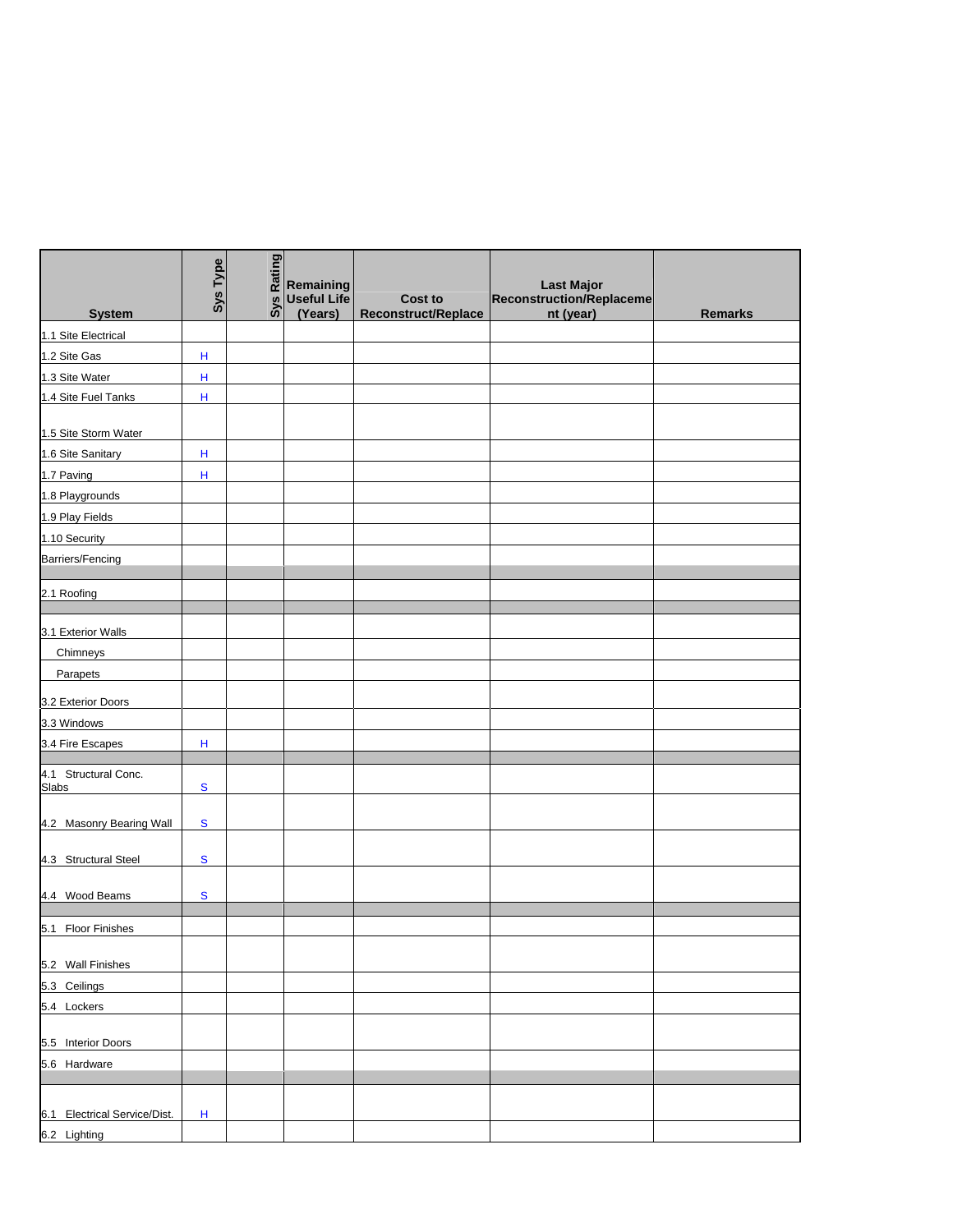| 6.3 Communications<br>Systems                   |                           | н |                      |                                            |                                       |                                                           |                |
|-------------------------------------------------|---------------------------|---|----------------------|--------------------------------------------|---------------------------------------|-----------------------------------------------------------|----------------|
| 6.4 Technology<br>Infrastructure                |                           |   |                      |                                            |                                       |                                                           |                |
|                                                 |                           |   |                      |                                            |                                       |                                                           |                |
| 7.1 Water Dist. System<br>7.2 Plumbing/Drainage |                           | н |                      |                                            |                                       |                                                           |                |
| Sys.                                            |                           | н |                      |                                            |                                       |                                                           |                |
| 7.3 Plumbing Fixtures                           |                           |   |                      |                                            |                                       |                                                           |                |
| 7.4 Water Heaters                               |                           |   |                      |                                            |                                       |                                                           |                |
| <b>System</b>                                   | <b>System Type</b>        |   | <b>System Rating</b> | Remaining<br><b>Useful Life</b><br>(Years) | <b>Cost to</b><br>Reconstruct/Replace | <b>Last Major</b><br>Reconstruction/Replacement<br>(year) | <b>Remarks</b> |
| 8.1 Boiler /<br>Furnace                         | $\boldsymbol{\mathsf{H}}$ |   |                      |                                            |                                       |                                                           |                |
| 8.2 Heating<br>System Piping                    |                           |   |                      |                                            |                                       |                                                           |                |
| 8.3 Ventilation<br>Sys.                         | $\mathsf{H}$              |   |                      |                                            |                                       |                                                           |                |
| 8.4 Ductwork                                    |                           |   |                      |                                            |                                       |                                                           |                |
| 8.5 Unit<br>Ventilators                         | Н                         |   |                      |                                            |                                       |                                                           |                |
| 8.6 Air Handling<br>Sys.                        | H                         |   |                      |                                            |                                       |                                                           |                |
| 8.7 Terminal<br><b>Units</b>                    | H                         |   |                      |                                            |                                       |                                                           |                |
| 8.8 Exhaust Sys.                                | $\boldsymbol{\mathsf{H}}$ |   |                      |                                            |                                       |                                                           |                |
| 8.9 Control Sys.                                | $\boldsymbol{\mathsf{H}}$ |   |                      |                                            |                                       |                                                           |                |
| 8.10 Heating Fuel<br>Sys.                       | $\mathsf{H}$              |   |                      |                                            |                                       |                                                           |                |
| 8.11 Air<br>Conditioning Sys.                   |                           |   |                      |                                            |                                       |                                                           |                |
| 9.1 Stairs                                      | ${\mathbf S}$             |   |                      |                                            |                                       |                                                           |                |
| 9.2 Elevators                                   |                           |   |                      |                                            |                                       |                                                           |                |
| 9.3 Swimming<br>Pool Sys.                       |                           |   |                      |                                            |                                       |                                                           |                |
| 10.1 Fire Alarm<br>Sys.                         | H                         |   |                      |                                            |                                       |                                                           |                |
| 10.2 Smoke<br>Detection Sys.                    | H                         |   |                      |                                            |                                       |                                                           |                |
| 10.3 Sprinkler<br>Sys.                          | $\boldsymbol{\mathsf{H}}$ |   |                      |                                            |                                       |                                                           |                |
| 10.4 Emergency<br>Light'g                       | $\sf H$                   |   |                      |                                            |                                       |                                                           |                |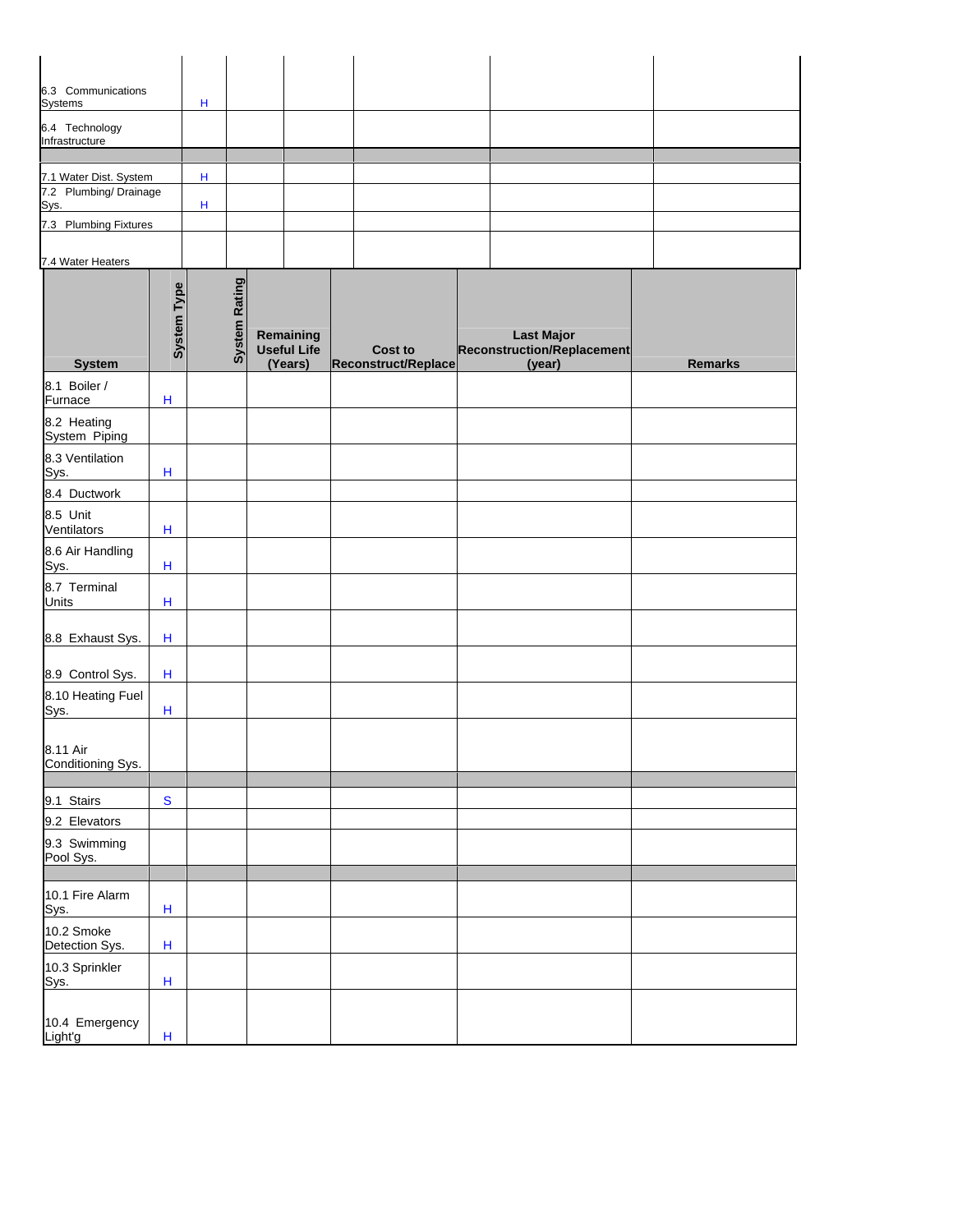| <b>System</b>                     | <b>Estimated Cost for necessary</b><br>improvements | <b>Remarks</b> |
|-----------------------------------|-----------------------------------------------------|----------------|
| <b>0 Environmental Conditions</b> |                                                     |                |
| 1 General Appearance              |                                                     |                |
| .2 Cleanliness                    |                                                     |                |
| 3 Acoustics                       |                                                     |                |
| 4 Lighting Quality                |                                                     |                |
| .5 Thermal Comfort                |                                                     |                |
| .6 Humidity                       |                                                     |                |
| .7 Ventilation                    |                                                     |                |
| 8 Space Adequacy                  |                                                     |                |
| 9 Evidence of Vermin              |                                                     |                |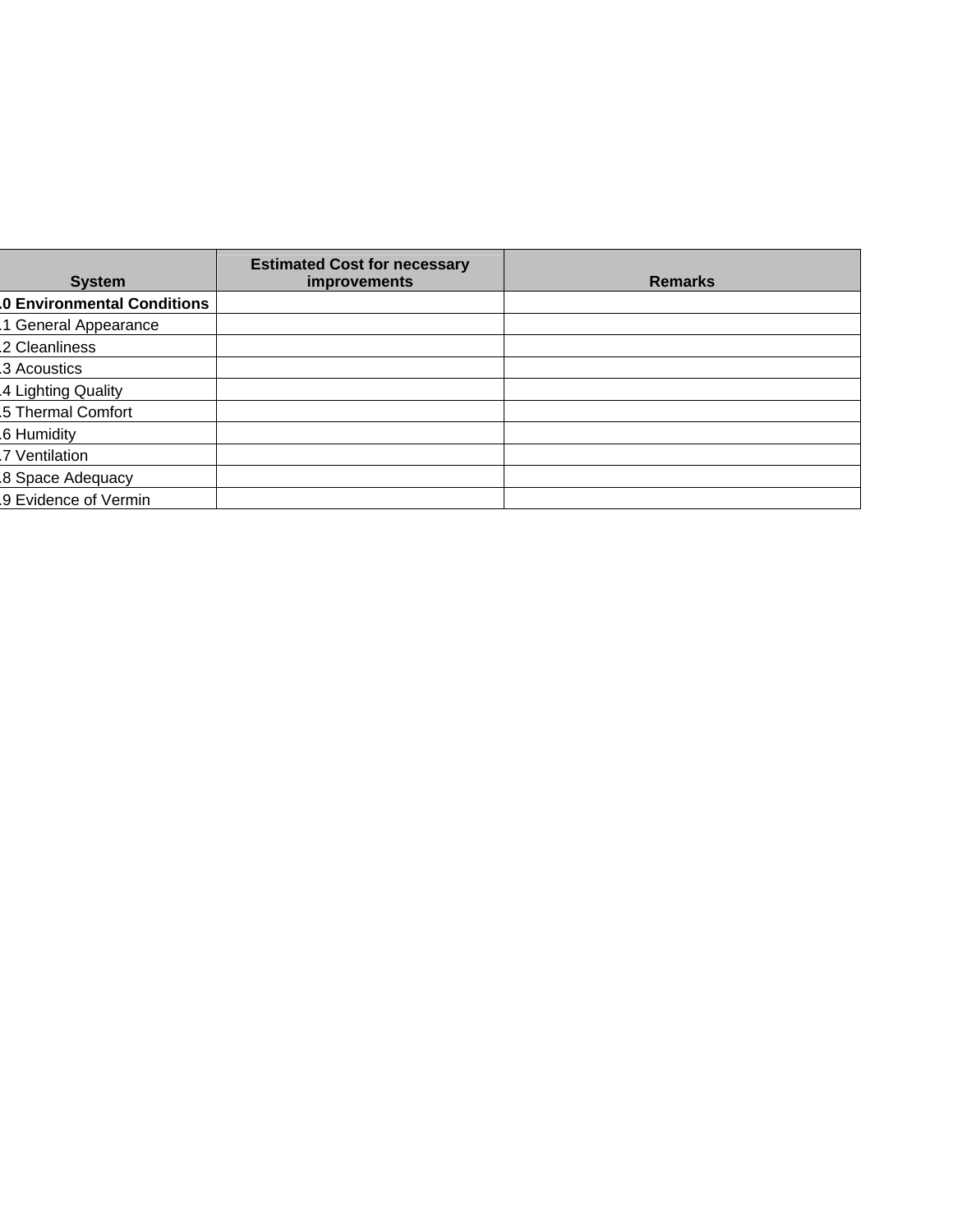## **Minor Maintenance and Repair Form**

**2004 – 2005 Extraordinary School Capital Needs Program Aid Worksheet**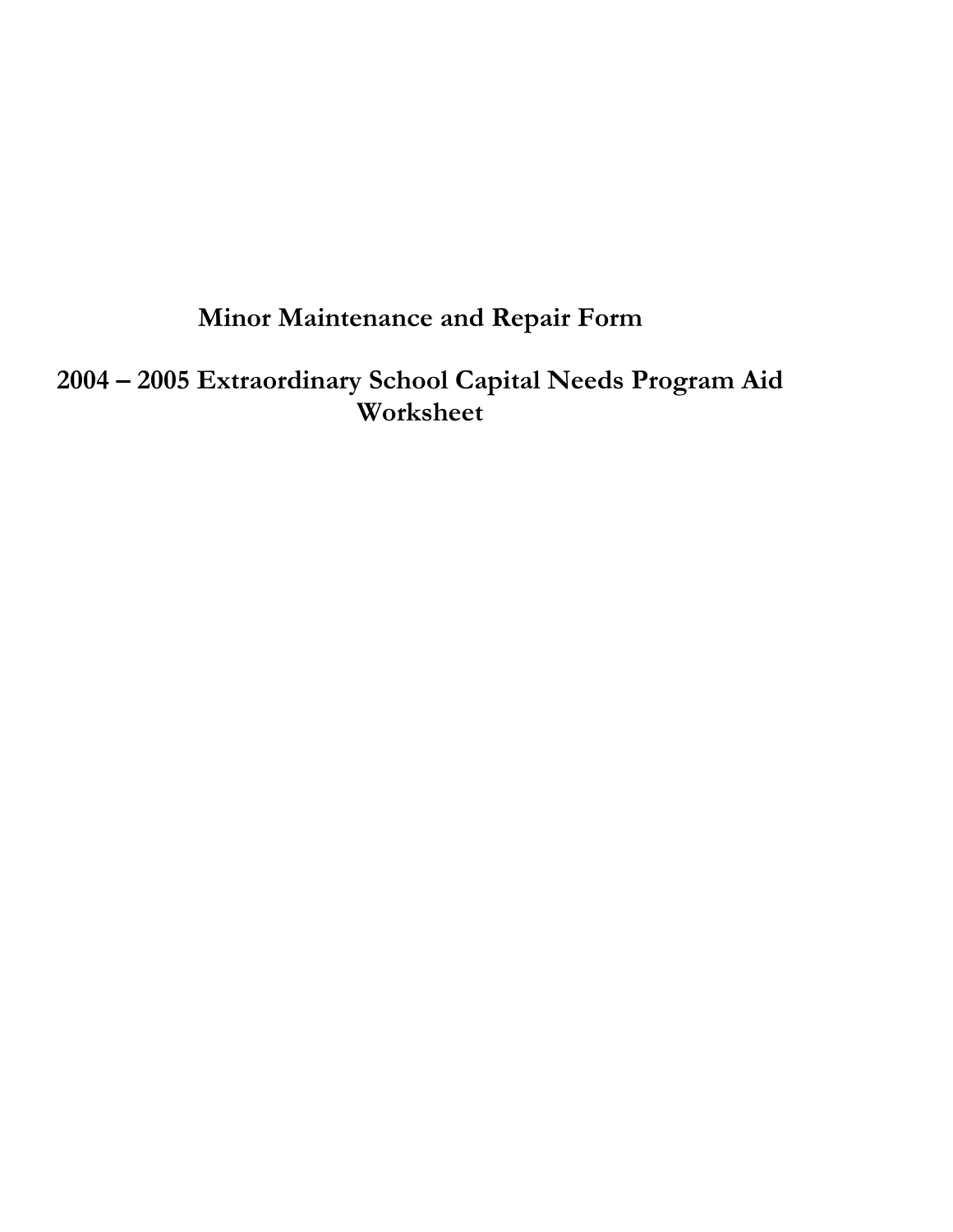#### THE UNIVERSITY OF THE STATE OF NEW YORK THE STATE EDUCATION DEPARTMENT ELEMENTARY, MIDDLE AND SECONDARY **SCHOOLS** FACILITIES PLANNING − ROOM 1060 EBA ALBANY, NY 12234 (518) 474-3906

## 00000000

#### **SED USE ONLY**

#### **2004-2005 EXTRAORDINARY SCHOOL CAPITAL NEEDS PROGRAM AID WORKSHEET**

(Section 155.15 of the Regulations of the Commissioner of Education)

School District Name: \_\_\_\_\_\_\_\_\_\_\_\_\_\_\_\_\_\_\_\_\_\_\_\_\_\_\_\_\_\_\_\_\_\_\_\_\_\_ County \_\_\_\_\_\_\_\_\_\_\_\_\_\_\_\_\_\_\_\_\_\_\_\_

Person Completing This Form: \_\_\_\_\_\_\_\_\_\_\_\_\_\_\_\_\_\_\_\_\_\_\_\_\_\_\_\_\_\_\_\_\_ Title \_\_\_\_\_\_\_\_\_\_\_\_\_\_\_\_\_\_\_\_\_\_\_\_

Telephone: ( ) \_\_\_\_\_\_\_\_\_\_\_\_\_\_\_\_\_\_\_\_\_\_\_\_\_\_\_\_\_\_\_\_\_\_\_

Complete this worksheet and return one (1) copy on or before March 1, 2005 for expenses incurred through February 1, 2005. **A final claim must be filed (if necessary) on or before August 1, 2005**. The district may elect to submit one claim for the whole year.

#### **Enter the 2004-2005 extraordinary school capital program expenditures as recorded in the Special Aid Fund: Account Code F1621**  $\mathsf{I}$

| A. Summary of Expenses to Date:              | B. Detailed report of expenditures: |
|----------------------------------------------|-------------------------------------|
| Report expenditures by object:               | 1. Site:                            |
|                                              | Utilities, Paving                   |
| Object                                       | 2. Roofing                          |
| Code                                         | 3. Exterior:                        |
|                                              | exterior walls, doors, windows      |
| .16 Support Staff Salaries                   | 4. Structure                        |
|                                              | 5. Interior:                        |
| .40 Contractual                              | Interior Finishes, Doors,           |
|                                              | Hardware                            |
| Supplies & Materials<br>.45                  | 6. HVAC:                            |
|                                              | Boilers, Refrigerator, Controls     |
| .80 Employee Benefits                        | 7. Plumbing:                        |
|                                              | Water, Drainage, Fixtures           |
| TOTAL:                                       | 8. Electrical:                      |
| Claimed through: $\frac{\sqrt{}}{\sqrt{ }}$  | Service/Distribution, Lighting,     |
|                                              | Communications                      |
|                                              | 9. Special Construction:            |
|                                              | 10. Life Safety                     |
| *Expenditures through 2/1/05 for first claim | Alarm/Detection, Fire Protection    |
|                                              | 11. Energy Conservation             |
|                                              | 12. Health and Safety               |
|                                              |                                     |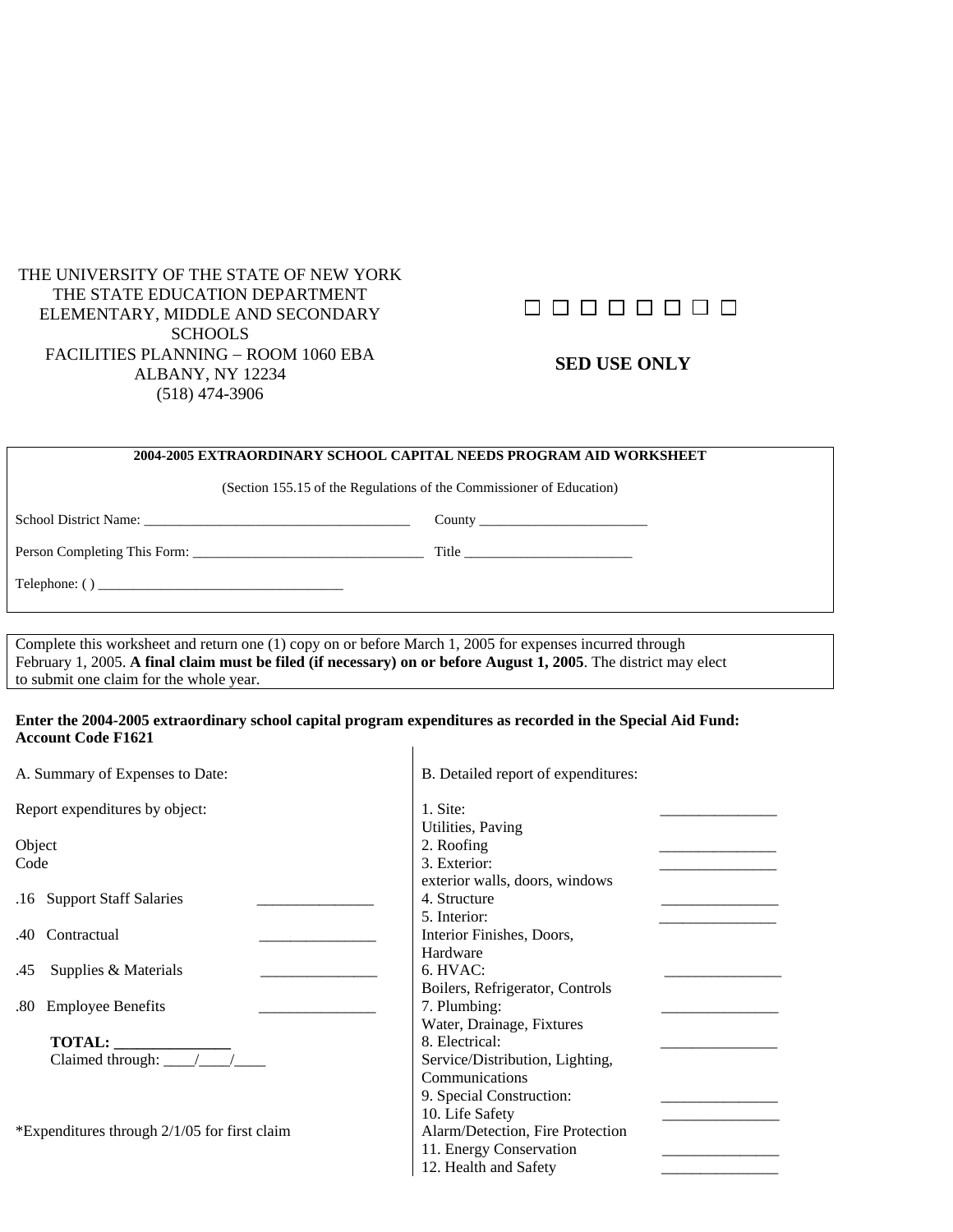**C. Superintendent's Certification:** I hereby certify that the expenditures claimed on this form have been made and include expenditures as provided by Section 3602, Subdivision 6-d of the Education law and Section 18 of Chapter 53 of the Laws of 2002. The information contained in this report is true and correct to the best of my knowledge.

\_\_\_\_\_\_\_\_\_\_\_\_\_\_\_\_\_\_\_\_\_\_\_\_\_\_\_\_\_\_\_\_\_\_\_\_\_\_\_\_\_\_\_\_\_\_\_\_\_\_\_\_\_\_\_\_\_\_\_\_\_\_\_\_\_\_ \_\_\_\_\_\_\_\_\_\_\_\_\_\_\_

Signature of Superintendent of Schools Date

## **"Unsatisfactory" Ratings in "Key" Systems**

## **2000 Building Condition Survey – Columbia and Dutchess Counties**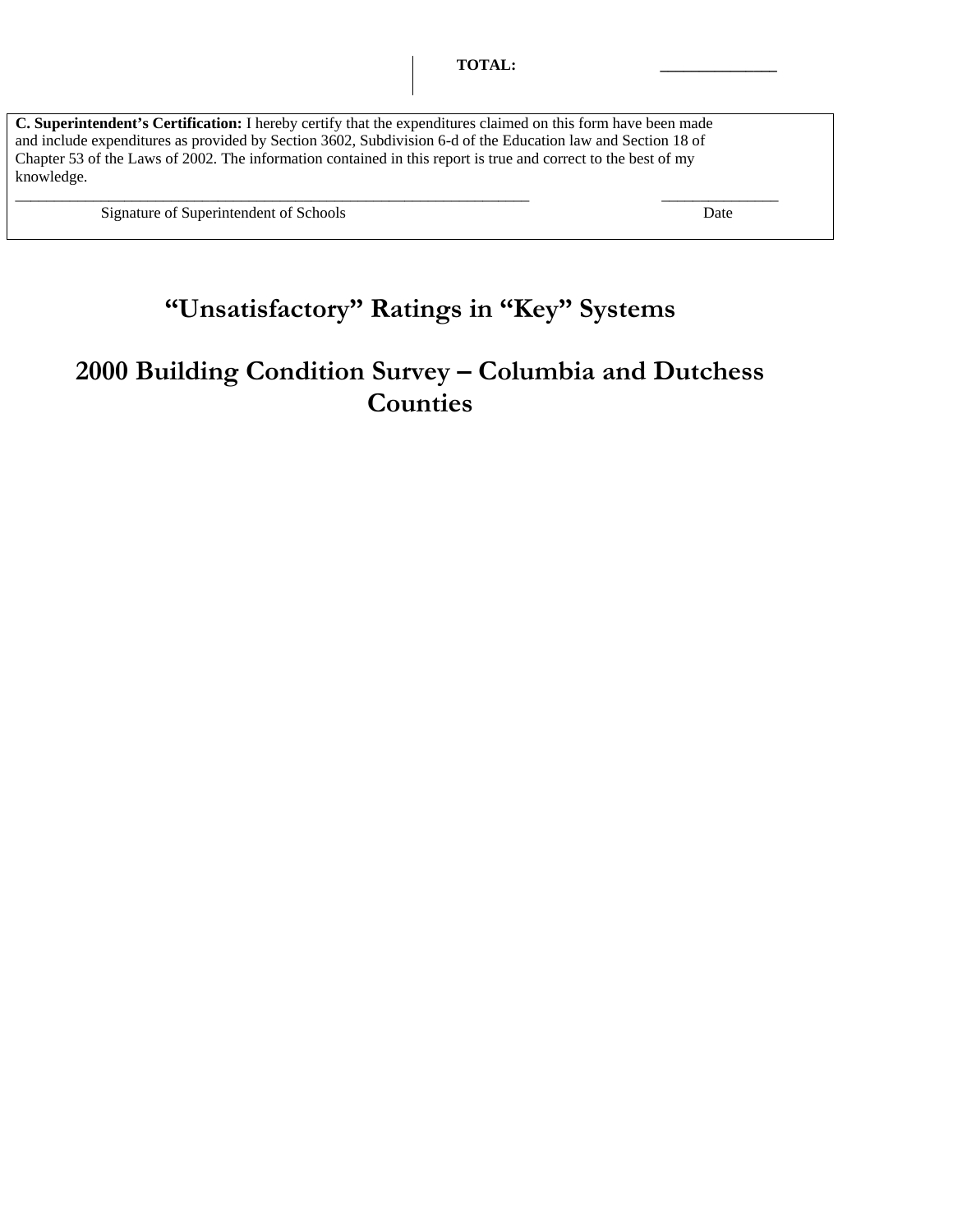| (<-Hidden Columns-Do NOT Sort) |                                             |                             | (8 Key Systems Statistically Associated with School Asthma) |                        |                             |   |                |                            |          |                                                                                                                                                                                               | "Unsatisfactory" Ratings in "Key" Systems - 2000 Building Condition Survey - Columbia and Dutchess Counties                      |
|--------------------------------|---------------------------------------------|-----------------------------|-------------------------------------------------------------|------------------------|-----------------------------|---|----------------|----------------------------|----------|-----------------------------------------------------------------------------------------------------------------------------------------------------------------------------------------------|----------------------------------------------------------------------------------------------------------------------------------|
| <b>DistrictName</b>            | BuildingName                                | System<br>Name              | Remarks-BCS                                                 | Cost-Repair<br>Replace | Prob. Last<br>Life<br>Major |   | Rating AVI2001 | AVI2002                    | MMR-     | <b>CSI</b><br>Minor<br>Category Maintenance<br>Code<br>and Repair<br><b>BA</b><br>Projects                                                                                                    | <b>Building Aid Projects</b>                                                                                                     |
| <b>BEACON CITY SD</b>          | <b>GLENHAM</b><br>union<br><b>SCHOOL</b>    | 5.3 Ceilings                |                                                             | \$0.00                 |                             | U | BCS=U          | Same As Same As<br>BCS=U   | nterior  | Small District <sup>9</sup><br>Investment<br>of \$4,500, no<br>cost listed or<br>remarks in<br>BCS.                                                                                           | No cost or details in<br>BCS. Major Project<br>initated 3/2004, not<br>yet approved                                              |
| <b>HYDE PARK CSD</b>           | ELEMENTARY- 2.1 Roofing<br><b>HYDE PARK</b> |                             | Slate/EPDM - Repl<br>Metal Skirt/Cafeteria<br>Roof          | \$150,000.00           | $5 1997$ U                  |   | $BCS=U$        | Same As Same As<br>$BCS=U$ | Roofing  |                                                                                                                                                                                               | No Roofing project<br>until 2005                                                                                                 |
| <b>HYDE PARK CSD</b>           | ELEMENTARY- 3.3<br>HYDE PARK                | <b>Windows</b>              | LBP / Repl All Units                                        | \$300,000.00           | $5 1990$ U                  |   | BCS=U          | Same As Same As<br>$BCS=U$ | Exterior | 8                                                                                                                                                                                             | Windows projects<br>initiated 2/2001<br>(SED approv. 7/02);<br>8/2002 (SED<br>approv. 3/03); and<br>1/2005 (not yet<br>approv.)  |
| <b>HYDE PARK CSD</b>           | ELEMENTARY- 7.3<br><b>HYDE PARK</b>         | Plumbing<br><b>Fixtures</b> | Repl 1939 Fixtures                                          | \$50,000.00            | $5 1990$ U                  |   | $BCS=U$        | Same As Same As<br>BCS=U   |          | Plumbing Minor District 15<br>investment in<br>Plumbing<br>$($ \$6,775.58),<br>6 school<br>needs total<br>\$682,500.<br>May address<br>small need<br>at Violet Ave.<br>of \$7,500.            | Plumbing projects<br>initiated 2/2001<br>(SED approv. 7/02),<br>8/2002 (SED<br>approv. 3/03), and<br>1/2005 not yet<br>approved. |
| <b>HYDE PARK CSD</b>           | <b>HAVILAND</b><br>JUNIOR HIGH              | 3.3<br>Windows              | Planned<br>Replacement 2001                                 | \$350,000.00           | $5 1965$ U                  |   | BCS=U          | Same As Same As<br>BCS=U   | Exterior |                                                                                                                                                                                               | Windows projects<br>initiated 2/2001<br>(SED approv. 7/02)<br>and 1/2005 (not yet<br>approv.)                                    |
| <b>HYDE PARK CSD</b>           | <b>HAVILAND</b><br>JUNIOR HIGH              | 5.1 Floor<br>Finishes       | <b>VAT Replacement</b><br>Reg'd at 1965                     | \$150,000.00           | $5 1991$ U                  |   | BCS=U          | Same As Same As<br>BCS=U   | nterior  | <b>District</b><br>Spent \$<br>21,935 in<br>MMR-<br>interior.<br>Need listed<br>on BCS's<br>totaled<br>\$650,000 for<br>floors in 3<br>schools,<br>\$500,000 for<br>ceilings in 2<br>schools. | Finishes projects<br>initiated 9/2002<br>(SED approv. 1/03)<br>and 1/2005 not yet<br>approv.                                     |
| <b>HYDE PARK CSD</b>           | <b>HAVILAND</b><br><b>JUNIOR HIGH</b>       | 5.3 Ceilings                | 1940 ACBM Plaster<br>1957-65 ACT Poor                       | \$250,000.00           | $5 1998$ U                  |   | $BCS=U$        | Same As Same As<br>$BCS=U$ | Interior | <b>District</b><br>9<br>Spent \$<br>21,935 in<br>MMR-<br>interior.<br>Need listed<br>on BCS's                                                                                                 | Finishes projects<br>initiated 9/2002<br>(SED approv. 1/03)<br>and 1/2005 not yet<br>approv.                                     |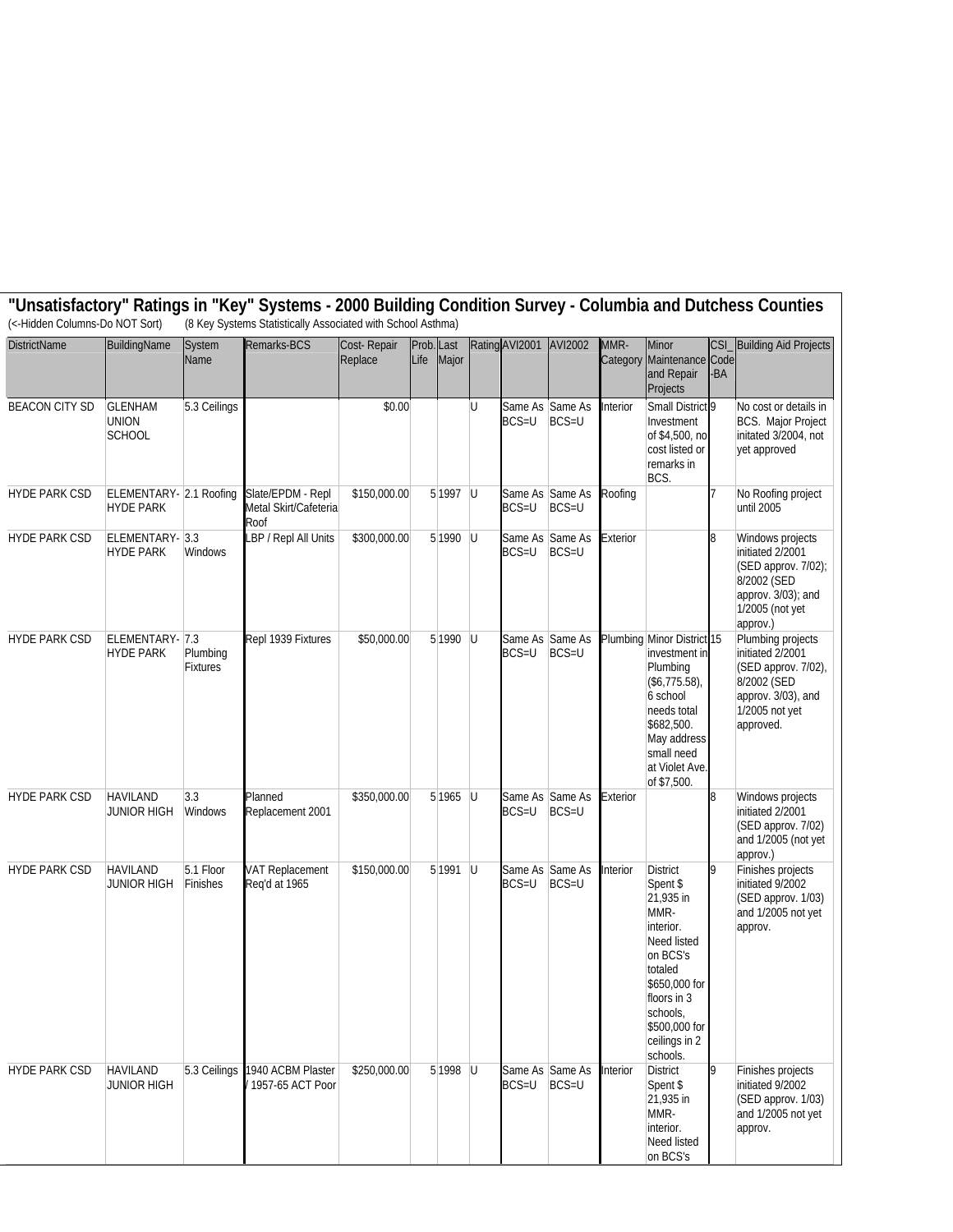| <b>HYDE PARK CSD</b> | <b>HAVILAND</b>                                       | 7.3                           | Orig Fixtures at                             | \$250,000.00 | 5 1989 U   |          | Same As Same As                 |       |             | totaled<br>\$650,000 for<br>floors in 3<br>schools,<br>\$500,000 for<br>ceilings in 2<br>schools.<br>Plumbing Minor District 15                                                               |     | Plumbing projects                                                                                                                                                             |
|----------------------|-------------------------------------------------------|-------------------------------|----------------------------------------------|--------------|------------|----------|---------------------------------|-------|-------------|-----------------------------------------------------------------------------------------------------------------------------------------------------------------------------------------------|-----|-------------------------------------------------------------------------------------------------------------------------------------------------------------------------------|
|                      | <b>JUNIOR HIGH</b>                                    | Plumbing<br><b>Fixtures</b>   | 1940-57                                      |              |            |          | $BCS = U$                       | BCS=U |             | investment in<br>Plumbing<br>(\$6,775.58),<br>6 school<br>needs total<br>\$682,500.<br>May address<br>small need<br>at Violet Ave.<br>of \$7,500.                                             |     | initiated 9/2002<br>(SED approv. 1/03)<br>and 1/2005 not yet<br>approved.                                                                                                     |
| <b>HYDE PARK CSD</b> | <b>HAVILAND</b><br>JUNIOR HIGH                        | 8.3<br>Ventilation<br>Systems | Toilet Rm<br>Ventilation Req'd               | \$150,000.00 | $5 1965$ U |          | Same As Same As<br>BCS=U        | BCS=U | <b>HVAC</b> | Small HVAC<br>project<br>(\$12,036)<br>and Energy<br>Conversation<br>project<br>$($42,675)$ in<br>district.                                                                                   | 155 | <b>HVAC</b> projects<br>initiated 11/1999<br>(SED approv. 3/03);<br>10/2000 (SED<br>approv. 5/03);<br>2/2001 (SED<br>approv. 7/02); and<br>9/2002 (SED<br>approv. 1/03)       |
| <b>HYDE PARK CSD</b> | NETHERWOOD 3.3<br><b>ELEM SCHOOL Windows</b>          |                               | Planned<br>Replacement 2001                  | \$350,000.00 | 5 1960 U   |          | Same As Same As<br>$BCS=U$      | BCS=U | Exterior    |                                                                                                                                                                                               | 8   | Windows projects<br>initiated 2/2001<br>(SED approv. 7/02)<br>and 1/2005 (not yet<br>approv.)                                                                                 |
| <b>HYDE PARK CSD</b> | NETHERWOOD 5.1 Floor<br><b>ELEM SCHOOL Finishes</b>   |                               | Repl VAT at N.<br>Corridor, Gym Poor<br>ACBM | \$300,000.00 | 5 1960     | <b>U</b> | Same As Same As<br><b>BCS=U</b> | BCS=U | Interior    | <b>District</b><br>Spent \$<br>21,935 in<br>MMR-<br>interior.<br>Need listed<br>on BCS's<br>totaled<br>\$650,000 for<br>floors in 3<br>schools,<br>\$500,000 for<br>ceilings in 2<br>schools. | 9   | Finishes project<br>initiated 1/2005 not<br>yet approv.                                                                                                                       |
| <b>HYDE PARK CSD</b> | NETHERWOOD 7.3<br><b>ELEM SCHOOL Plumbing</b>         | Fixtures                      | <b>Repl Fixtures</b>                         | \$125,000.00 | $5 1960$ U |          | Same As Same As<br>BCS=U        | BCS=U |             | Plumbing Minor District 15<br>investment in<br>Plumbing<br>$($ \$6,775.58),<br>6 school<br>needs total<br>\$682,500.<br>May address<br>small need<br>at Violet Ave.<br>of \$7,500.            |     | Plumbing project<br>initiated 1/2005 not<br>yet approved.                                                                                                                     |
| <b>HYDE PARK CSD</b> | NORTH PARK<br><b>ELEM SCHOOL Plumbing</b>             | 7.3 <br><b>Fixtures</b>       |                                              | \$150,000.00 | 5 1966 U   |          | Same As Same As<br>BCS=U        | BCS=U |             | Plumbing Minor District 15<br>investment in<br>Plumbing<br>$($ \$6,775.58),<br>6 school<br>needs total<br>\$682,500.<br>May address<br>small need<br>at Violet Ave.<br>of \$7,500.            |     | Plumbing projects<br>initiated 2/2001<br>(SED approv. 7/02)<br>and 1/2005 not yet<br>approved.                                                                                |
| <b>HYDE PARK CSD</b> | NORTH PARK 8.1 Boiler /<br><b>ELEM SCHOOL Furnace</b> |                               | Planned<br>Replacement 2001                  | \$250,000.00 | $5 1966$ U |          | Same As Same As<br>$BCS=U$      | BCS=U | <b>HVAC</b> | Small HVAC<br>project<br>(\$12,036)<br>and Energy<br>Conversation<br>project<br>$($42,675)$ in<br>district.                                                                                   | 155 | <b>HVAC</b> projects<br>initiated 10/2000<br>(SED approv. 5/01);<br>10/2000 (SED<br>approv. 3/03);<br>2/2001 (SED<br>approv. 7/02); and<br>9/02 and 1/05 not<br>yet approved. |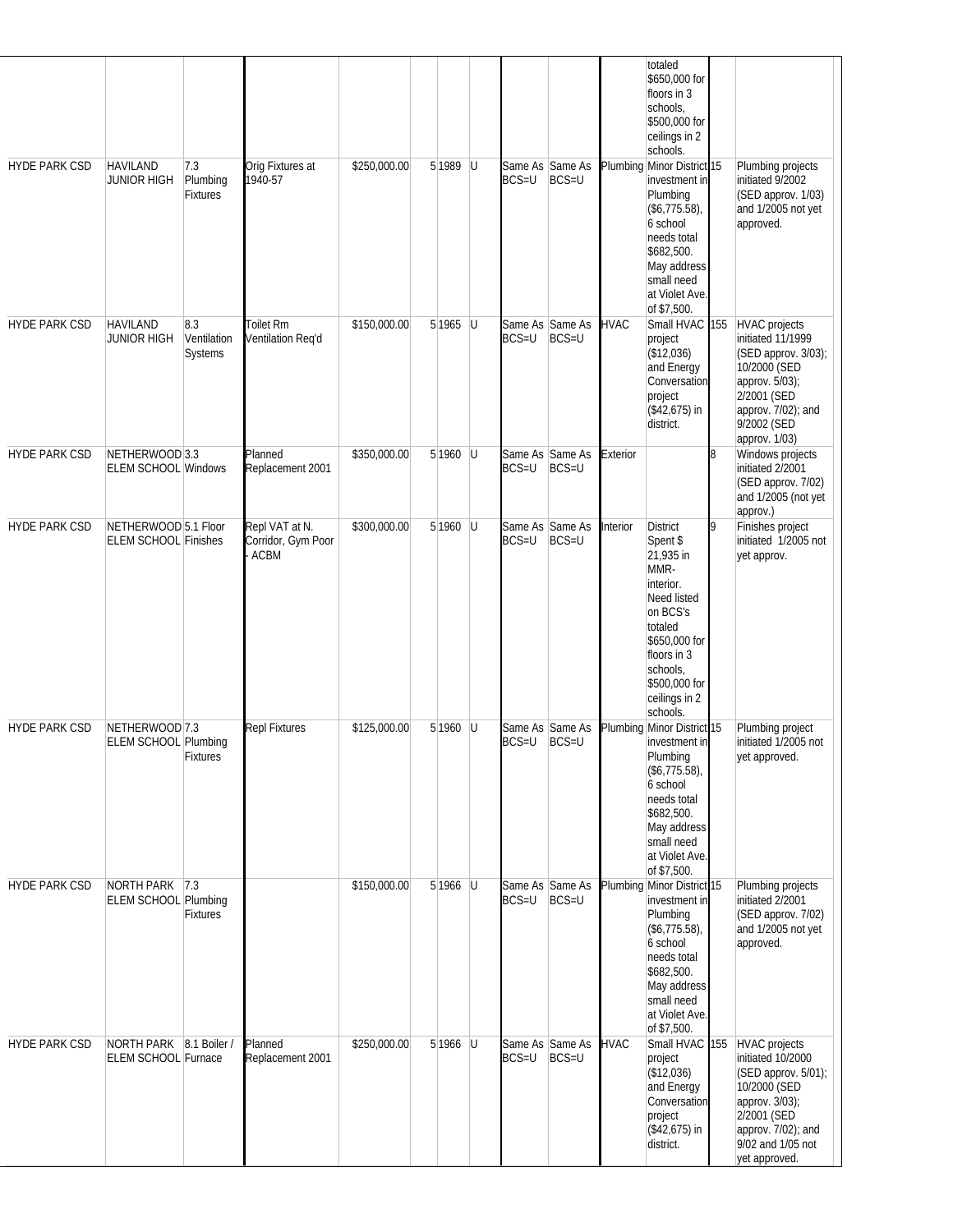| <b>HYDE PARK CSD</b> | <b>RALPH R</b><br><b>SMITH</b>                   | 7.3<br>Plumbing        |                                                                       | \$100,000.00 | $5 1963$ U   | Same As Same As<br>BCS=U     | BCS=U                      |          | Plumbing Minor District 15<br>investment in                                                                                                                                                   |   | Plumbing project<br>initiated 1/2005 not                                                                                                   |
|----------------------|--------------------------------------------------|------------------------|-----------------------------------------------------------------------|--------------|--------------|------------------------------|----------------------------|----------|-----------------------------------------------------------------------------------------------------------------------------------------------------------------------------------------------|---|--------------------------------------------------------------------------------------------------------------------------------------------|
|                      | <b>ELEMENTARY</b>                                | Fixtures               |                                                                       |              |              |                              |                            |          | Plumbing<br>$($ \$6,775.58),<br>6 school<br>needs total<br>\$682,500.<br>May address<br>small need<br>at Violet Ave.<br>of \$7,500.                                                           |   | yet approved.                                                                                                                              |
| <b>HYDE PARK CSD</b> | <b>VIOLET AVE</b><br><b>ELEM SCHOOL</b>          | 2.1 Roofing            | Slate/EPDM - Repl<br>Metal Roof at<br>Library Bay                     | \$50,000.00  | $5 1993$ U   | $BCS=U$                      | Same As Same As<br>BCS=U   | Roofing  |                                                                                                                                                                                               |   | No Roofing project<br>until 2002, not yet<br>approved by SED as<br>of January, 2005                                                        |
| <b>HYDE PARK CSD</b> | <b>VIOLET AVE</b><br><b>ELEM SCHOOL Walls</b>    | 3.1 Exterior           | Planned Upgrade<br>2001 - LBP                                         | \$150,000.00 | 5 1989 U     | Same As Same As<br>$BCS = U$ | BCS=U                      | Exterior |                                                                                                                                                                                               | 4 | Special Project SED<br>approv. 5/2000                                                                                                      |
| <b>HYDE PARK CSD</b> | <b>VIOLET AVE</b><br><b>ELEM SCHOOL Windows</b>  | 3.3                    | Planned Upgrade<br>2001                                               | \$350,000.00 | $5 1939$ U   | Same As Same As<br>BCS=U     | BCS=U                      | Exterior |                                                                                                                                                                                               | 8 | Windows projects<br>initiated 2/2001<br>(SED approv. 7/02);<br>8/2002 (SED<br>approv. 3/03); and<br>1/2005 (not yet<br>approv.)            |
| <b>HYDE PARK CSD</b> | <b>VIOLET AVE</b><br>ELEM SCHOOL Finishes        | $\overline{5.1}$ Floor | Refin 1939 Classrm<br>Firs/Repl Toilet Rm<br>Firs                     | \$200,000.00 | $5 1998$ U   | Same As Same As<br>$BCS=U$   | BCS=U                      | Interior | <b>District</b><br>Spent \$<br>21,935 in<br>MMR-<br>interior.<br>Need listed<br>on BCS's<br>totaled<br>\$650,000 for<br>floors in 3<br>schools,<br>\$500,000 for<br>ceilings in 2<br>schools. | 9 | Finishes projects<br>initiated 9/2002 and<br>1/2005 - both not<br>yet approv.                                                              |
| <b>HYDE PARK CSD</b> | <b>VIOLET AVE</b><br>ELEM SCHOOL                 | 5.3 Ceilings           | Repl<br>Corridor/Cafeteria<br>Clgs                                    | \$250,000.00 | $5 1998$ U   | BCS=U                        | Same As Same As<br>BCS=U   | Interior | District<br>Spent \$<br>21,935 in<br>MMR-<br>interior.<br>Need listed<br>on BCS's<br>totaled<br>\$650,000 for<br>floors in 3<br>schools,<br>\$500,000 for<br>ceilings in 2<br>schools.        | 9 | Finishes projects<br>initiated 9/2002 and<br>1/2005 - both not<br>yet approv.                                                              |
| <b>HYDE PARK CSD</b> | <b>VIOLET AVE</b><br><b>ELEM SCHOOL Plumbing</b> | 7.3<br><b>Fixtures</b> |                                                                       | \$7,500.00   | $5 1939$ U   | Same As Same As<br>BCS=U     | BCS=U                      |          | Plumbing Minor District 15<br>investment in<br>Plumbing<br>$($ \$6,775.58),<br>6 school<br>needs total<br>\$682,500.<br>May address<br>small need<br>at Violet Ave.<br>of \$7,500.            |   | Plumbing projects<br>initiated 2/2001<br>(SED approv. 7/02),<br>8/2002 (SED<br>approv. 3/03) and<br>9/2002 and 1/2005<br>not yet approved. |
| MILLBROOK CSD        | ALDEN PLACE 3.3<br><b>ELEM SCHOOL Windows</b>    |                        | <b>REPLACE</b><br>ORIGINAL SINGLE<br>PANE W/<br><b>INSULATED PANE</b> | \$450,000.00 | 4 1964 U     | Same As Same As<br>BCS=U     | BCS=U                      | Exterior |                                                                                                                                                                                               | 8 | Windows project<br>part of New/Addition<br>initiated 1/2002 and<br>not yet approved by<br>SED.                                             |
| MILLBROOK CSD        | HIGH SCHOOL 3.3                                  | Windows                | SINGLE PANE -<br>REPLACE W/<br><b>INSULATED</b><br><b>GLASS</b>       | \$800,000.00 | 4 1960 $ U $ | Same As Same As<br>BCS=U     | $BCS=U$                    | Exterior |                                                                                                                                                                                               | 8 | Windows project<br>initiated 8/2000<br>(SED approv. 8/01)                                                                                  |
| MILLBROOK CSD        | HIGH SCHOOL 5.1 Floor                            | Finishes               | <b>TOILET &amp; LOCKER</b><br>ROOMS FLOORS<br>DAMAGED                 | \$30,000.00  | $3 1960$ U   | BCS=U                        | Same As Same As<br>$BCS=U$ | Interior |                                                                                                                                                                                               | 9 | Finishes projects<br>initiated 8/2000<br>(SED approv. 8/01)<br>and 8/2001 (SED                                                             |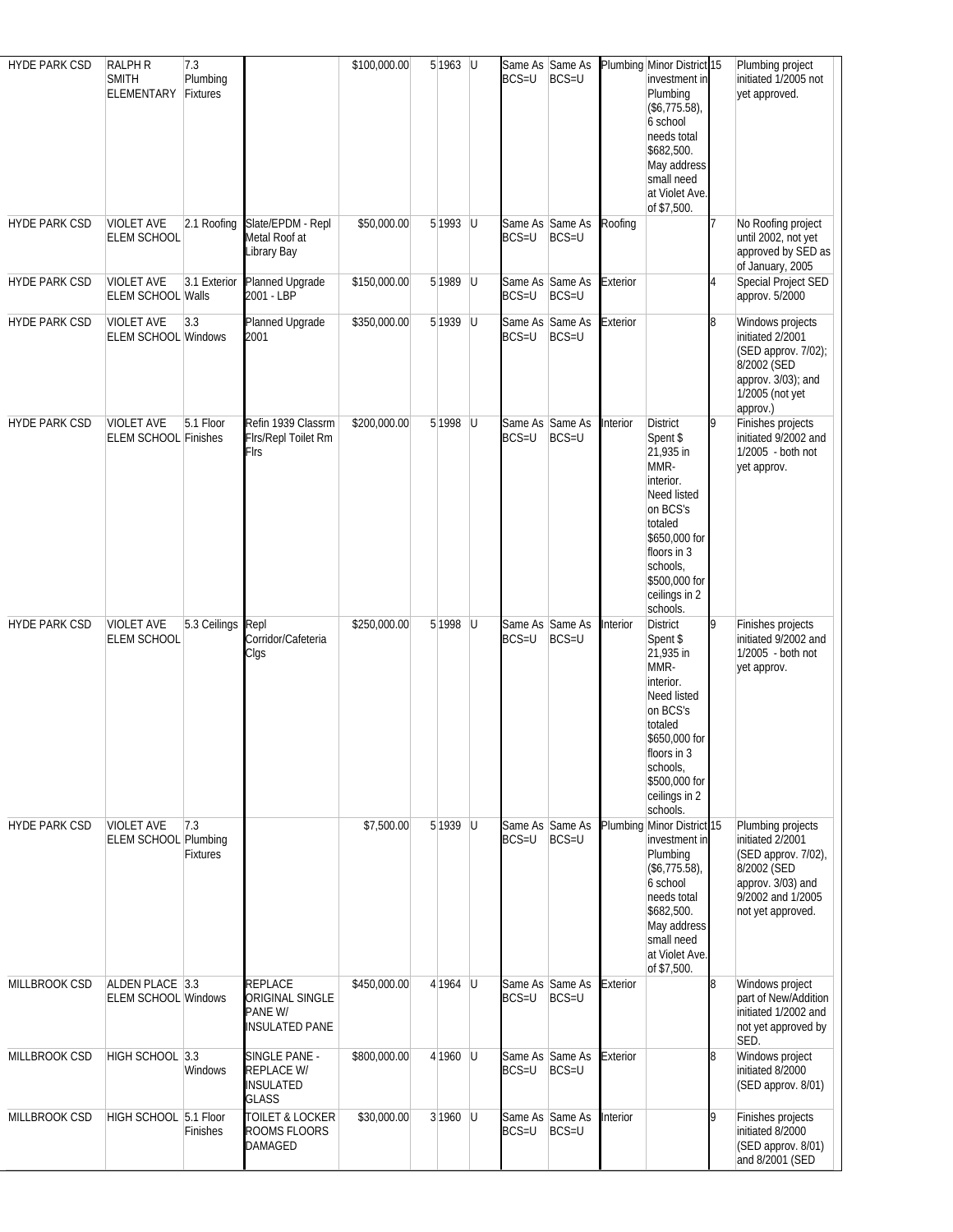|                    |                                                |                       |                                    |              |            |     |                         |             |                                                                                                                                                                                            |     | approv. 7/04)                                                                                    |
|--------------------|------------------------------------------------|-----------------------|------------------------------------|--------------|------------|-----|-------------------------|-------------|--------------------------------------------------------------------------------------------------------------------------------------------------------------------------------------------|-----|--------------------------------------------------------------------------------------------------|
| NEW LEBANON<br>CSD | WALTER<br><b>HOWARD</b><br><b>ELEM SCHOOL</b>  | 3.3<br>Windows        | need to be replaced                | \$250,000.00 | $3 1969$ U |     | Same As<br>$BCS=U$      | Exterior    |                                                                                                                                                                                            | 8   | Windows project<br>part of New/Addition<br>initiated 12/1998<br>(SED approv.<br>2/2000           |
| NORTHEAST CSD      | AMENIA ELEM 5.1 Floor<br><b>SCHOOL</b>         | Finishes              |                                    | \$25,000.00  | $5 1926$ U |     | Same As<br><b>BCS=U</b> | Interior    | District spent 9<br>\$9,001 total.<br>3 School<br>buildings<br>listed floor<br>needs<br>totaling<br>\$165,000<br>and 4<br>buildings<br>with ceiling<br>needs of \$<br>385,000 on<br>BCS's. |     | Finishes projects<br>initiated 4/1999<br>(SED approv. 8/01)<br>and 11/2003 (SED<br>approv. 7/04) |
| NORTHEAST CSD      | AMENIA ELEM 5.3 Ceilings<br><b>SCHOOL</b>      |                       |                                    | \$45,000.00  | 5 1926     | -lu | Same As<br><b>BCS=U</b> | Interior    | District spent 9<br>\$9,001 total.<br>3 School<br>buildings<br>listed floor<br>needs<br>totaling<br>\$165,000<br>and 4<br>buildings<br>with ceiling<br>needs of \$<br>385,000 on<br>BCS's. |     | Finishes projects<br>initiated 4/1999<br>(SED approv. 8/01)<br>and 11/2003 (SED<br>approv. 7/04) |
| NORTHEAST CSD      | AMENIA ELEM 8.1 Boiler /<br><b>SCHOOL</b>      | Furnace               |                                    | \$70,000.00  | 5 1926     | U   | Same As<br><b>BCS=U</b> | <b>HVAC</b> |                                                                                                                                                                                            | 155 | HVAC projects<br>initiated 4/1999<br>(SED approv. 8/01)<br>and 11/2003 (SED<br>approv. 7/04)     |
| NORTHEAST CSD      | <b>MILLERTON</b><br><b>ELEM SCHOOL Windows</b> | 3.3                   |                                    | \$290,000.00 | $5 1927$ U |     | Same As<br>$BCS=U$      | Exterior    |                                                                                                                                                                                            | 8   | Windows project<br>initiated 4/1999<br>(SED approv. 8/01)                                        |
| NORTHEAST CSD      | <b>MILLERTON</b><br><b>ELEM SCHOOL</b>         | 5.3 Ceilings          |                                    | \$45,500.00  | $5 1927$ U |     | Same As<br><b>BCS=U</b> | Interior    | District spent 9<br>\$9,001 total.<br>3 School<br>buildings<br>listed floor<br>needs<br>totaling<br>\$165,000<br>and 4<br>buildings<br>with ceiling<br>needs of \$<br>385,000 on<br>BCS's. |     | Finishes project<br>initiated 4/1999<br>(SED approv. 8/01)                                       |
| NORTHEAST CSD      | MILLERTON<br><b>ELEM SCHOOL Furnace</b>        | 8.1 Boiler /          | Two boilers,<br>abatement required | \$130,000.00 | $5 1927$ U |     | Same As<br>$BCS=U$      | <b>HVAC</b> |                                                                                                                                                                                            | 155 | HVAC project<br>initiated 4/1999<br>(SED approv. 8/01)                                           |
| NORTHEAST CSD      | WEBUTCK JR- 3.3<br><b>SR HIGH</b>              | Windows               |                                    | \$540,000.00 | $5 1970$ U |     | Same As<br><b>BCS=U</b> | Exterior    |                                                                                                                                                                                            | 8   | New/Addition project<br>initiated 8/1998<br>(SED approv. 8/01)                                   |
| NORTHEAST CSD      | <b>WEBUTCK JR-</b><br><b>SR HIGH</b>           | 5.1 Floor<br>Finishes | Vinyl tile flooring                | \$70,000.00  | $5 1956$ U |     | Same As<br><b>BCS=U</b> | Interior    | District spent 9<br>\$9,001 total.<br>3 School<br>buildings<br>listed floor<br>needs<br>totaling<br>\$165,000<br>and 4<br>buildings<br>with ceiling<br>needs of \$                         |     | New/Addition project<br>initiated 8/1998<br>(SED approv. 8/01)                                   |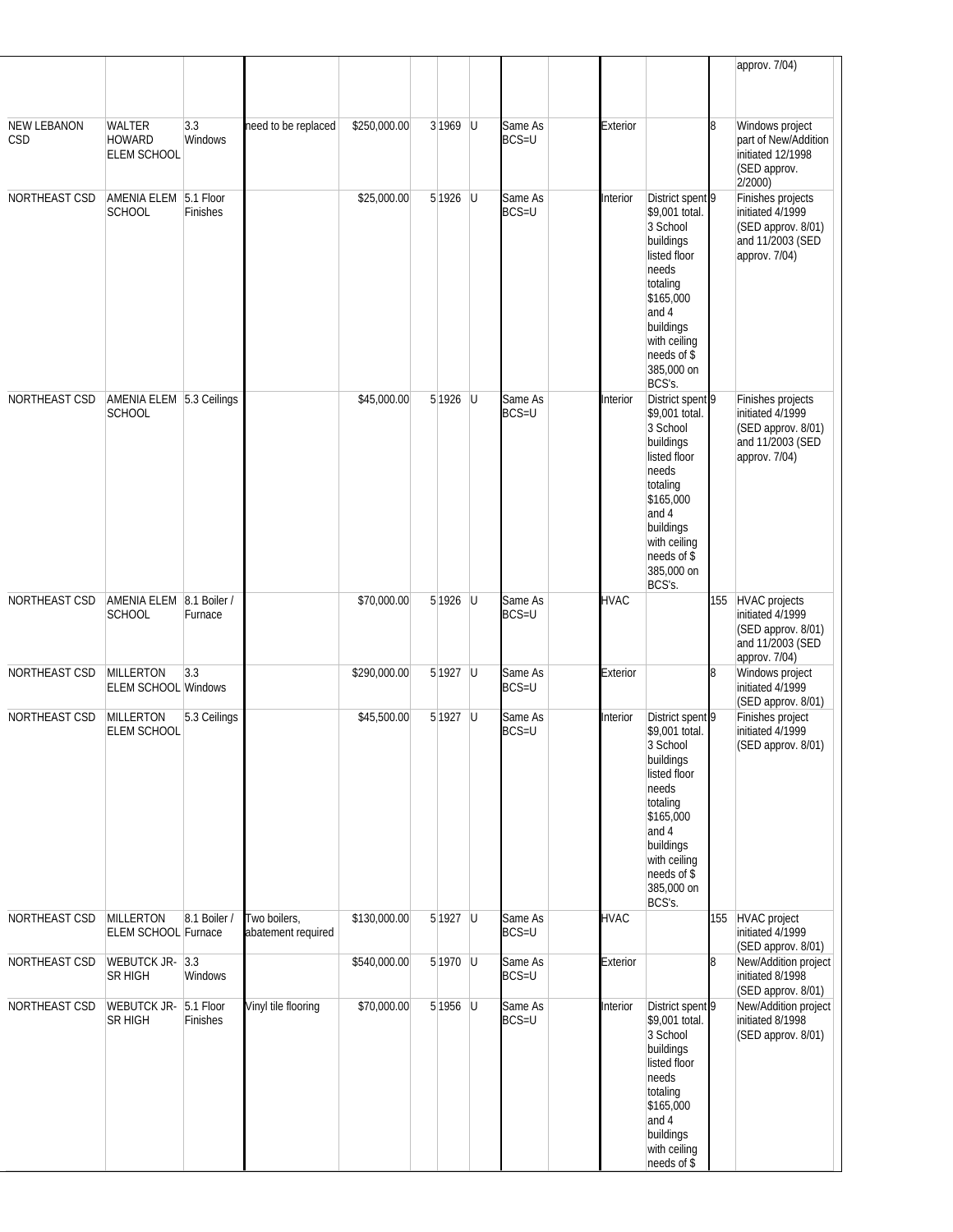|                                |                                                 |                             |                                            |              |                |   |                            |                  |          | 385,000 on<br>BCS's.                                                                                                                                                                       |    |                                                                                                                                                                |
|--------------------------------|-------------------------------------------------|-----------------------------|--------------------------------------------|--------------|----------------|---|----------------------------|------------------|----------|--------------------------------------------------------------------------------------------------------------------------------------------------------------------------------------------|----|----------------------------------------------------------------------------------------------------------------------------------------------------------------|
| NORTHEAST CSD                  | SR HIGH                                         |                             | WEBUTCK JR- 5.3 Ceilings Acoustical Lay-in | \$170,000.00 | $5 1956$ U     |   | Same As<br><b>BCS=U</b>    |                  | Interior | District spent 9<br>\$9,001 total.<br>3 School<br>buildings<br>listed floor<br>needs<br>totaling<br>\$165,000<br>and 4<br>buildings<br>with ceiling<br>needs of \$<br>385,000 on<br>BCS's. |    | New/Addition project<br>initiated 8/1998<br>(SED approv. 8/01)                                                                                                 |
| NORTHEAST CSD                  | <b>WEBUTUCK</b><br>ANNEX JR-SR                  | 3.3<br>Windows              |                                            | \$540,000.00 | $5 1970$ U     |   | Same As<br><b>BCS=U</b>    |                  | Exterior |                                                                                                                                                                                            | 8  | New/Addition project<br>initiated 8/1998<br>(SED approv. 8/01)                                                                                                 |
| NORTHEAST CSD                  | <b>WEBUTUCK</b><br>ANNEX JR-SR                  | 5.1 Floor<br>Finishes       | Vinyl tile flooring                        | \$70,000.00  | $5 1958$ U     |   | Same As<br><b>BCS=U</b>    |                  | Interior | District spent 9<br>\$9,001 total.<br>3 School<br>buildings<br>listed floor<br>needs<br>totaling<br>\$165,000<br>and 4<br>buildings<br>with ceiling<br>needs of \$<br>385,000 on<br>BCS's. |    | New/Addition project<br>initiated 8/1998<br>(SED approv. 8/01)                                                                                                 |
| NORTHEAST CSD                  | <b>WEBUTUCK</b><br>ANNEX JR-SR                  | 5.3 Ceilings                | Acoustical Lay-in                          | \$125,000.00 | $5 1958$ U     |   | Same As<br><b>BCS=U</b>    |                  | Interior | District spent 9<br>\$9,001 total.<br>3 School<br>buildings<br>listed floor<br>needs<br>totaling<br>\$165,000<br>and 4<br>buildings<br>with ceiling<br>needs of \$<br>385,000 on<br>BCS's. |    | New/Addition project<br>initiated 8/1998<br>(SED approv. 8/01)                                                                                                 |
| PINE PLAINS CSD                | <b>SEYMOUR</b><br><b>SMITH</b><br><b>SCHOOL</b> | 5.1 Floor<br>Finishes       | gym and class<br>rooms need new<br>floors  | \$350,000.00 | 0 1997 U       |   |                            | Same As<br>BCS=U | Interior |                                                                                                                                                                                            | g  |                                                                                                                                                                |
| POUGHKEEPSIE<br><b>CITY SD</b> | C B WARRING<br>SCHOOL NO.<br>10                 | 3.3<br>Windows              | replace non thermal<br>windows             | \$660,000.00 | 5 <sup>1</sup> | U | Same As Same As<br>$BCS=U$ | BCS=U            | Exterior |                                                                                                                                                                                            | 8  | Windows projects<br>initiated 12/1999<br>(SED approv. 5/00),<br>10/2000 (SED<br>approv. 6/01),<br>5/2001(SED approv.<br>6/03) and 5/2003<br>(SED approv. 3/04) |
| POUGHKEEPSIE<br><b>CITY SD</b> | C B WARRING<br>SCHOOL NO.<br>10 <sup>°</sup>    | 7.3<br>Plumbing<br>Fixtures | replace outdated<br>fixtures               | \$54,000.00  |                | U | Same As Same As<br>$BCS=U$ | BCS=U            | Plumbing |                                                                                                                                                                                            | 15 | Plumbing projects<br>initiated 10/2000<br>(SED approv. 6/01)<br>and 5/2003 (SED<br>approv. 3/04)                                                               |
| POUGHKEEPSIE<br><b>CITY SD</b> | GOV CLINTON 3.3<br>SCHOOL NO. 8 Windows         |                             | change to energy<br>efficient units        | \$400,000.00 | $\overline{5}$ | U | Same As<br><b>BCS=U</b>    |                  | Exterior |                                                                                                                                                                                            | 8  | Windows projects<br>initiated 12/1999<br>(SED approv. 5/00),<br>10/2000 (SED<br>approv. 6/01),<br>5/2001(SED approv.<br>6/03) and 5/2003<br>(SED approv. 3/04) |
| POUGHKEEPSIE<br><b>CITY SD</b> | JUNIOR-<br><b>SENIOR HIGH</b>                   | 5.1 Floor<br>Finishes       | new vct at corridors                       | \$563,000.00 | $5 1991$ U     |   | Same As Same As<br>BCS=U   | $BCS=U$          | Interior |                                                                                                                                                                                            | 9  | Windows projects<br>initiated 12/1999                                                                                                                          |